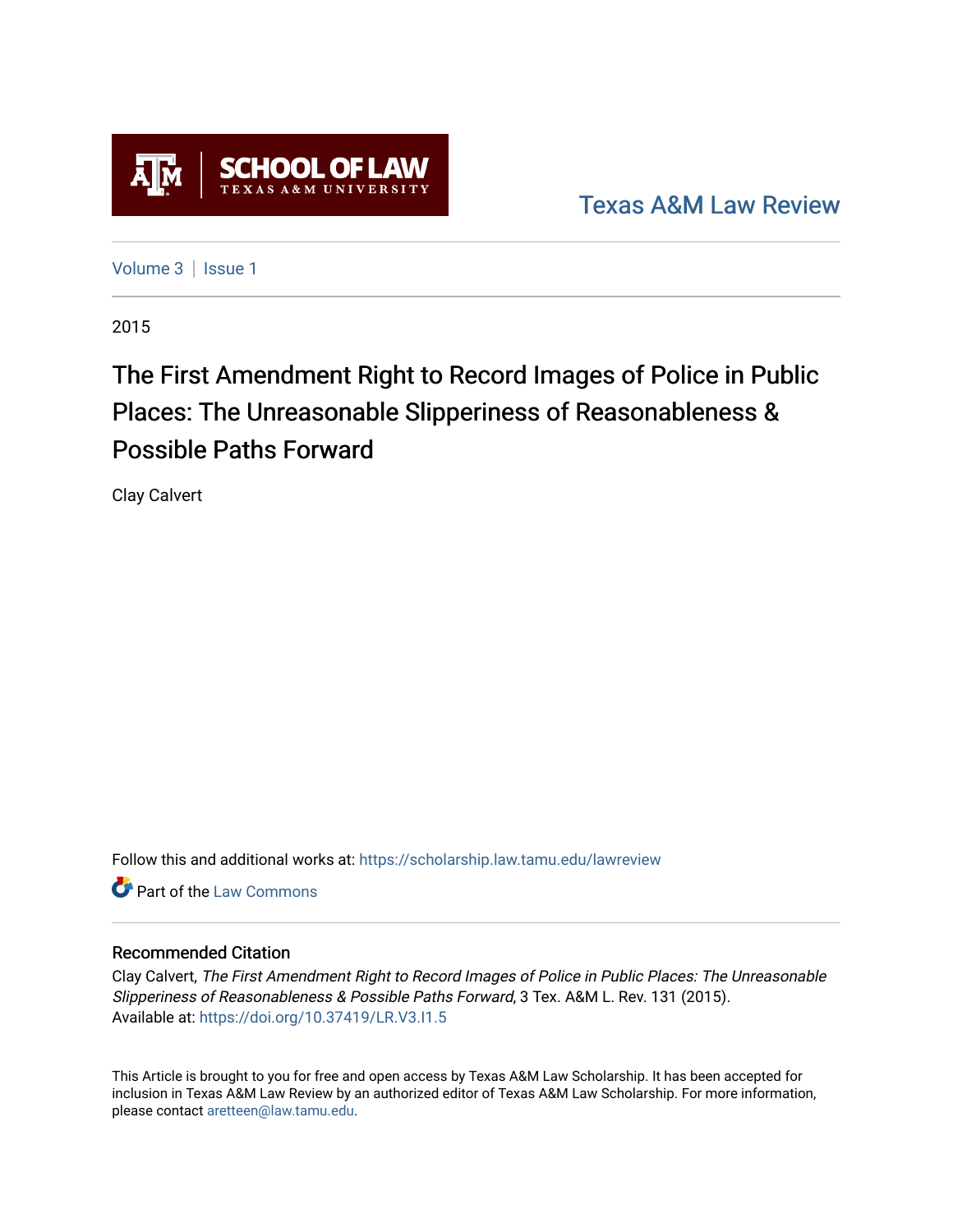# **THE FIRST AMENDMENT RIGHT TO RECORD IMAGES OF POLICE IN PUBLIC PLACES: THE UNREASONABLE SLIPPERINESS OF REASONABLENESS & POSSIBLE PATHS FORWARD**

# *By: Clay Calvert*\*

#### **ABSTRACT**

*Analyzing federal cases through May 2015, this Article examines the current, contested terrain of the emerging, yet qualified, First Amendment right to record police performing duties in public venues. The Article argues that multiple First Amendment interests, ranging from the watchdog role of the press to discovery of truth under the marketplace of ideas theory, mandate that the reasonable-restrictions standard, which is now deployed by most courts to decide if this nascent right may permissibly be abridged, be jettisoned in favor of a more rigorous, speech-friendly approach. Specifically, the Article advocates a form of judicial review akin to strict scrutiny. It also proposes a framework of analysis—a "Continuum of Necessity"—for adding consistency and teeth to this tack. The Article concludes by calling on the Supreme Court to quickly consider a right-to-record case to establish two key points: (1) the existence of a clearly established First Amendment right in 2015 to record police performing their duties in public places; and (2) any restrictions imposed on this right are permissible only if they are so narrowly tailored that no viable alternatives exist that would allow for greater ability to record police under the circumstances.*

#### TABLE OF CONTENTS

|    |                                                        | 132 |
|----|--------------------------------------------------------|-----|
| Н. | <b>JUDICIAL PERSPECTIVES ON THE RIGHT TO RECORD</b>    |     |
|    | POLICE: BUMPS AND DETOURS ON THE ROAD TO               |     |
|    | RECOGNIZING A QUALIFIED FIRST AMENDMENT                |     |
|    |                                                        | 139 |
|    | A. The State of the Law in 2015: Split of Authority or |     |
|    | Emerging Robust Consensus?                             | 141 |
|    | B. Federal Circuit Courts Not Yet Recognizing the      |     |
|    | Right to Record and Some Rumblings Below from          |     |
|    | Their District Courts                                  | 142 |
|    | 1. U.S. Court of Appeals for the Second Circuit        | 142 |
|    |                                                        |     |

DOI: https://doi.org/10.37419/LR.V3.I1.5

<sup>\*</sup> Professor & Brechner Eminent Scholar in Mass Communication and Director of the Marion B. Brechner First Amendment Project at the University of Florida, Gainesville, Fla. B.A., 1987, Communication, Stanford University; J.D. (Order of the Coif), 1991, McGeorge School of Law, University of the Pacific; Ph.D., 1996, Communication, Stanford University. Member, State Bar of California. The Author thanks K eran Billaud of the University of Florida for his research and suggestions on early drafts of this Article.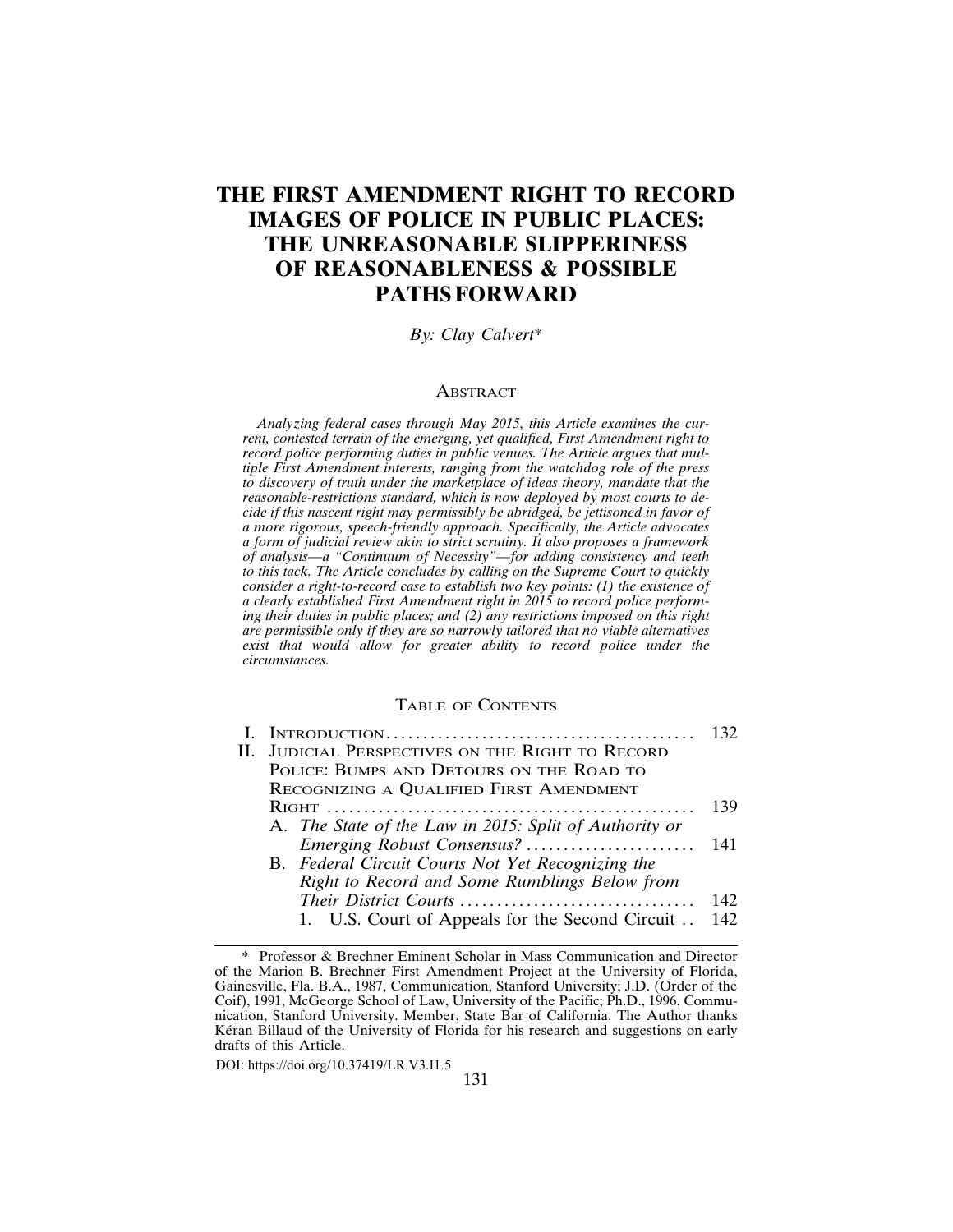|     | U.S. Court of Appeals for the Third Circuit<br>2.             | 148 |
|-----|---------------------------------------------------------------|-----|
|     | 3.<br>U.S. Court of Appeals for the Fourth Circuit            | 150 |
|     | U.S. Court of Appeals for the Fifth Circuit<br>4.             | 150 |
|     | U.S. Court of Appeals for the Sixth Circuit<br>5.             | 152 |
|     | U.S. Court of Appeals for the Tenth Circuit<br>6.             | 155 |
|     | Recognizing a First Amendment Right to Record<br>C.           |     |
|     | Police Performing Duties in Public Places                     | 155 |
|     | D. Qualifying the First Amendment Right to Record             |     |
|     | Police: The Reasonableness Approach to                        |     |
|     |                                                               | 159 |
| Ш.  | <b>DISCOVERING THE TRUTH ABOUT POLICE CONDUCT</b>             |     |
|     | AND THE NEED TO ACCOUNT FOR FIRST AMENDMENT                   |     |
|     | INTERESTS: WHY REASONABLENESS FAILS AS THE                    |     |
|     |                                                               | 162 |
| IV. | TOWARD A STRICT SCRUTINY STANDARD OF REVIEW                   |     |
|     | FOR CENSORING THE RIGHT TO RECORD POLICE IN                   |     |
|     | PUBLIC VENUES: FROM REASONABLE RESTRICTIONS TO                |     |
|     | NECESSARY RESTRICTIONS AND THE CREATION OF A                  |     |
|     | CONTINUUM OF NECESSITY                                        | 170 |
|     | A. Arrest, Camera Seizure, and Camera Destruction:            |     |
|     | The Least Narrowly Tailored Restrictions                      | 173 |
|     | An Order to Stand Five or Fewer Yards Back:<br>$\mathbf{B}$ . |     |
|     | Presumptively Narrowly Tailored & Least                       |     |
|     | $Restrictive$                                                 | 174 |
|     | $C_{\cdot}$<br>More Than Five Yards Back: Presumptively       |     |
|     |                                                               | 175 |
| V.  |                                                               | 176 |

#### I. INTRODUCTION

Feidin Santana is not, by either trade or training, a journalist. He is, in fact, a twenty-three-year-old barber.<sup>1</sup> Yet, in early April 2015, the native of the Dominican Republic<sup>2</sup> performed an unexpected but vital journalistic function<sup>3</sup> while walking to work one morning in North

<sup>1.</sup> David Zurawik, *Nonjournalists Again Leading the Discussion*, BALT. SUN, Apr. 12, 2015, at 1E.

<sup>2.</sup> *See Feidin Santana, Who Recorded Police Shooting of Walter Scott, Speaks Out*, NBC NEWS (Apr. 8, 2015, 11:21 PM ET), http://www.nbcnews.com/news/latino/ feidin-santana-who-recorded-man-shot-police-officer-speaks-out-n338171 (noting that Santana "immigrated to the U.S. from the Dominican Republic").

<sup>3.</sup> Santana's recording of the Walter Scott shooting embodies performance of the watchdog function of journalism, as it directly exposed abuses of power by a government official—namely, a police officer. *See generally* W. Lance Bennett & William Serrin, *The Watchdog Role*, *in* THE PRESS 169, 169 (Geneva Overholser & Kathleen Hall Jamieson eds., 2005) (asserting that "the watchdog role of journalism may involve simply documenting the activities of government, business, and other public institutions in ways that expose little-publicized or hidden activities to public scrutiny").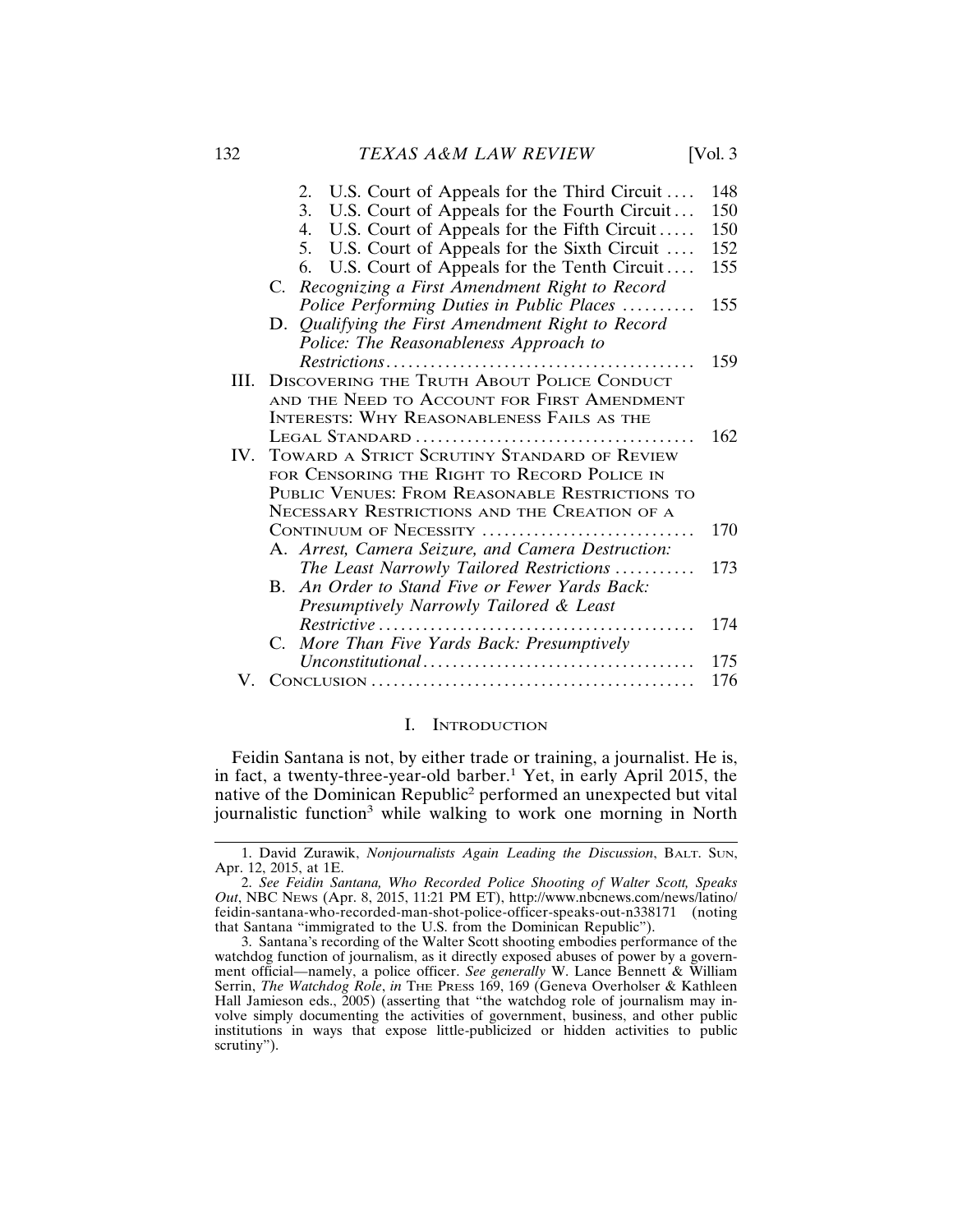Charleston, South Carolina.<sup>4</sup> Using a smartphone, Santana captured a video that would repeatedly air on newscasts and impart "the kind of information that drives national conversations."<sup>5</sup>

It depicts a white police officer named Michael T. Slager fatally shooting Walter L. Scott, an unarmed black man, multiple times in the back after Slager pulled Scott over for a broken taillight.<sup>6</sup> Santana's video, as the *Wall Street Journal* reported, led to murder charges against Slager "and became the latest flash point in the debate about race and policing in America."<sup>7</sup> Indeed, another newspaper pointed out that "[i]f not for a chilling cellphone video, the shooting of Walter Scott in North Charleston might have been written off as a justified police shooting, another case of an officer gunning down a man because he feared for his life."<sup>8</sup>

Put more bluntly, the video spoke the truth for a dead man who could not. In doing so, it also provided a path for possible posthumous justice.

Critically, Feidin Santana took the video despite a second police officer telling him to stop.<sup>9</sup> Furthermore, that officer ordered Santana to stay put, but, as Santana told MSNBC, he "realized that that would be something no good and so I just run to my job."10 Whether that officer would have seized Santana's phone and deleted the video, of course, is conjecture.

What is clear, however, is that both the public and criminal justice system benefited immensely from Santana's video, which directly contradicted Slager's official version of events.11 In fact, the day before

8. *S.C. Shooting Video Could Have Impact*, RICHMOND TIMES-DISPATCH (Va.), Apr. 9, 2015, at 1A.

9. Steve Almasy, *Feidin Santana on S.C. Shooting: I Told Them What They Did Was an Abuse*, CNN (Apr. 13, 2015), http://www.cnn.com/2015/04/09/us/south-caro lina-witness-video/ [http://perma.cc/2FM4-WKX5].

10. *Morning Joe Exclusive with Feidin Santana*, *supra* note 4.

11. *See* Michael S. Schmidt & Matt Apuzzo, *Once Again, a Shooting Brings Race to the Fore*, INT'L N.Y. TIMES, Apr. 9, 2015, at 6 (reporting that "Officer Slager had

<sup>4.</sup> *See Transcript: Morning Joe Exclusive with Feidin Santana*, MSNBC (Apr. 9, 2015, 9:10 AM), http://www.msnbc.com/morning-joe/transcript-morning-joe-exclusive -feidin-santana [http://perma.cc/QK42-K2YJ] [hereinafter *Morning Joe Exclusive with Feidin Santana*] (quoting Santana for the proposition that "I live close to the scene. I used to live close from there. And I was heading to my work, to my job. I'm a barber and I work in a barbershop near there, so it's easy for me to just go and walk").

<sup>5.</sup> Zurawik, *supra* note 1, at 1E.

<sup>6.</sup> Frances Robles & Alan Blinder, *A Stark Image of a Shooting Carries Impact*, N.Y. TIMES, Apr. 9, 2015, at A1; *see also* David Zucchino, *Anger Simmers at S.C. Funeral*, L.A. TIMES, Apr. 12, 2015, at A8 (noting that Scott "was driving a used Mercedes-Benz to buy auto parts when Slager pulled him over in the parking lot of an Advance Auto Store in North Charleston").

<sup>7.</sup> Valerie Bauerlein, *How Shooting was Caught on Video*, WALL ST. J., Apr. 10, 2015, at A4; *see also* Ernie Suggs, *Police Shooting - 'We Didn't Want Another Ferguson' - South Carolina City Straddles Delicate Line in Shooting's Aftermath*, ATLANTA J.-CONST., Apr. 12, 2015, at A1 (noting that "Santana's video directly led to Slager's arrest").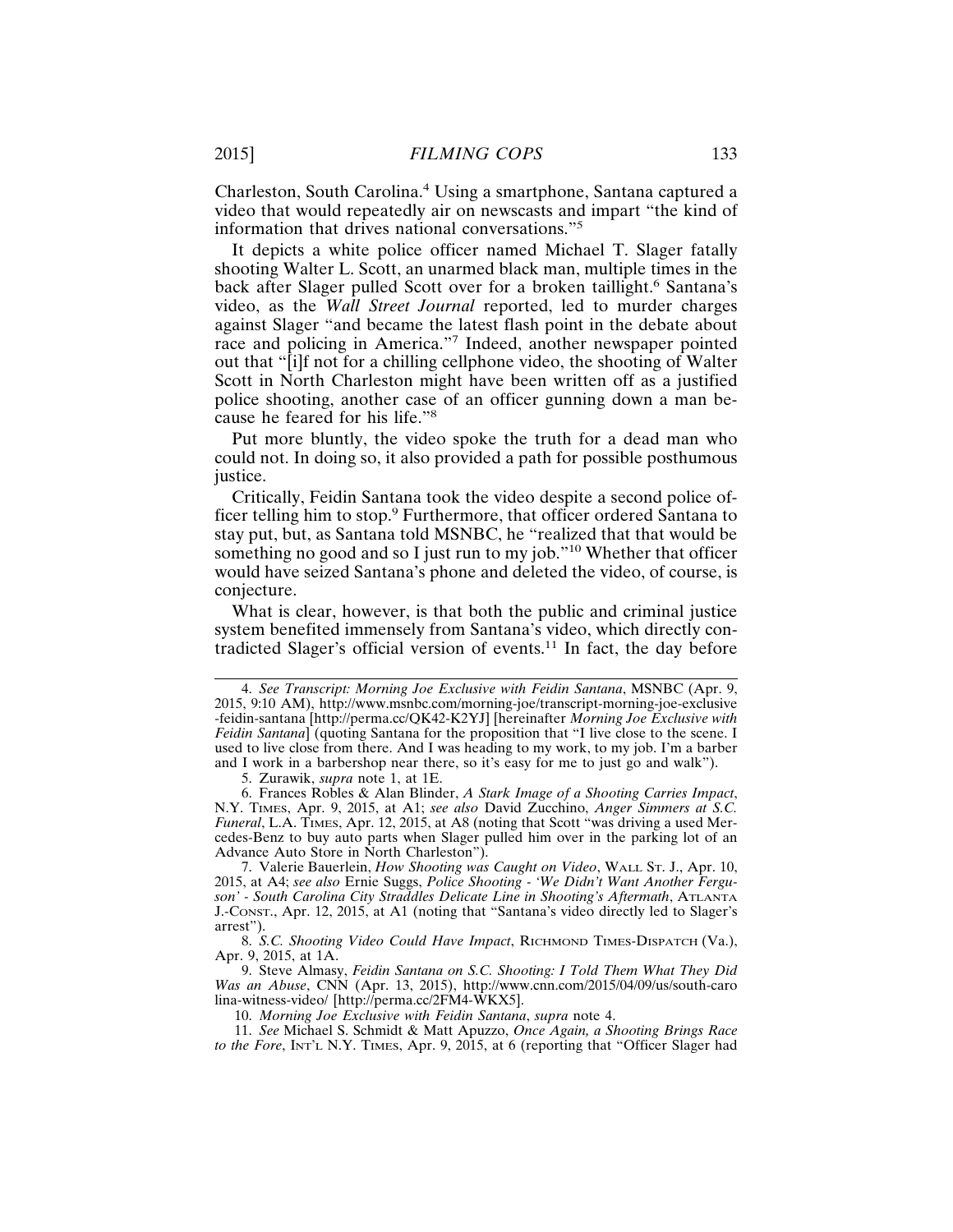Santana's video surfaced, Slager claimed he feared for his life when he fired at least eight shots at Scott.<sup>12</sup> Santana's video, however, "instantly demolished the official version."13 Indeed, its disclosure marked the pivotal turning point in the case, with Slager being immediately fired thereafter and now facing a possible life sentence or the death penalty if convicted.14 The video remains posted today on *The New York Times*'s website.15

Unfortunately, many people like Santana and Ramsey Orta—the latter captured a video depicting a chokehold placed on Eric Garner by a New York City police officer in July 2014 that caused Garner's  $death^{16}$ —are not so lucky today when they try to film police performing duties in public places. Consider, for example, the following disturbing incidents, all occurring in April 2015—the same month of the North Charleston shooting.

A police officer in New Jersey City, New Jersey, stopped and detained a man named Joe Feranti who was filming a traffic stop with his phone.17 Feranti was standing on a public sidewalk when the officer told him "if you are recording my stop then I have to seize your

12. James Queally & David Zucchino, *S. Carolina Officer Charged with Murder*, L.A. TIMES, Apr. 8, 2015, at A7.

13. Juan Gonzalez, *When Will the Killing Cease?*, N.Y. DAILY NEWS, Apr. 10, 2015, at 6.

14. Mark Berman et al., *S.C. Officer Charged in Black Man's Killing*, WASH. POST, Apr. 8, 2015, at A1, A10.

15. *Video Shows Fatal Police Shooting*, N.Y. TIMES (Apr. 7, 2015), http:// www.nytimes.com/video/us/100000003615939/video-shows-fatal-police-shooting.html.

16. *See* Susan Page, *7 Stories That Matter for 2015*, USA TODAY, Dec. 31, 2014, at 1A, 5A (providing a brief description of the incident Ramsey caught on his cellphone camera); Jake Pearson, *NYPD Officer's Chokehold Blamed in Man's Death*, WASH. POST, Aug. 2, 2014, at A2 (reporting that the New York City medical examiner concluded "that a police officer's chokehold caused the death of a man whose videotaped arrest and alleged final pleas of 'I can't breathe!' sparked outrage and led to the announcement of an overhaul of use-of-force training for the nation's largest police force. The death was ruled a homicide"); Ashley Southall & Marc Santora, *At Funeral, Rallying Cry for a Symbol of a Divide*, N.Y. TIMES, July 24, 2014, at A23 (reporting that Ramsey's video shows Officer Daniel Pantaleo "wrapping his arm around the neck of Mr. Garner, who was on a Staten Island street corner, arguing with the police and objecting to being arrested. The department has banned the use of chokeholds since 1993").

17. Christie Duffy, *Man Claims He Was Illegally Detained for Filming Jersey City Police*, PIX 11 NEWS (Apr. 28, 2015), http://pix11.com/2015/04/28/man-claims-he-wasillegally-detained-for-filming-jersey-city-police/ [http://perma.cc/V236-WFKZ]. Feranti's video of the incident is posted on YouTube. Joe Feranti, *Being Illegally Detained by Jersey City Police*, YOUTUBE (Apr. 25, 2015), https://www.youtube.com/watch? v=c4yB04UdWX8 (last visited July 18, 2015).

said he feared for his life because Mr. Scott had taken his stun gun in the scuffle. But . . . the video . . . seemed to dispel ambiguity over what took place. After it surfaced, Officer Slager was charged with murder"); David Zucchino et al., *Video Set One Fatal Police Shooting Apart*, L.A. TIMES, Apr. 9, 2015, at A1, A10 (quoting Justin Bamberg, an attorney representing the family of the slain Walter Scott, for the proposition that "[t]he officer lied in his incident report and his lies were corroborated by the Police Department. . . . It wasn't until the video came out that all that changed completely").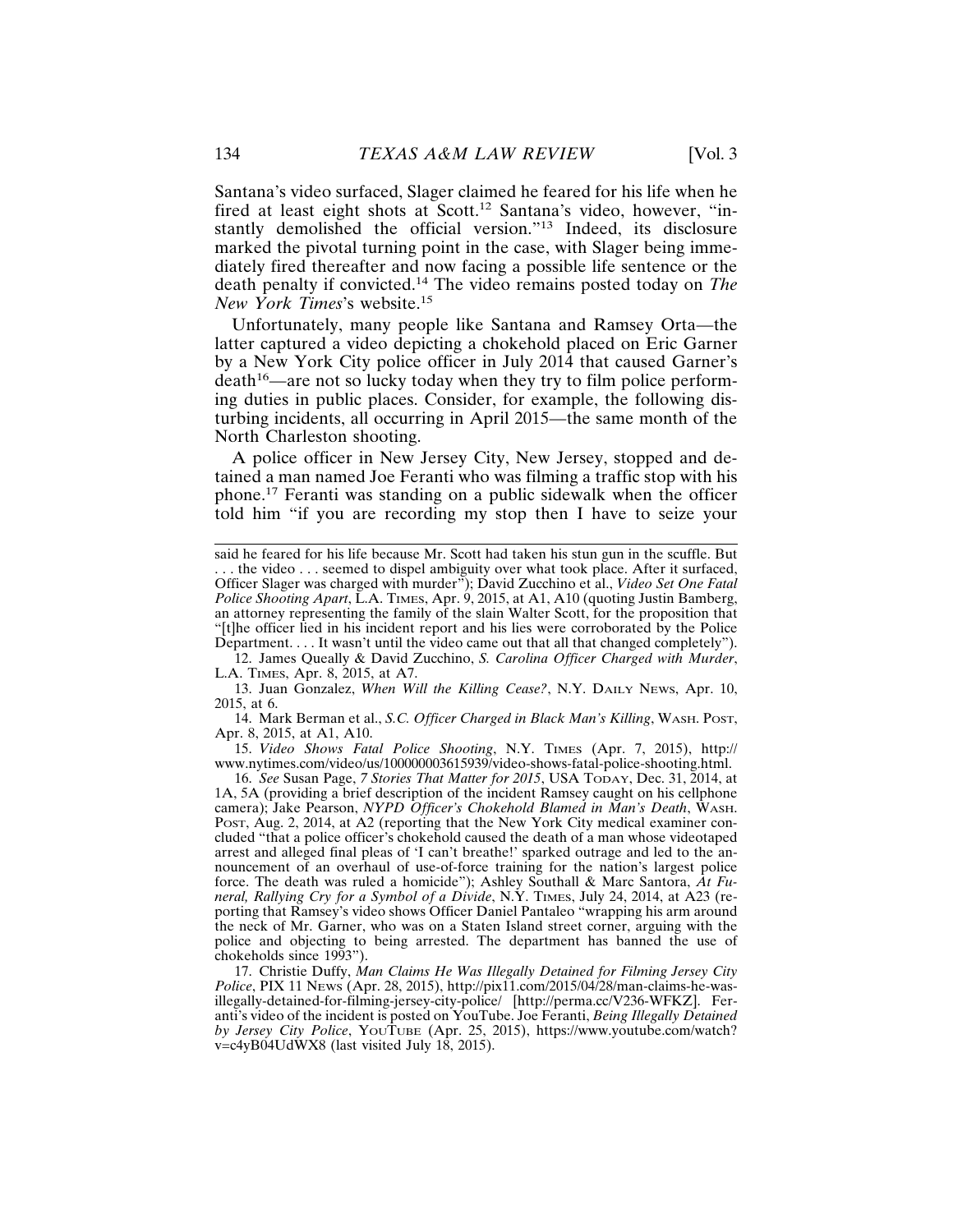phone."18 Also in the Garden State, police in Paterson confiscated the camera of a newspaper photographer, who was lawfully standing behind crime-scene tape, "after he refused to delete several photographs taken at the scene of the city's seventh homicide this year."<sup>19</sup>

Across the country, a video from California appeared in April 2015 on YouTube that seems "to show a Santa Barbara police officer knocking a cell phone out of the hands of a bystander filming a downtown arrest."<sup>20</sup> Also in the Golden State, and perhaps most egregiously of all the incidents from April 2015:

[A] deputy U.S. Marshal was caught on video snatching a woman's phone and smashing it on the ground.

The woman was using the phone to film armed deputies in Los Angeles County when one of the men suddenly rushed her, the 53 second recording revealed.

The burly, bearded deputy tore the phone from the woman's hands and slammed it on the ground as she tried to scramble away. "No! Don't do that!," the woman screamed.

The unidentified deputy, dressed in a tactical vest and carrying a rifle, appeared to kick something across the ground before he and the others turned and walked off.

The shocking encounter was captured by a stunned witness who was filming from across the street. $^{21}$ 

The bottom line is that while this may well be the era of "video democracy,"22 filming police officers in public places remains risky and sometimes leads to detention and/or  $arrest.<sup>23</sup>$  It is also an activity

21. Doyle Murphy, *U.S. Marshals Investigate Deputy Filmed Smashing Woman's Phone in California*, N.Y. DAILY NEWS (Apr. 21, 2015), http://www.nydailynews.com/ news/national/u-s-marshal-deputy-filmed-smashing-watcher-phone-article-1.2193664. The video in question is posted on YouTube. *U.S. Marshals in South Gate Attack Cop Watcher. Destroys Her Cellphone*, YOUTUBE (Apr. 19, 2015), https:// www.youtube.com/watch?v=O-J-6SkuKJ0&app=desktop (last visited June 18, 2015).

22. David Zurawik, *Catching up with Video Democracy*, BALT. SUN, Dec. 7, 2014, at 1E.

23. *See, e.g.*, Danny Jacobs, *Woman Charged After Taking Video of Arrest Sues Baltimore Police*, DAILY REC. (Balt., Md.), Mar. 12, 2015, LexisNexis Academic (reporting that "[a] Baltimore woman has sued police after she was allegedly assaulted and arrested for filming an officer drawing her gun and arresting people in a shopping center parking lot"); Eliot Kleinberg, *Video of City Cops May Lead to Lawsuit*, PALM BEACH POST (Fla.), Mar. 6, 2014, at 1B (reporting that William Avery Chatman was arrested and had his cellphone seized because he was "taking video of West Palm Beach police officers who'd detained a man"); Lou Michel, *Police Say Cop Made Threat to Take Phone; Effort Cited to Delete Video After Beating*, BUFFALO NEWS

<sup>18.</sup> Duffy, *supra* note 17.

<sup>19.</sup> Peter J. Sampson & Jim Norman, *Cops Seize Camera of Record Staffer*, HER-ALD NEWS (N.J.), Apr. 30, 2015, at B2.

<sup>20.</sup> Tyler Haden, *Video of Arrest Appears to Show Officer Knock Phone from Bystander's Hands*, SANTA BARBARA INDEP. (Cal.) (Apr. 23, 2015), http://www.indepen dent.com/news/2015/apr/23/video-arrest-appears-show-officer-knock-phone-byst/ [http://perma.cc/S3Q8-69RH]. The video of the incident is posted on YouTube. *Man Assaulted by Santa Barbara Police Officer*, YOUTUBE (Apr. 22, 2015), https:// www.youtube.com/watch?v=MNdMQIcTzzw (last visited July 18, 2015).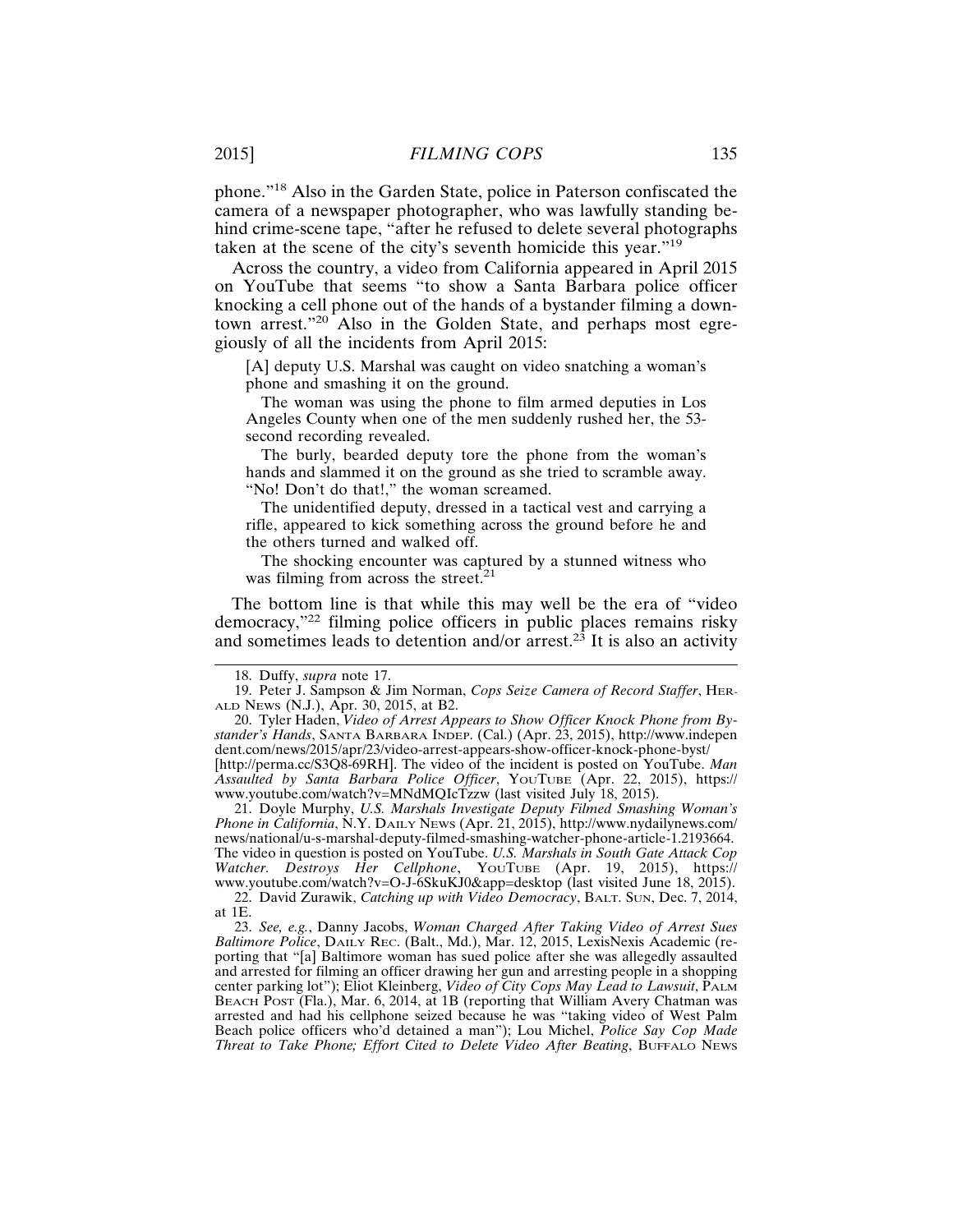likely to increase in the near future, as smartphone applications (or "apps") such as "Cop Watch" facilitate and expedite the recording and posting of videos online.<sup>24</sup>

Additionally, the issue carries fiscal significance. That is because, when police wrongfully arrest citizens for recording them, it sometimes proves expensive for taxpayers. A whopping \$250,000 settlement paid by the City of Baltimore in 2014 demonstrates this fact.<sup>25</sup> Ultimately then, as Mickey Osterreicher, general counsel for the Na-

24. *See* Farhad Manjoo & Mike Isaac, *Right Time, Right Place, Right App for Capturing Interactions with Police*, N.Y. TIMES, Apr. 9, 2015, at A17 (describing Cop Watch as "an iPhone app that automatically begins recording when you tap its icon and automatically uploads the video to YouTube when the recording is stopped"). In addition to Cop Watch, the ACLU of Northern California in April 2015 introduced the "Mobile Justice CA" app, which allows one "to send video to the ACLU even if law enforcement officials try to confiscate or destroy your smartphone." Press Release, Mitra Ebadolahi, Am. Civil Liberties Union of N. Cal., New ACLU Mobile Justice App Empowers Public to Safeguard Rights (Apr. 30, 2015), https:// www.aclunc.org/blog/new-aclu-mobile-justice-app-empowers-public-safeguard-rights.

25. Settlement Agreement and Release, Sharp v. Balt. City Police Dep't, No. 1:11 cv-02888-CCB (D. Md. Jan. 28, 2014), http://www.aclu-md.org/uploaded\_files/0000/ 0486/sharp\_v.\_bpd\_final\_signed\_agreement.pdf [http://perma.cc/3NUL-W2K8]; *see* Danny Jacobs, *City of Baltimore to Pay \$250K in Preakness Arrest Video Suit*, DAILY REC. (Balt., Md.), Mar. 4, 2014, LexisNexis Academic (reporting that Baltimore was "set to approve a \$250,000 settlement with an Owings Mills man who alleged police seized his cellphone and deleted video he took of his friend being arrested during the 2010 Preakness Stakes. Christopher Sharp claimed police also deleted videos of his son and reset his phone").

In 2014, the City of Orlando, Florida, paid \$15,000 to settle a lawsuit filed by Alberto Troche, who alleged he "was jailed and had a cell phone pulled from his hand by a police officer because he video-recorded officers arresting another man who was calling for help." Rene Stutzman, *Orlando Pays \$15K to Man Jailed for Recording Cops*, ORLANDO SENTINEL, Dec. 27, 2014, at B1.

In March 2015, the American Civil Liberties Union of Maine reached a settlement for an undisclosed amount of attorney fees and cash on behalf of plaintiffs Jill Walker and Sabatino Scattoloni, who:

were visiting Portland [Maine] on May 25, 2014 when they observed an encounter between five police officers and one woman. Walker and Scattoloni decided to film the incident from across the street, and they subsequently moved closer to observe the police activities. Officer [Benjamin] Noyes ordered the two to get off the sidewalk or face arrest. When Walker and Scattoloni asked the reason they would be arrested, Officer Noyes immediately ordered two other officers to arrest the couple.

Press Release, Am. Civil Liberties Union of Me., ACLU, Portland Police Reach Settlement in Filming Case (Mar. 30, 2015), http://www.aclumaine.org/aclu-portland-police-reach-settlement-filming-case.

<sup>(</sup>N.Y.), May 1, 2014, at B11 (reporting that "Buffalo Police Officer John A. Cirulli threatened to confiscate the cellphone of the man who made a video of the officer beating John T. Willet unless he deleted the recording," and adding that "[t]he video is the key piece of evidence in an investigation by the Internal Affairs Division of the Police Department. The FBI also is looking into the incident because of concerns about possible civil rights violations"); Greg Sowinski, *Filming Police Causes Stir -* Man Faces Charges After Refusing to Turn Over Video, DAYTON DAILY NEWS (Ohio), May 12, 2014, at B8 (reporting that "[a] man using a smartphone to record video of a police traffic stop is facing criminal charges after he refused to turn over his phone").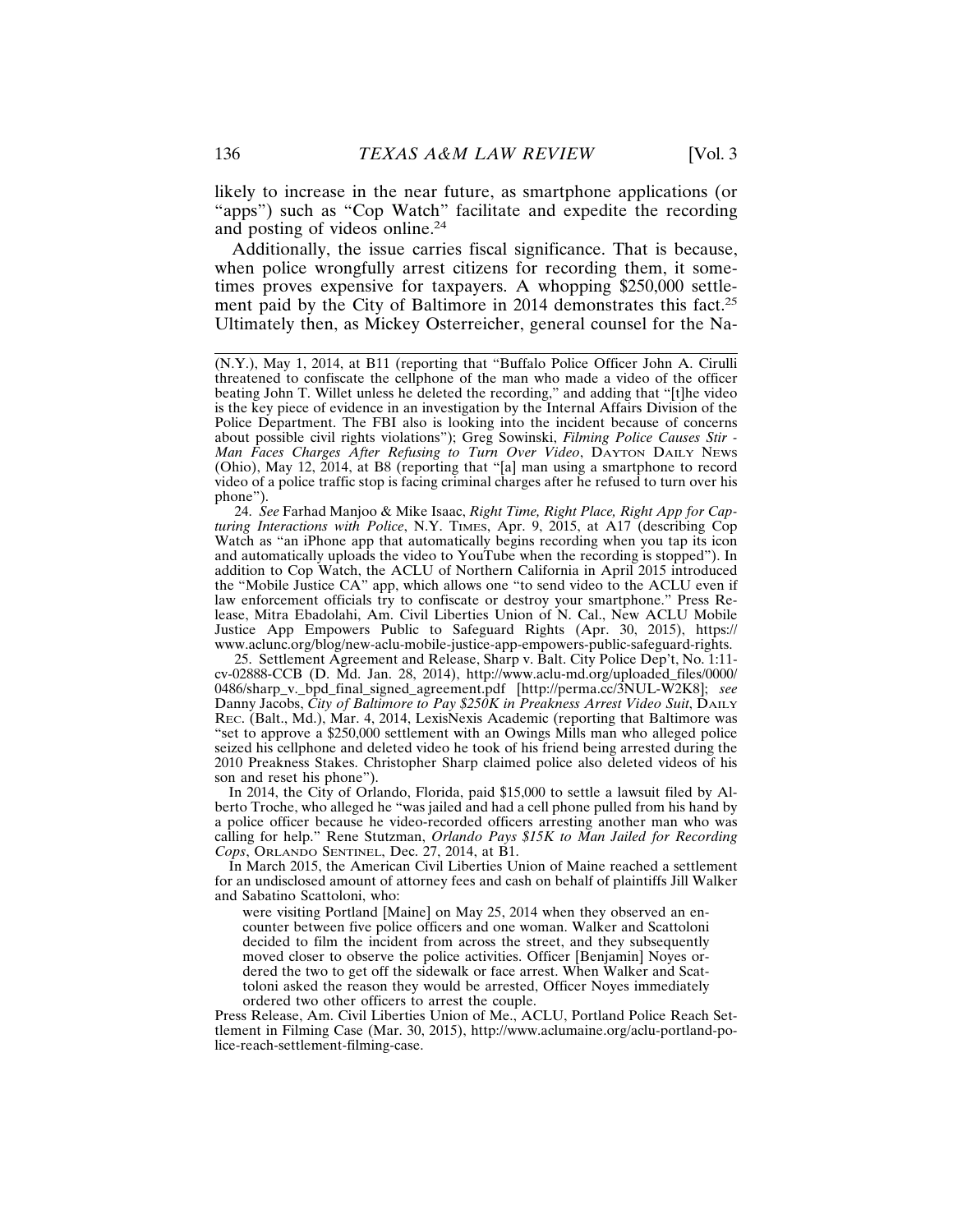tional Press Photographers Association, puts it, "[i]t's the perfect storm . . . . You've got everyone with phone technology capable of recording high-quality stills and videos, along with the capacity of uploading these images immediately on YouTube."<sup>26</sup>

This Article treads into the eye of that storm. It explores the emerging contours and contested terrain of the First Amendment<sup>27</sup> right of citizens to record images of law enforcement personnel carrying out their duties in public venues. It is an issue the Supreme Court, unfortunately, has not squarely addressed,<sup>28</sup> but that multiple lower courts considered in 2014 and 2015.<sup>29</sup>

Part II of this Article comprehensively examines recent judicial decisions—through and including May 2015—affecting this nascent right.30 In the process, it also critiques the reasonableness standard adopted by many courts today as the legal benchmark against which police restrictions on this qualified constitutional right are measured. Additionally, it explores how the reasonable-restrictions approach mirrors the standard embraced by the Supreme Court in evaluating police actions in Fourth Amendment<sup>31</sup> cases.

Next, Part III argues that the reasonableness standard embraced by courts for restricting the right to record police is too lax, at least from a free-speech perspective, because it only accounts for Fourth Amendment interests in ensuring proper law enforcement encounters during

28. *See* Mocek v. City of Albuquerque, 3 F. Supp. 3d 1002, 1057 (D.N.M. 2014) (writing that "[n]either the Tenth Circuit *nor the Supreme Court* has directly addressed a right—constitutional or otherwise—to record police or law enforcement activity in public" (emphasis added)).

29. *See* cases discussed *infra* Part II, Section B.

30. *See infra* notes 37–231 and accompanying text.

31. The Fourth Amendment to the U.S. Constitution provides:

The right of the people to be secure in their persons, houses, papers, and effects, against unreasonable searches and seizures, shall not be violated, and no Warrants shall issue, but upon probable cause, supported by Oath or affirmation, and particularly describing the place to be searched, and the persons or things to be seized.

U.S. CONST. amend. IV. The Fourth Amendment has been incorporated through the Fourteenth Amendment Due Process Clause to apply to state and local government entities and officials. *See* Wolf v. Colorado, 338 U.S. 25, 28 (1949) (observing that "we have no hesitation in saying that were a State affirmatively to sanction such police incursion into privacy it would run counter to the guaranty of the Fourth Amendment"); Mapp v. Ohio, 367 U.S. 643, 655 (1961) (holding, with regard to the exclusionary rule adopted in *Weeks v. United States*, 232 U.S. 383 (1924), that "all evidence obtained by searches and seizures in violation of the Constitution is, by that same authority, inadmissible in a state court").

<sup>26.</sup> Billy Cox, *Recording Police, and Catching Some Flak*, SARASOTA HERALD TRIB. (Fla.), Mar. 11, 2014, at A1.

<sup>27.</sup> The First Amendment to the United States Constitution provides, in pertinent part, that "Congress shall make no law . . . abridging the freedom of speech, or of the press." U.S. CONST. amend. I. The Free Speech and Free Press Clauses were incorporated ninety years ago through the Fourteenth Amendment Due Process Clause as fundamental liberties to apply to state and local government entities and officials. *See* Gitlow v. New York, 268 U.S. 652, 666 (1925).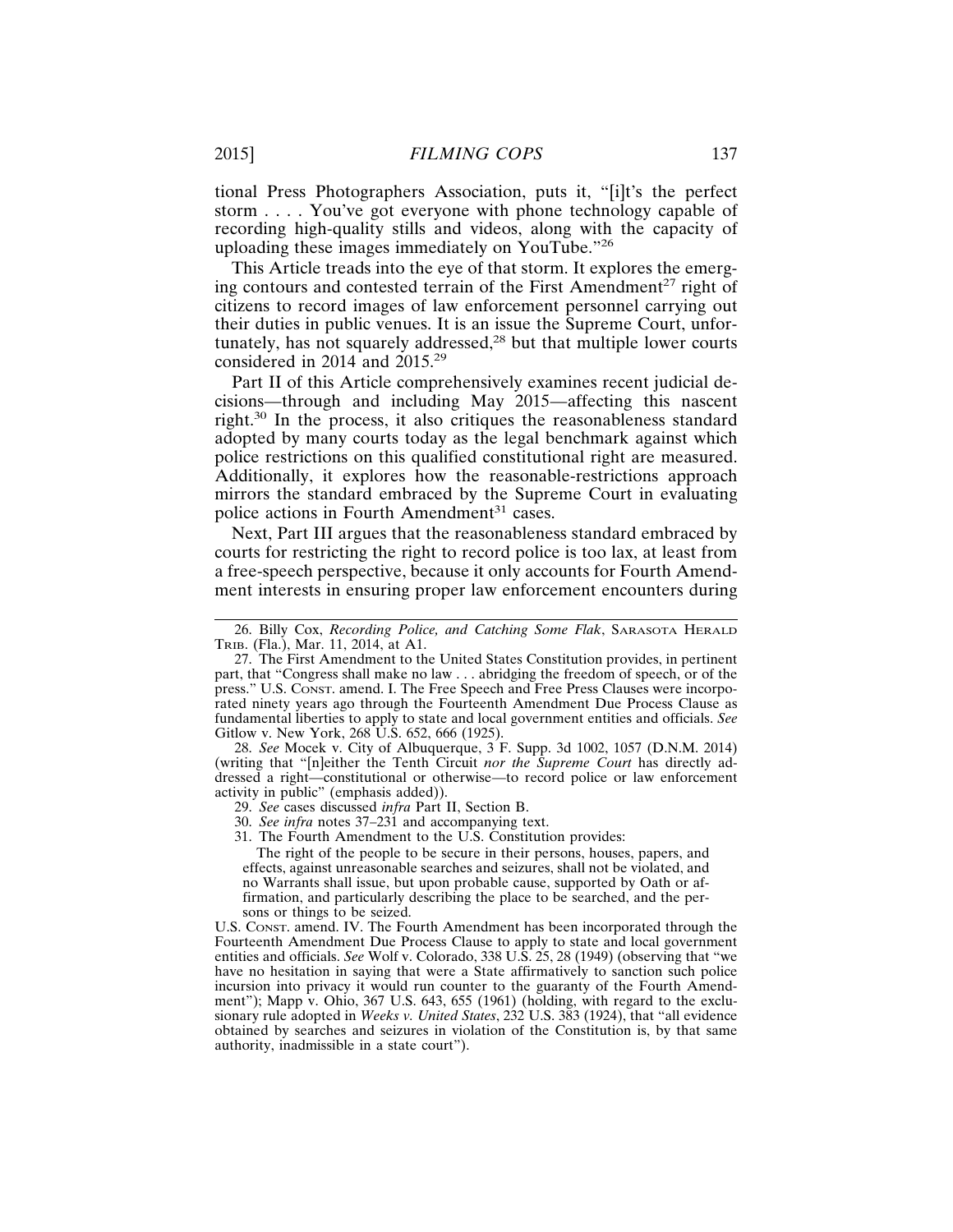stops and arrests.<sup>32</sup> In doing so, it fails to give proper weight to competing First Amendment speech and press interests in newsgathering, the watchdog function of the press now often played by citizen-journalists, and, perhaps most importantly, the goal of truth discovery, which lies at the heart of the marketplace of ideas theory that underlies much of modern First Amendment jurisprudence.<sup>33</sup>

Part IV then proposes that police must prove that any restrictions imposed on the qualified First Amendment right to record them performing duties in public places are not simply reasonable, but that they are, in fact, necessary and narrowly tailored to serve directly a compelling interest in officer, detainee/suspect, or public safety.<sup>34</sup> This is in accord with the strict scrutiny standard of judicial review<sup>35</sup> that typically must be satisfied by governmental entities to justify a content-based restriction on speech. Additionally, Part IV goes further to recommend—for future academic, law enforcement, and judicial discussion—eight variables for consideration in determining when a recording restriction is not simply reasonable, but narrowly tailored.

Finally, the Article concludes in Part V by urging the Supreme Court to grant certiorari in a right-to-record case in order to recognize a First Amendment right to capture images of police doing their jobs in public venues and, in turn, to impose a heightened standard—one greater than mere reasonableness and one that accounts for First Amendment concerns—for analyzing when this qualified right may permissibly be curtailed.36

<sup>32.</sup> *See infra* notes 232–83 and accompanying text.

<sup>33.</sup> Justice Anthony Kennedy reaffirmed this maxim and the power of the marketplace metaphor in *United States v. Alvarez*, writing for the plurality that "[t]he theory of our Constitution is 'that the best test of truth is the power of the thought to get itself accepted in the competition of the market.'" United States v. Alvarez, 132 S. Ct. 2537, 2550 (2012) (quoting Abrams v. United States, 250 U.S. 616, 630 (1919) (Holmes, J., dissenting)).

<sup>34.</sup> *See infra* notes 285–307 and accompanying text.

<sup>35.</sup> *See* Brown v. Entm't Merchs. Ass'n, 131 S. Ct. 2729, 2738 (2011) (asserting that because a California law limiting minors' access to violent video games "imposes a restriction on the content of protected speech, it is invalid unless California can demonstrate that it passes strict scrutiny—that is, unless it is justified by a compelling government interest and is narrowly drawn to serve that interest"); United States v. Playboy Entm't Grp., 529 U.S. 803, 813 (2000) (asserting that a content-based speech restriction can only withstand judicial review "if it satisfies strict scrutiny," opining that "[i]f a statute regulates speech based on its content, it must be narrowly tailored to promote a compelling Government interest," and adding that "[i]f a less restrictive alternative would serve the Government's purpose, the legislature must use that alternative").

<sup>36.</sup> *See infra* notes 308–11 and accompanying text.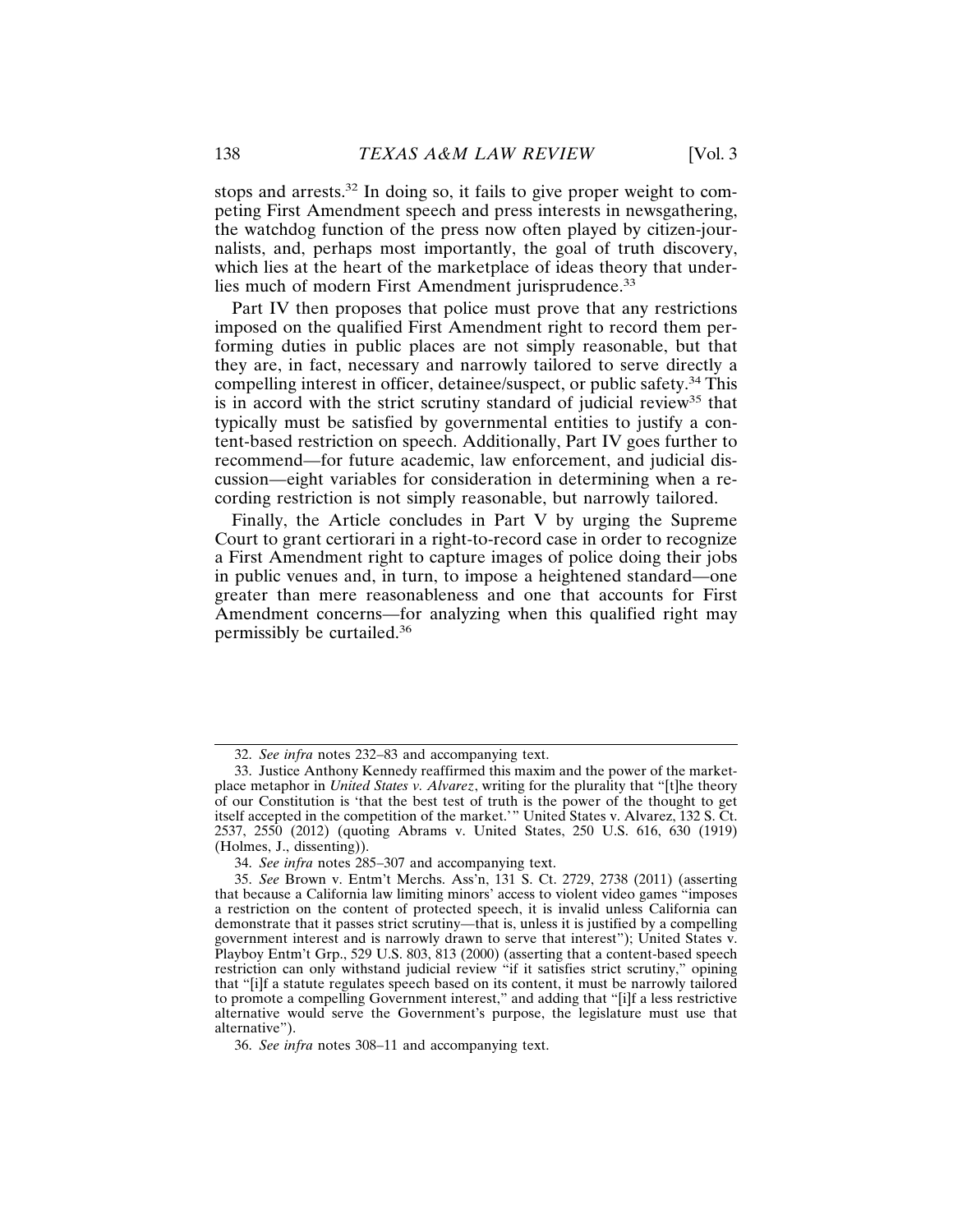# II. JUDICIAL PERSPECTIVES ON THE RIGHT TO RECORD POLICE: BUMPS AND DETOURS ON THE ROAD TO RECOGNIZING A QUALIFIED FIRST AMENDMENT RIGHT

On initial glance, establishing a First Amendment right to record images of police officers doing their jobs in public places would seem to be a fairly easy constitutional task—one flowing naturally from a number of established principles and maxims. Specifically, the logic chain for recognizing the right goes something along the lines of what follows below.

First, the Supreme Court has long held that images and films, not merely spoken and written words,<sup>37</sup> are protected by the First Amendment.<sup>38</sup> Second, and more recently, the nation's high court concluded that the act of creating such images—not merely the finished product—also is safeguarded by that amendment.39 Third, courts are clear that a person generally does not possess a reasonable expectation of privacy when he or she is situated in a public place, such as a street or sidewalk.<sup>40</sup> Fourth, and in accord with the first three points, the Supreme Court has observed that public streets and sidewalks—places where police often carry out their work—"are areas that have historically been open to the public for speech activities."<sup>41</sup> Fifth and finally, the conduct of police, as government officials, is a matter of public concern, and speech regarding matters of public concern is, as the Su-

39. *Brown*, 131 S. Ct. at 2734 n.1 (noting that, for First Amendment purposes, "[w]hether government regulation applies to creating, distributing, or consuming speech makes no difference"); *see also* Ashutosh Bhagwat, *Producing Speech*, 56 WM.  $\&$  MARY L. REV. 1029, 1080 (2015) (concluding, after an exhaustive analysis, that the First Amendment "protects the creation of communicative materials—in other words, producing speech").

40. *See, e.g.*, Katz v. United States, 389 U.S. 347, 351 (1967) (reasoning that "[w]hat a person knowingly exposes to the public, even in his own home or office, is not a subject of Fourth Amendment protection"); Vega-Rodriguez v. P.R. Tel. Co., 110 F.3d 174, 181 (1st Cir. 1997) (observing that "persons cannot reasonably maintain an expectation of privacy in that which they display openly"); Wishart v. McDonald, 500 F.2d 1110, 1113–14 (1st Cir. 1974) (asserting that "the right to privacy . . . may be surrendered by public display. The right to be left alone in the home extends only to the home and not to conduct displayed under the street lamp on the front lawn"); Jackson v. Playboy Enters., Inc., 574 F. Supp. 10, 13 (S.D. Ohio 1983) (finding no expectation of privacy in a tort case where the plaintiffs "were on a city sidewalk in plain view of the public eye"); Stern v. Doe, 806 So. 2d 98, 102 (La. Ct. App. 2001) (observing that "no right to privacy attaches to material in the public view" and noting that "[t]he plaintiff was clearly in the public view when he was standing on the sidewalk across the street from the school").

41. McCullen v. Coakley, 134 S. Ct. 2518, 2529 (2014).

<sup>37.</sup> Hurley v. Irish-Am. Gay, Lesbian & Bisexual Grp. of Bos., Inc., 515 U.S. 557, 569 (1995) (observing that "the Constitution looks beyond written or spoken words as mediums of expression").

<sup>38.</sup> *See* Kaplan v. California, 413 U.S. 115, 119–20 (1973); *see also* Joseph Burstyn, Inc. v. Wilson, 343 U.S. 495, 502 (1952) (concluding that "expression by means of motion pictures is included within the free speech and free press guaranty of the First and Fourteenth Amendments").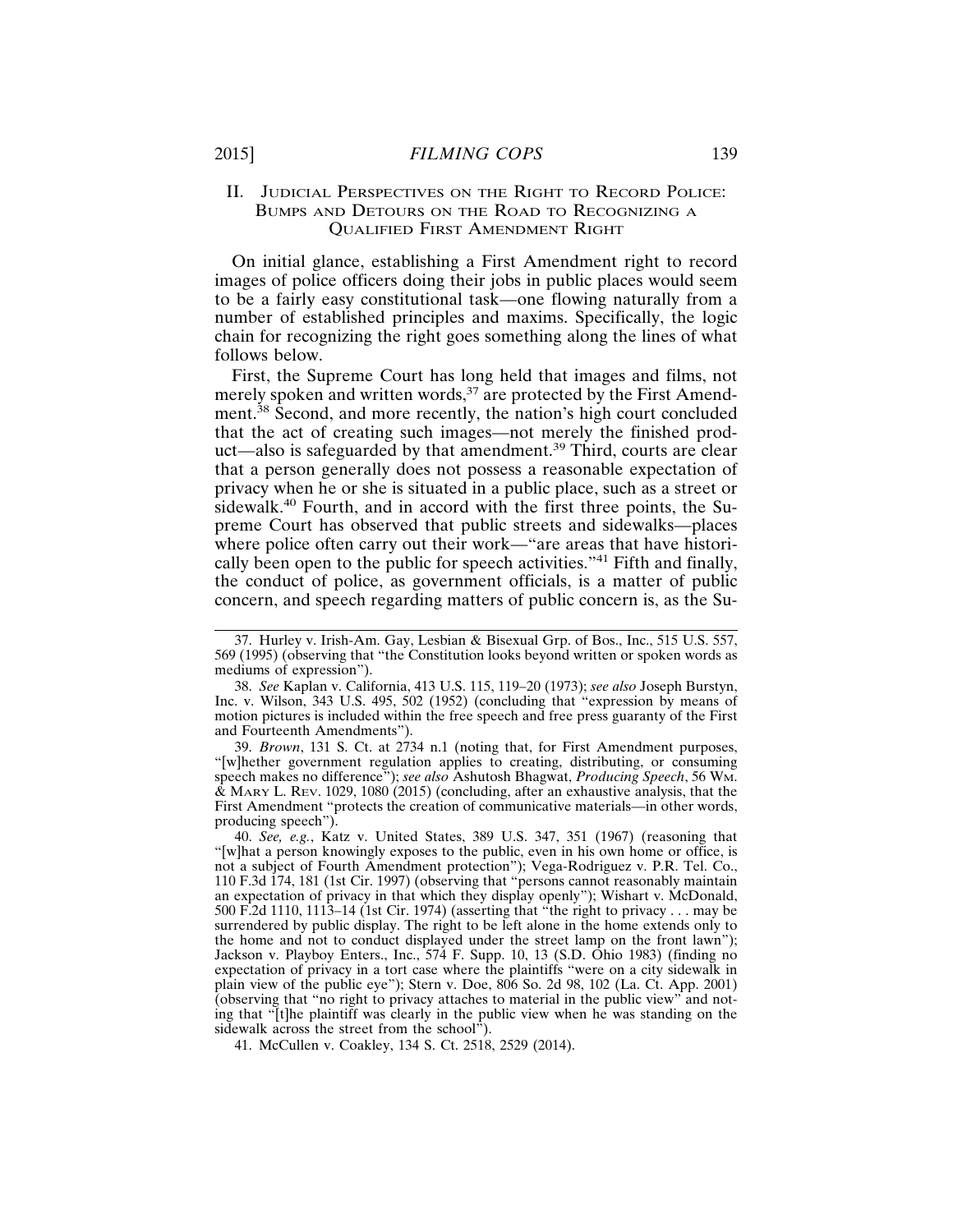preme Court recently reiterated in *Snyder v. Phelps*, 42 at the heart of the First Amendment.<sup>43</sup>

It thus seems like a legal no-brainer, as it were, that citizens possess a First Amendment right to take pictures, videos, and audio recordings of police performing their jobs in public venues. Unfortunately, it is not nearly that simple or clear.

Despite the series of legal principles identified two paragraphs above, current case law regarding the right to film police working in public places provides a mixed bag of good and bad news for citizenjournalists44 and, more broadly, for the public's unenumerated right to know and to receive information.45 As described below, although four federal appellate circuits now recognize a First Amendment right to film police doing their jobs in public places, that right is qualified rather than absolute. In turn, the "reasonableness" standard for determining when the right may permissibly be abridged by police provides far too much discretion for a few nefarious members of law enforcement to misuse and abuse it. Furthermore, some federal circuits have rejected the very existence of a clearly established First Amendment right to record police, be it qualified or absolute. Still other federal

<sup>42.</sup> Snyder v. Phelps, 562 U.S. 443 (2011).

<sup>43.</sup> *Id.* at 451–52.

<sup>44.</sup> *See* D. Jasun Carr et al., *Cynics and Skeptics: Evaluating the Credibility of Mainstream and Citizen Journalism*, 91 JOURNALISM & MASS COMM. Q. 452, 453–54 (2014), http://jmq.sagepub.com/content/early/2014/06/13/1077699014538828 (defining citizen journalism broadly as "amateur news reporting" and, conversely, narrowly as "the reporting of newsworthy events, usually disasters or crises (events that the mainstream media cannot predict), typically using new media technologies, and often before the mainstream media arrive on the scene"); Sue Robinson & Cathy Deshano, *Citizen Journalists and the Third Places: What Makes People Exchange Information Online (or Not)?*, 12 JOURNALISM STUD. 642, 643 (2011), http://www.tandfonline.com/ doi/abs/10.1080/1461670X.2011.557559 (asserting that the notion of citizen journalism "embodies the grassroots self-publishing of content that creates and extends conversation by citizens who were once part of the audience but are now 'produsers' without institutional backing," and adding that "the label is used pervasively to describe everyone from bloggers to those who merely contribute to news forums").

<sup>45.</sup> *See* Griswold v. Connecticut, 381 U.S. 479, 482 (1965) (finding that "[t]he right of freedom of speech and press includes not only the right to utter or to print, but the right to distribute, the *right to receive*, the right to read" (emphasis added)); *see also* LUCAS A. POWE, JR., THE FOURTH ESTATE AND THE CONSTITUTION: FREEDOM OF THE PRESS IN AMERICA 242 (1991) ("Although often tied specifically into demands for freedom of information statutes and open meeting laws, the right to know gained a momentum of its own and was, by the end of the 1960s, treated by the media as a synonym for freedom of the press."); Eric B. Easton, *Public Importance: Balancing Proprietary Interests and the Right to Know*, 21 CARDOZO ARTS & ENT. L.J. 139, 141–42 (2003) (observing that "[f]ew of the corollary principles that grow out of the First Amendment have inspired more thoughtful scholarship and impassioned debate than the notion that an implicit right to know accompanies the explicit right to speak"); Barbara H. Smith, *The First Amendment Right to Receive Online Information in Public Libraries*, 18 COMM. L. & POL'Y 63, 63–64 (2013), http:// www.tandfonline.com/doi/full/10.1080/10811680.2013.746139 (asserting that "[t]he First Amendment right of free speech has a corollary right," namely "the right to receive information and ideas").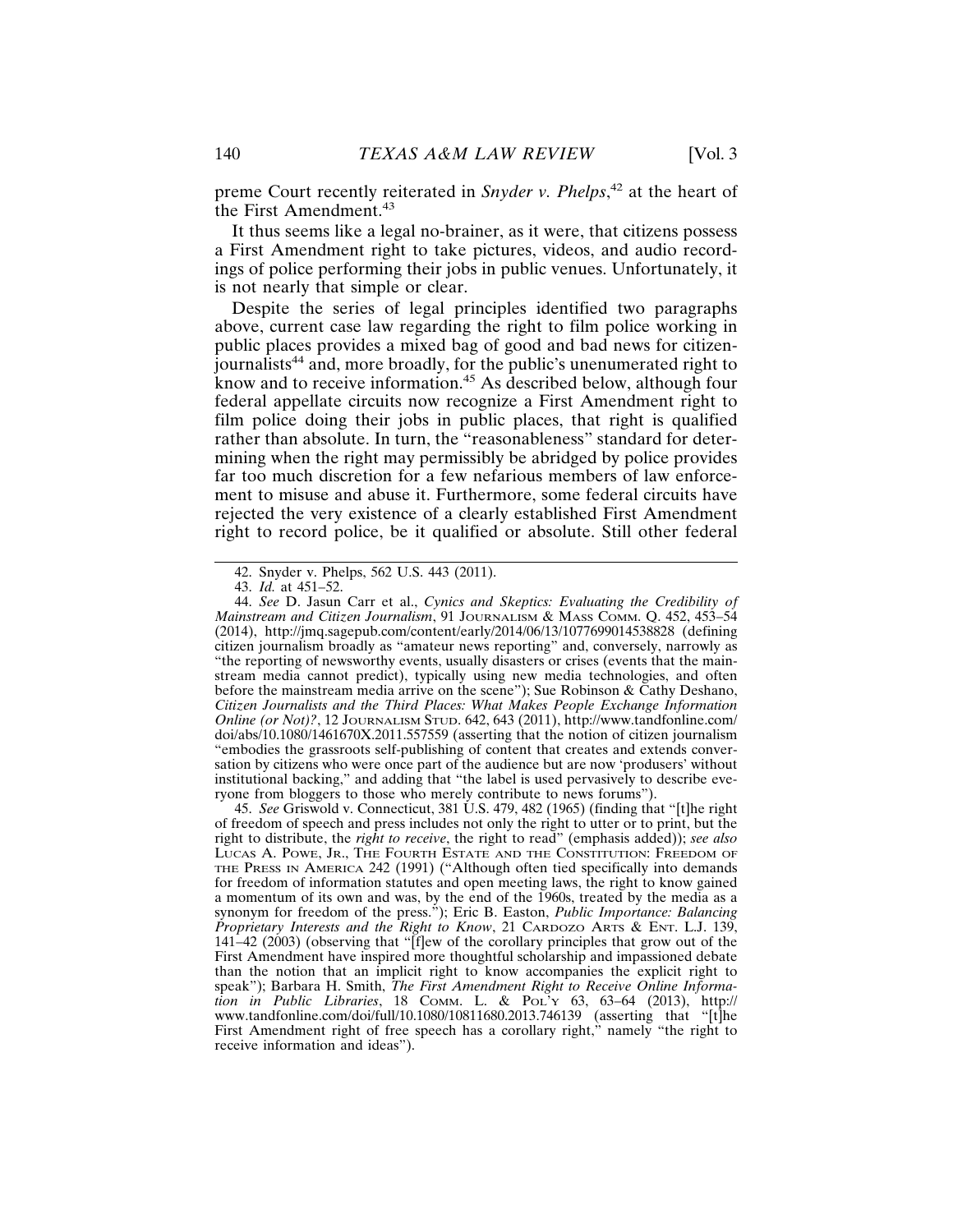circuits have yet to address the issue, though some district courts within those same circuits have recently considered it. The sum total is a maddening morass of murkiness that negatively affects the public's right to know while sometimes providing the cloak of qualified immunity for police to avoid monetary liability.

# A. *The State of the Law in 2015: Split of Authority or Emerging Robust Consensus?*

In March 2015, U.S. District Judge Vanessa Bryant of Connecticut, which falls within the Second Circuit, found a split of authority among the federal circuits when it comes to recording police.46 She observed in *Rivera v. Foley*47 that "[t]he First Circuit, Seventh Circuit, Eleventh Circuit, and Ninth Circuit all recognize that the First Amendment protects the photography and recording of police officers engaged in their official duties. The Third Circuit and the Fourth Circuit take the contrary approach."48 Judge Bryant, in turn, concluded that as of February 2014—the date of the incident at issue in the case before her— "the right to photograph and record police officers who are engaged in an ongoing investigation was not clearly established as a matter of constitutional law in [the Second] Circuit."<sup>49</sup>

Yet, just one month prior, in February 2015, U.S. Magistrate Mark Lane of Texas, which is situated in the Fifth Circuit, recognized a "robust consensus among circuit courts of appeals"<sup>50</sup> that "the right to photograph and videotape police officers as they perform their official duties [is] clearly established."<sup>51</sup> Lane went on to opine that "[t]he First Amendment protects a private citizen's right to assemble in a public forum, receive information on a matter of public concern such as police officers performing their official duties—and to record that information for the purpose of conveying that information."<sup>52</sup>

The fact that two federal district courts, within the span of only one month, reached seemingly opposite conclusions on the same issue split of authority versus robust consensus—illustrates judicial discord in 2015 regarding the right to record law enforcement personnel doing their jobs. To begin to unpack this muddle, Section B examines decisions by federal circuit courts that have yet to recognize a clearly established First Amendment right to record police, as well as recent decisions by district courts within those same appellate circuits that have addressed the issue. In contrast, Section C analyzes cases from

<sup>46.</sup> Rivera v. Foley, No. 3:14-cv-00196 (VLB), 2015 U.S. Dist. LEXIS 35639, at \*24 (D. Conn. Mar. 23, 2015).

<sup>47.</sup> *Id.*

<sup>48.</sup> *Id.* (citation omitted).

<sup>49.</sup> *Id.* at \*3, \*23–24.

<sup>50.</sup> Buehler v. City of Austin, No. A-13-CV-1100-ML, 2015 U.S. Dist. LEXIS 20878, at \*25 (W.D. Tex. Feb. 20, 2015).

<sup>51.</sup> *Id.*

<sup>52.</sup> *Id.* at \*21.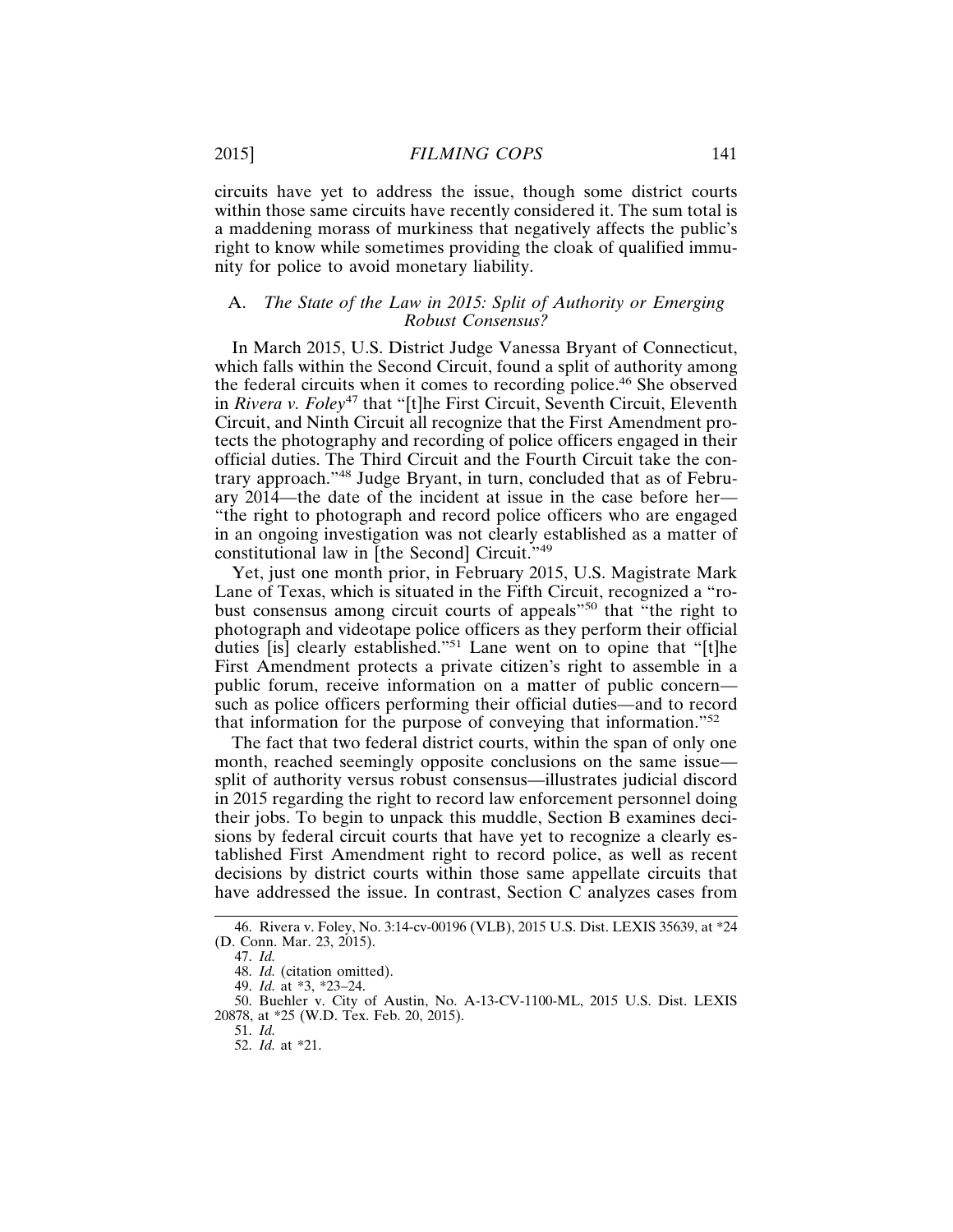federal circuits recognizing this right. Finally, Section D explores problems with the reasonable-restrictions standard adopted by courts that recognize a qualified First Amendment right to record police.

As a threshold matter, it is important to understand that the concept described below in some cases regarding whether a First Amendment right to record police in public places is *clearly established* relates to the doctrine of qualified immunity from monetary liability for government officials.<sup>53</sup> Specifically, as the Supreme Court observed in 2014, "[a] government official sued under § 1983 is entitled to qualified immunity unless the official violated a statutory or constitutional right that was *clearly established* at the time of the challenged conduct."54 Put slightly differently, "courts may not award damages against a government official in his personal capacity unless" the constitutional right the official allegedly violated was clearly established when the violation occurred.<sup>55</sup> Qualified immunity questions thus arise, in cases relevant for this Article, when deciding if the First Amendment right to record police performing their duties in public places was clearly established at the time that right allegedly was violated, *not* at the time the case was heard.

#### B. *Federal Circuit Courts Not Yet Recognizing the Right to Record and Some Rumblings Below from Their District Courts*

This Section reviews cases by federal circuit courts—specifically, the U.S. Courts of Appeals for the Third and Fourth Circuit—that have rejected recognition of a clearly established First Amendment right to record police officers performing their duties in public places. In addition, it examines opinions regarding that same right rendered since January 1, 2013, by district courts within other circuits that have yet to address the issue. As becomes evident, several district courts within these latter circuits appear to be leaning favorably toward acknowledging the right to record.

#### 1. U.S. Court of Appeals for the Second Circuit

The Second Circuit, as becomes clear in the discussion that follows, has not directly addressed whether there is a First Amendment right to record police performing their duties in public places. However, four opinions issued since January 1, 2013, by district courts within that circuit—three from the influential Southern District of New York and one from Connecticut—have tackled the question. Most notably and most recently, a May 2015 decision by a judge in the Southern

<sup>53.</sup> *See* Pearson v. Callahan, 555 U.S. 223, 232 (2009) (observing that "[q]ualified immunity is applicable unless the official's conduct violated a clearly established constitutional right").

<sup>54.</sup> Carroll v. Carman, 135 S. Ct. 348, 350 (2014) (emphasis added) (discussing 42 U.S.C. § 1983 (2012)).

<sup>55.</sup> Lane v. Franks, 134 S. Ct. 2369, 2381 (2014).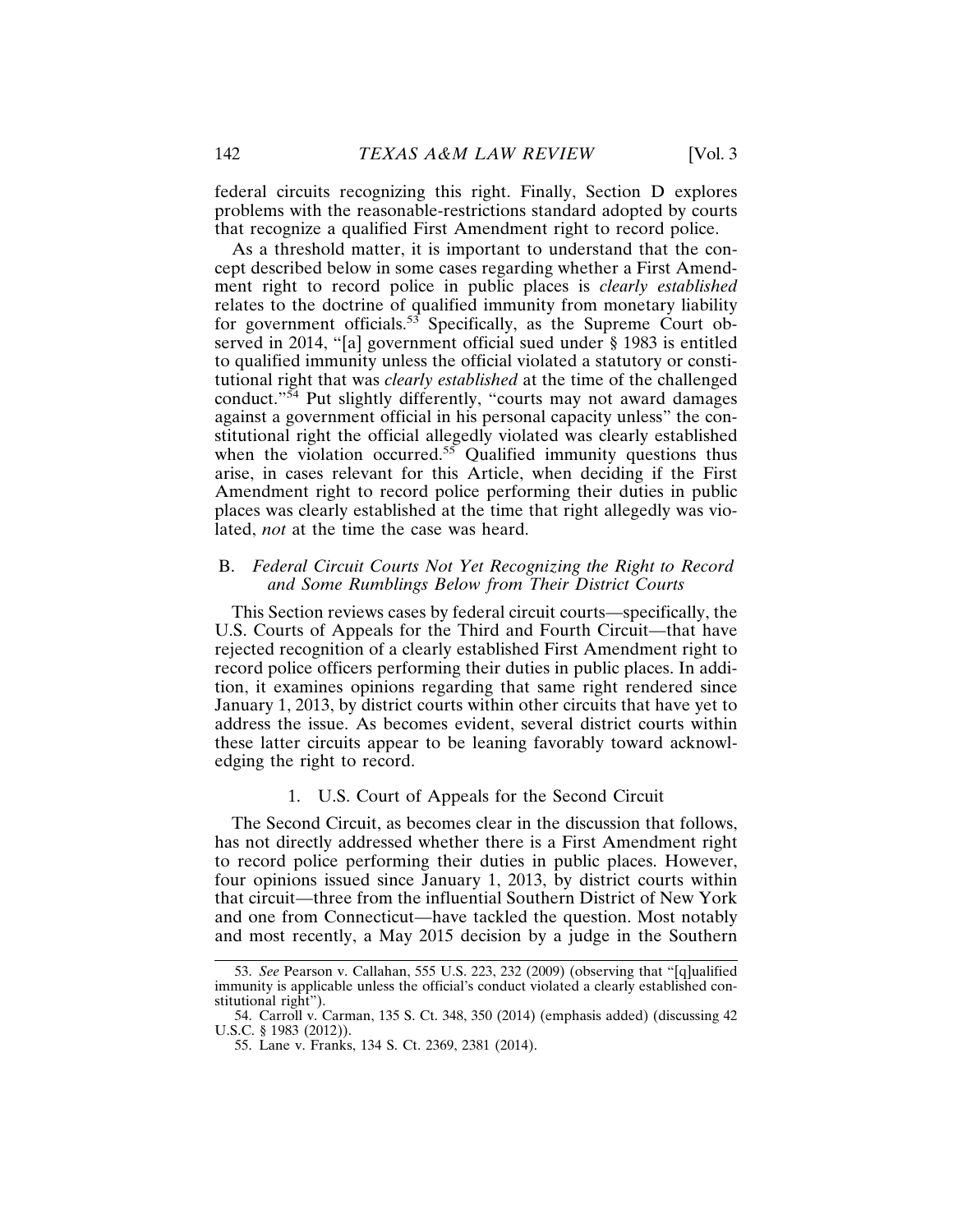District of New York lays the foundation for future recognition of such a right by the Second Circuit.

In that case, *Higginbotham v. City of New York*, 56 U.S. District Judge P. Kevin Castel considered whether the November 2011 arrest of freelance video-journalist Douglas Higginbotham while filming the Occupy Wall Street protest in lower Manhattan violated his First Amendment rights.<sup>57</sup> Higginbotham was filming the arrest from the top of a telephone booth in order to get a better view.58 He argued that the police "retaliated against him for filming a violent arrest, in violation of his First Amendment rights."<sup>59</sup>

Judge Castel initially noted that neither the Supreme Court nor the Second Circuit had considered whether there was a First Amendment right to record public police activity.<sup>60</sup> The judge was positively persuaded to recognize the right, however, based on precedent from other federal circuits.61 Specifically, Castel wrote that all of the other circuit courts that have addressed the issue "have concluded that the First Amendment protects the right to record police officers performing their duties in a public space, subject to reasonable time, place and manner restrictions."<sup>62</sup> Here, he cited decisions by the First,<sup>63</sup> Seventh,<sup>64</sup> Ninth,<sup>65</sup> and Eleventh Circuits,<sup>66</sup> each of which is addressed later in Section C of this part of the Article.

Judge Castel agreed with the rulings from this quartet of circuits,  $67$ reasoning that "if one accepts that photographing and filming receive First Amendment protection as a general matter (at least when they are 'expressive'), it is difficult to see why that protection should disappear simply because their subject is public police activity."68 If anything, Castel suggested, recording such activity deserves heightened protection because it relates to the actions of government officials (police officers) and their potential misconduct. $69$ 

When considering the question of qualified immunity for the New York City officers involved in Higginbotham's arrest in November 2011, Castel found "that the right to record police activity in public, at

62. *Id.*

65. Fordyce v. City of Seattle, 55 F.3d 436 (9th Cir. 1995).

66. Smith v. City of Cumming, 212 F.3d 1332 (11th Cir. 2000).

67. *Higginbotham*, 2015 U.S. Dist. LEXIS 62227, at \*20.

68. *Id.* at \*20–21.

<sup>56.</sup> Higginbotham v. City of New York, No. 14-cv-8549 (PKC)(RLE), 2015 U.S. Dist. LEXIS 62227 (S.D.N.Y. May 12, 2015).

<sup>57.</sup> *Id.* at \*1–3.

<sup>58.</sup> *Id.* at \*2.

<sup>59.</sup> *Id.* at \*17.

<sup>60.</sup> *Id.* at \*20.

<sup>61.</sup> *Id.*

<sup>63.</sup> Glik v. Cunniffe, 655 F.3d 78 (1st Cir. 2011).

<sup>64.</sup> Am. Civil Liberties Union of Ill. v. Alvarez, 679 F.3d 583 (7th Cir. 2012).

<sup>69.</sup> *See id.* at \*21 (citing Ariz. Free Enter. Club's Freedom Club PAC v. Bennett,

<sup>131</sup> S. Ct. 2806 (2011); Gentile v. State Bar of Nev., 501 U.S. 1030 (1991)).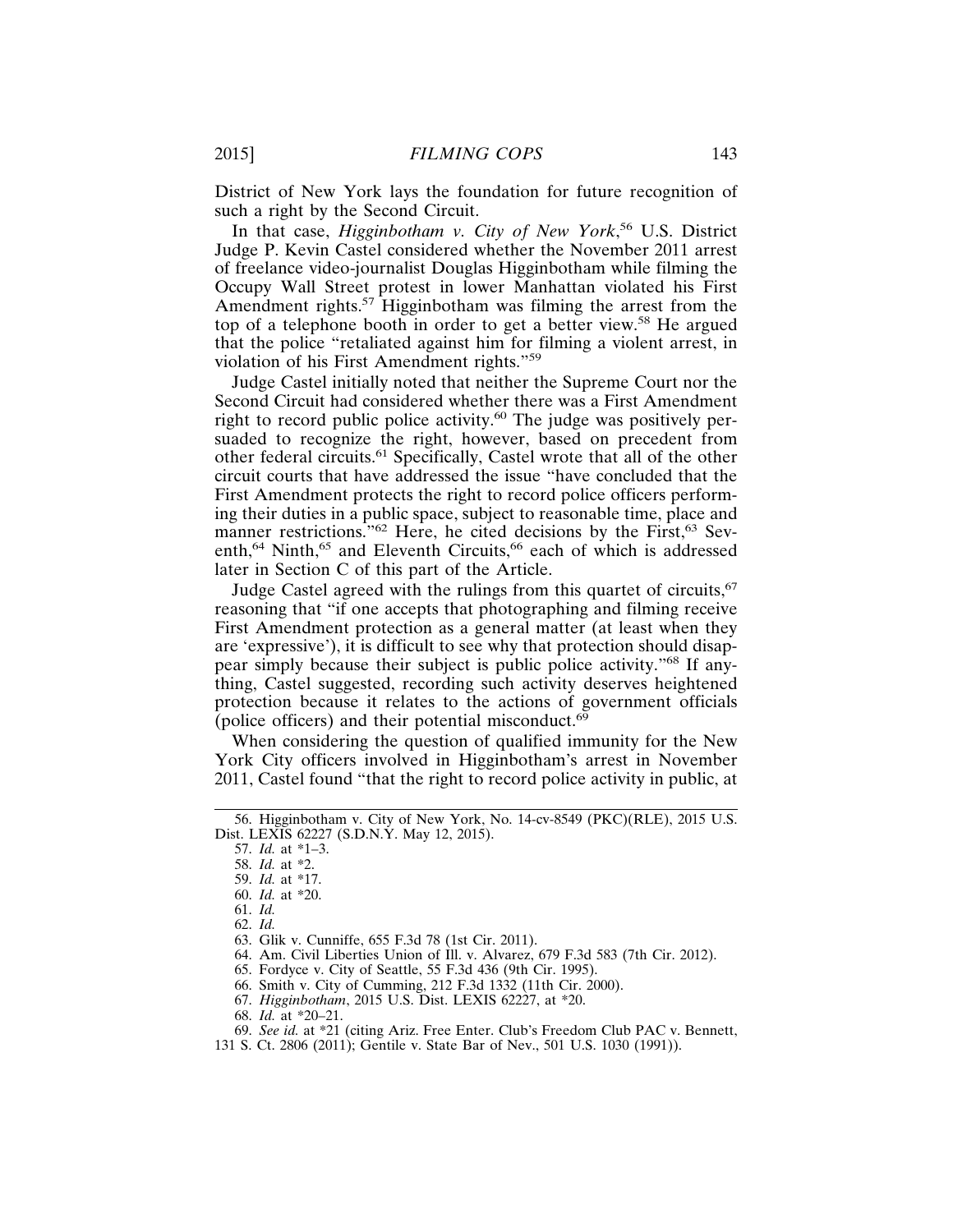least in the case of a journalist who is otherwise unconnected to the events recorded, was in fact 'clearly established' at the time of the events alleged in the complaint."<sup>70</sup> He pointed out that, by that date, "the First, Ninth and Eleventh Circuits had all concluded that the right exists."<sup>71</sup>

Castel also rejected the notion that decisions from the Third and Fourth Circuits in *Kelly v. Borough of Carlisle*72 and *Szymecki v. Houck*, 73 respectively—decisions addressed later in this Section—created a split of authority with the First, Seventh, Ninth, and Eleventh Circuits. Judge Castel reasoned here that:

*Kelly* and *Szymecki* did not decide whether the right existed: they merely held that, even if it did exist, it was not clearly established for the purposes of qualified immunity in those cases' factual contexts. They are thus not relevant to the question whether there is a consensus on the existence of a journalist's right to record events in which he is otherwise a non-participant.<sup>74</sup>

He further distinguished *Kelly* and *Szymecki* because the plaintiff in each case was affiliated with or related "to the person being stopped or arrested by the police."75 Douglas Higginbotham, conversely, "had no relation to the arrestees he was filming, and was at a remove from the arrest."76

Yet Castel also concluded that the First Amendment right to record police is not absolute.77 Specifically, the right exists only when the recording is done "from a reasonable distance,"78 and, in turn, it ceases to exist "when the recording would impede police officers in the performance of their duties."79 Judge Castel added that the right to record police activity in a public space "may not apply in particularly dangerous situations, if the recording interferes with the police activity, if it is surreptitious, if it is done by the subject of the police activity, or if the police activity is part of an undercover investigation."<sup>80</sup>

In the case before him, however, Judge Castel found that none of these five exceptions applied to Douglas Higginbotham.81 Judge Castel reasoned:

78. *Id.* at \*21–22.

<sup>70.</sup> *Id.* at \*22.

<sup>71.</sup> *Id.* at \*23.

<sup>72.</sup> Kelly v. Borough of Carlisle, 622 F.3d 248 (3d Cir. 2010).

<sup>73.</sup> Szymecki v. Houck, 353 Fed. App'x 852 (4th Cir. 2009) (per curiam).

<sup>74.</sup> *Higginbotham*, 2015 U.S. Dist. LEXIS 62227, at \*24–25 (citations omitted).

<sup>75.</sup> *Id.* at \*25.

<sup>76.</sup> *Id.*

<sup>77.</sup> *See id.* (observing that "the right to record police activity in a public space is not without limits, and some uncertainty may exist on its outer bounds").

<sup>79.</sup> *Id.* at \*22.

<sup>80.</sup> *Id.* at \*25–26.

<sup>81.</sup> *Id.* at \*26.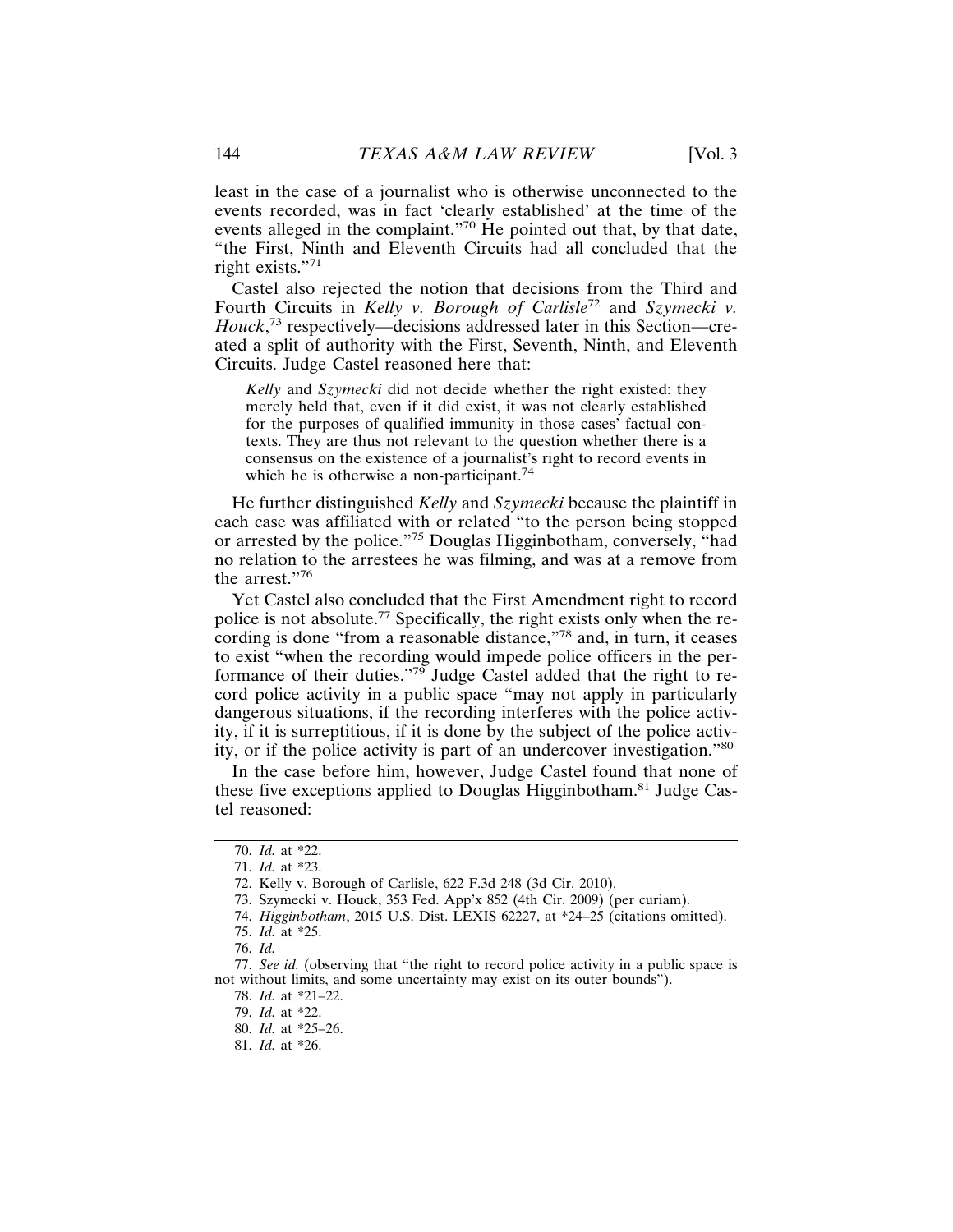The complaint alleges that [Higginbotham] was a professional journalist present to record a public demonstration for broadcast and not a participant in the events leading up to the arrest he was filming. There is nothing in the complaint suggesting that his filming interfered with the arrest. Accordingly, and in light of the case law consensus described above, a reasonable police officer would have been on notice that retaliating against a non-participant, professional journalist for filming an arrest under the circumstances alleged would violate the First Amendment.<sup>82</sup>

Judge Castel's *Higginbotham* opinion stands in direct contrast on the split-of-authority issue to the January 2013 ruling by Judge J. Paul Oetken, also of the Southern District of New York, in *Mesa v. City of New York*. 83 In *Mesa*, Judge Oetken determined that "the right to photograph and record police is not clearly established as a matter of constitutional law in this Circuit."84 In reaching this result, he emphasized that "no Second Circuit case has directly addressed the constitutionality of the recording of officers engaged in official conduct."<sup>85</sup>

Oetken also pointed to a split of authority among the other federal circuits, with the First, Seventh, Ninth, and Eleventh Circuits recognizing such a right, while the Third and Fourth Circuits "decided just the opposite, declining to extend First Amendment protections to the recording of police activity."86 He pointed to *Kelly* and *Szymecki*— Third and Fourth Circuit opinions, respectively, which declined to recognize a constitutional right.87 Judge Oetken's determination here thus diametrically opposes that of Judge Castel in *Higginbotham* who, just two years later, considered the exact same cases and refused to find a split of authority.<sup>88</sup> While Oetken found that *Kelly* and *Szymecki* created a split of authority, Castel deemed those cases irrelevant.

Oetken, however, did seem personally amenable to recognizing such a right. As he put it, "this Court is inclined to agree with the First, Seventh, Eleventh, and Ninth Circuits that the photography and recording of police officers engaged in their official duties 'fits comfortably' within First Amendment principles."89 Thus, while both Judges Castel and Oetken personally support the recognition of a First Amendment right to record police, only Judge Castel was willing to formally recognize it as law.

<sup>82.</sup> *Id.*

<sup>83.</sup> Mesa v. City of New York, No. 09 Civ. 10464 (JPO), 2013 U.S. Dist. LEXIS 1097 (S.D.N.Y. Jan. 3, 2013).

<sup>84.</sup> *Id.* at \*76.

<sup>85.</sup> *Id.*

<sup>86.</sup> *Id.* at \*75.

<sup>87.</sup> *Id.*

<sup>88.</sup> *See supra* text accompanying notes 60–71.

<sup>89.</sup> *Mesa*, 2013 U.S. Dist. LEXIS 1097, at \*75–76.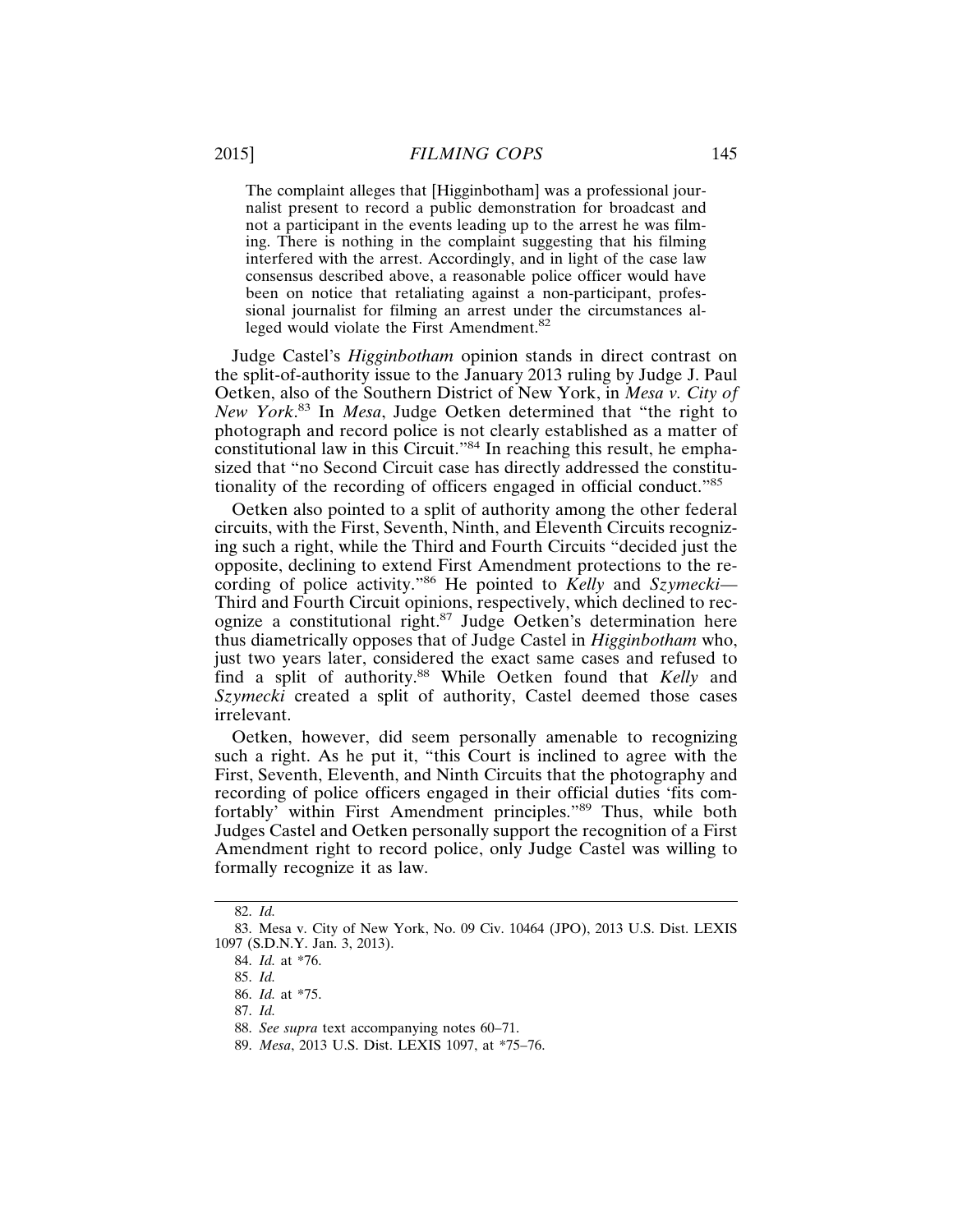A third judge from the Southern District of New York also recently considered the right-to-record issue. In September 2013, U.S. District Judge Jesse Furman found that as of October 17, 2010 (the date of the recording incident at issue in the case), the right to video record police officers in the course of their official duties was not clearly established, for purposes of a qualified-immunity defense, in the Second Circuit.90 He pointed out that "because neither the Supreme Court nor the Second Circuit has addressed the right in question . . . it follows that the right was not clearly established on October 17, 2010."<sup>91</sup>

Importantly, Judge Furman made it clear in *Ortiz v. City of New York* that he was not addressing whether a constitutional right to record police *exists*, but rather whether it was *clearly established* for purposes of qualified immunity.<sup>92</sup> As he wrote, even if plaintiff Anibal Ortiz "alleged a constitutional violation, Defendants are entitled to qualified immunity, and Plaintiff's First Amendment claims are dismissed on that ground alone."<sup>93</sup>

The fourth district court decision within the Second Circuit since January 2013 to address the right-to-record issue is the March 2015 ruling by Judge Vanessa Bryant of Connecticut in *Rivera v. Foley*, 94 which was described earlier.<sup>95</sup> After noting that the Second Circuit had not addressed the question, she found that "other circuits are split on this issue."96 Specifically, she pointed to the Third and Fourth Circuits—the courts that issued the rulings in *Kelly* and *Szymecki*, respectively, and that were cited by Judge Oetken in *Mesa* as establishing a split of authority<sup>97</sup>—as not recognizing a First Amendment right to record police.<sup>98</sup> As noted earlier, Judge Castel would disagree with Judge Bryant's split-of-authority determination just two months later in *Higginbotham*. 99

*Rivera* presents an interesting factual twist, however, on the rightto-record issue. That is because the camera in question was mounted on a drone, which plaintiff Pedro Rivera described "as a remote-controlled model aircraft outfitted for recording digital images."100 He used it to record images of a vehicular accident scene.<sup>101</sup> Importantly, Rivera was standing outside of the crime-scene area but flew the

<sup>90.</sup> Ortiz v. City of New York, No. 11 Civ. 7919 (JMF), 2013 U.S. Dist. LEXIS 136897, at \*10–11 (S.D.N.Y. Sept. 24, 2013).

<sup>91.</sup> *Id.* (citing *Mesa*, 2013 U.S. Dist. LEXIS 1097, at \*25).

<sup>92.</sup> *Id.* at \*10–11.

<sup>93.</sup> *Id.* at \*11.

<sup>94.</sup> Rivera v. Foley, No. 3:14-cv-00196 (VLB), 2015 U.S. Dist. LEXIS 35639 (D. Conn. Mar. 23, 2015).

<sup>95.</sup> *See supra* notes 47–49 and accompanying text.

<sup>96.</sup> *Rivera*, 2015 U.S. Dist. LEXIS 35639, at \*24.

<sup>97.</sup> *See supra* notes 83–87 and accompanying text.

<sup>98.</sup> *Rivera*, 2015 U.S. Dist. LEXIS 35639, at \*24.

<sup>99.</sup> *See supra* notes 73–76 and accompanying text.

<sup>100.</sup> *Rivera*, 2015 U.S. Dist. LEXIS 35639, at \*3.

<sup>101.</sup> *Id.*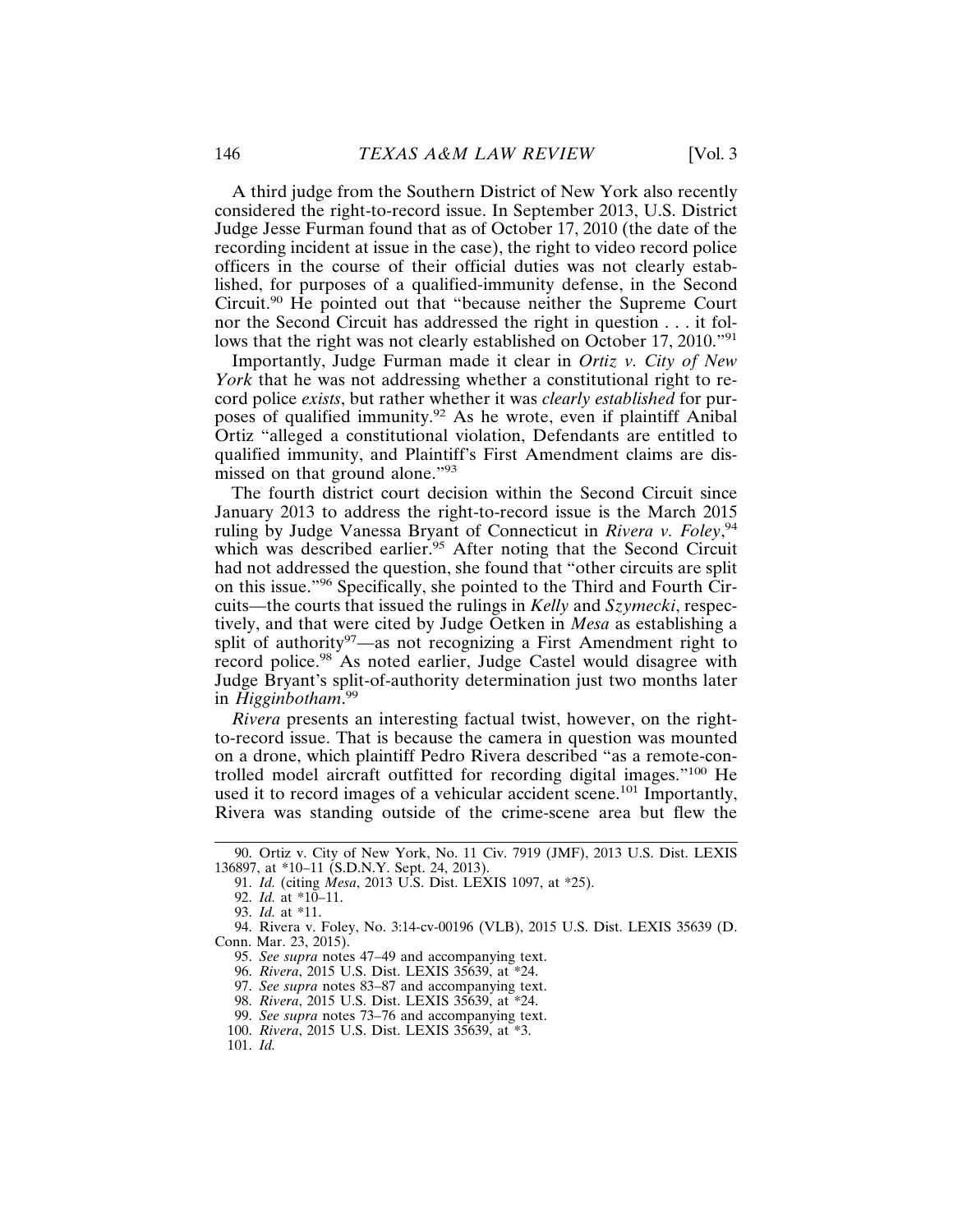drone about 150 feet directly above it.102 Judge Bryant was reticent to recognize any First Amendment right based on these facts, reasoning that:

plaintiff directed a flying object into a police-restricted area, where it proceeded to hover over the site of a major motor vehicle accident and the responding officers within it, effectively trespassing onto an active crime scene. Even if recording police activity were a clearly established right in the Second Circuit, Plaintiff's conduct is beyond the scope of that right as it has been articulated by other circuits.103

The bottom line from *Higginbotham*, *Mesa*, *Orti*z, and *Rivera* is that while the Second Circuit has yet to address the right to record, Judge Castel's May 2015 opinion in *Higginbotham* breaks new ground in that direction, clearing the way for future recognition by the Second Circuit. The recognition of such a right within the Second Circuit and now, per Judge Castel's *Higginbotham* ruling, within the Southern District of New York is crucial because New York City is a major metropolis where allegations of police misconduct are in the news spotlight $104$  and where videos of police already have had a profound impact. As a July 2014 article in *The New York Times* explained:

Over the past several years, videos have sometimes resulted in prosecution of officers or disciplinary proceedings. Video from 2008 that showed a police officer named Patrick Pogan knocking over a bicyclist in Times Square, has received nearly three million views on You Tube [sic]. The officer was eventually convicted of making false statements about the episode in a criminal complaint.<sup>105</sup>

New York City also is where, in December 2014, a grand jury chose not to indict a white police officer, Daniel Pantaleo, in the chokehold death of a black man, Eric Garner, that was captured on a citizentaken video.106 William J. Bratton, commissioner of New York City police, acknowledged in February 2015 that his force has "a problem with citizen satisfaction" in minority communities and that "[w]e're often abrupt, sometimes rude, and that's unacceptable."107 In such a combustible atmosphere, it is paramount that New York City citizens possess a right to record officers performing their duties in public.

In contrast to the clear First Amendment victory in *Higginbotham*, Judge Bryant's *Rivera* decision suggests judicial reluctance to recog-

<sup>102.</sup> *Id.*

<sup>103.</sup> *Id.* at \*25–26 (citation omitted).

<sup>104.</sup> *See, e.g.*, J. David Goodman, *Bratton Spurned 25% of Board's Misconduct Findings in First Half of '14*, N.Y. TIMES, Aug. 27, 2014, at A19.

<sup>105.</sup> Colin Moynihan, *Suit Seeks to Establish Right to Record New York Police Officers*, N.Y. TIMES (July 15, 2014), http://nyti.ms/1ynMPJq.

<sup>106.</sup> J. David Goodman & Al Baker, *New York Officer Facing No Charges in Chokehold Case*, N.Y. TIMES, Dec. 4, 2014, at A1.

<sup>107.</sup> J. David Goodman, *Police Commissioner, Speaking on Racism in America, Says Officers Must Fight It*, N.Y. TIMES, Feb. 25, 2015, at A19.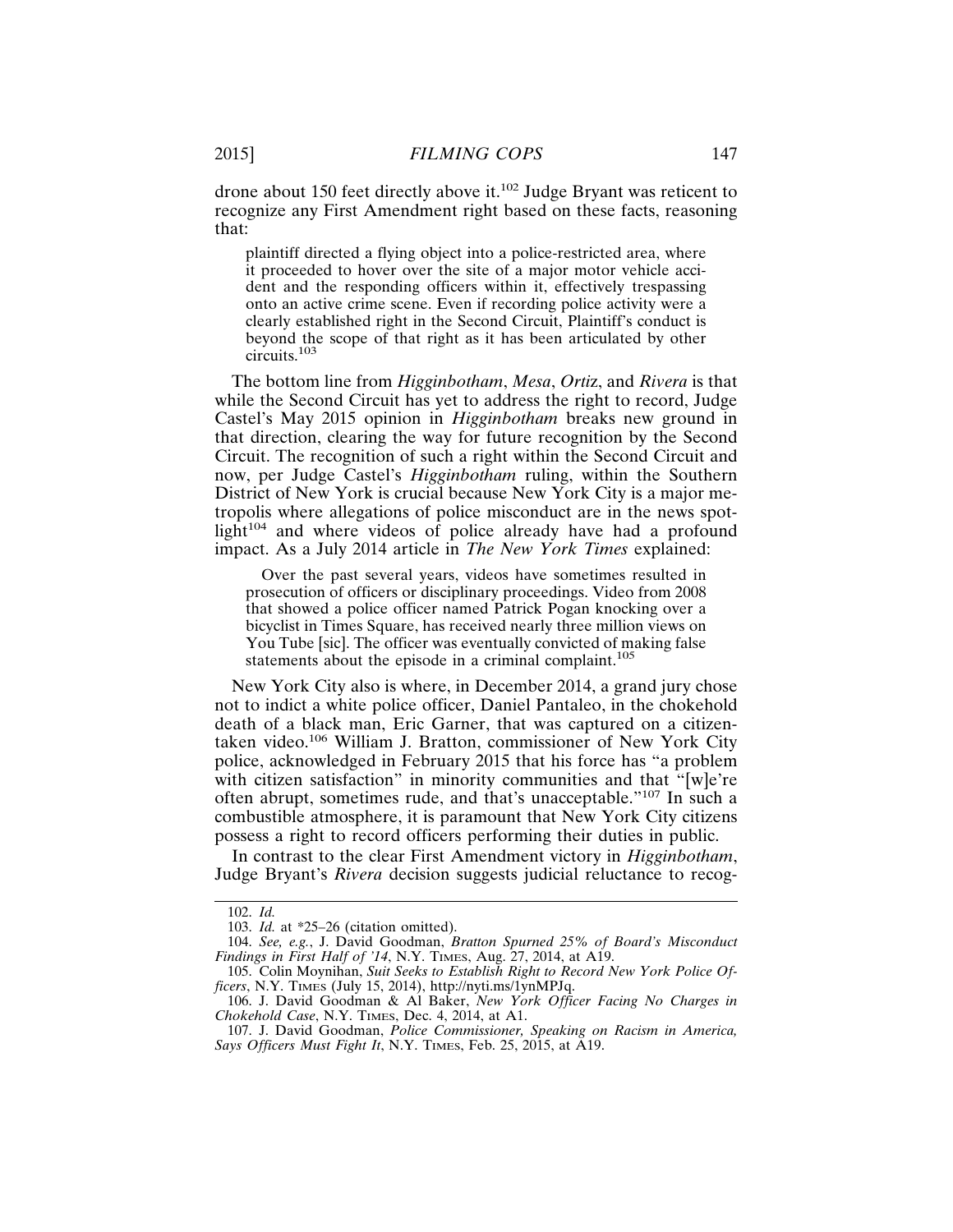nize a First Amendment right to record when the recording is made by drones flying directly above a crime scene. Whether other judges choose to carve out a drone-recording exception from a First Amendment right to record police in public remains to be seen.

#### 2. U.S. Court of Appeals for the Third Circuit

In January 2015, U.S. District Judge William Yohn Jr. of Pennsylvania observed in *Montgomery v. Killingsworth*108 that "[w]hether the Third Circuit will eventually decide to follow what appears to be a growing trend in other circuits to recognize a First Amendment right to observe and record police activity is, of course, not for this court to decide."109 In *Killingsworth*, Yohn had to consider, for purposes of qualified immunity, the state of the law within the Third Circuit in  $2011$ —when the arrests at issue occurred.<sup>110</sup> In doing so, he turned to the Third Circuit's 2010 decision in *Kelly v. Borough of Carlisle*. 111

In *Kelly*, the Third Circuit addressed whether Brian Kelly's First Amendment rights were violated when he was arrested in May 2007 for videotaping a police officer during a traffic stop.112 Kelly was a passenger in a vehicle pulled over for speeding by Officer David Rogers, and Kelly proceeded to record the driver's encounter with Rogers using a hand-held video camera.<sup>113</sup> Rogers arrested Kelly for allegedly violating Pennsylvania's wiretap law "[b]ecause Kelly had not informed Rogers that he was recording."<sup>114</sup>

The Third Circuit concluded that, at the time Kelly recorded Rogers, "the right to videotape police officers during traffic stops was not clearly established."115 The Third Circuit reasoned, in part, that the Supreme Court considers traffic stops "inherently dangerous situations."116 The appellate court did suggest, however, that even if a more general "right to record matters of public concern"117 existed in May 2007, it "is not absolute; it is subject to reasonable time, place, and manner restrictions."118 In other words, it would be a qualified constitutional right.

112. *Kelly*, 622 F.3d at 251.

118. *Id.*

<sup>108.</sup> Montgomery v. Killingsworth, Nos. 13cv256; 13cv3081; 13cv3082, 2015 U.S. Dist. LEXIS 7152 (E.D. Pa. Jan. 21, 2015).

<sup>109.</sup> *Id.* at \*41 n.7.

<sup>110.</sup> *See id.* at \*36 (noting that "this inquiry focuses only on the state of the law at the time of the arrests: January 23, 2011, for Montgomery, and July 14, 2011, for Loeb").

<sup>111.</sup> *Id.* at \*39–40 (discussing Kelly v. Borough of Carlise, 622 F.3d 248 (3d Cir. 2010)).

<sup>113.</sup> *Id.*

<sup>114.</sup> *Id.* at 251–52.

<sup>115.</sup> *Id.* at 263.

<sup>116.</sup> *Id.* at 262 (citing Arizona v. Johnson, 129 S. Ct. 781, 786 (2009)).

<sup>117.</sup> *Id.*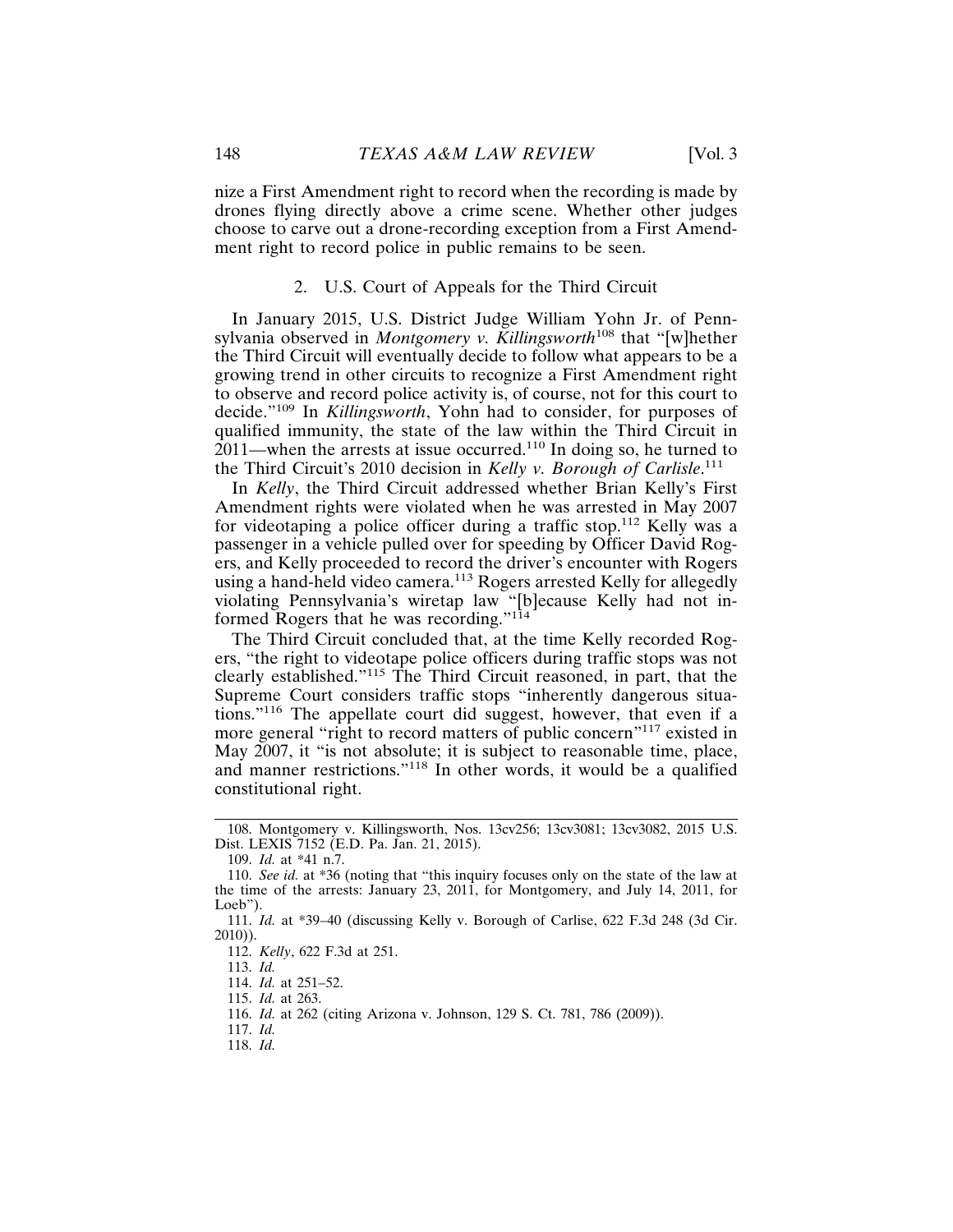In its unpublished 2013 decision in *True Blue Auctions v. Foster*, 119 the Third Circuit reiterated *Kelly*'s conclusion that "our case law does not clearly establish a right to videotape police officers performing their official duties."<sup>120</sup> *Foster* differed from *Kelly* in a seemingly important way—specifically, *Foster* did not involve a traffic stop, but rather the video recording of officers standing on a public sidewalk.<sup>121</sup> Yet the Third Circuit in *Foster* refused to recognize a First Amendment right to record in such venues, pointing out that lower courts within the circuit are divided on the issue.<sup>122</sup> " $[O]$ ur case law does not clearly establish a right to videotape police officers performing their official duties,"123 it concluded. *Foster* is the most recent Third Circuit case to address the issue.

In February 2014, Judge Stewart Dalzell of the Eastern District of Pennsylvania openly acknowledged in *Fleck v. Trustees of the University of Pennsylvania*124 that the decisions described immediately above in both *Kelly* and *Foster* place the Third Circuit "in the minority among those circuits that have considered the free speech right to openly record police activity."125 He wrote that, in light of recent decisions by other circuits recognizing such a right, as well as a brief filed by the U.S. Department of Justice acknowledging that right,<sup>126</sup> "the determination of a clearly established right to record police activity

123. *Id.*

126. *See* Statement of Interest of the United States at 1, Sharp v. Balt. City Police Dep't, No. 1:11-cv-02888-BEL (D. Md. Jan. 10, 2012), http://www.justice.gov/crt/ about/spl/documents/Sharp\_SOI\_1-10-12.pdf [http://perma.cc/83VB-FGH3]. The brief provides, in relevant part:

This litigation presents constitutional questions of great moment in this digital age: whether private citizens have a First Amendment right to record police officers in the public discharge of their duties, and whether officers violate citizens' Fourth and Fourteenth Amendment rights when they seize and destroy such recordings without a warrant or due process. The United States urges this Court to answer both of those questions in the affirmative. The right to record police officers while performing duties in a public place, as well as the right to be protected from the warrantless seizure and destruction of those recordings, are not only required by the Constitution. They are consistent with our fundamental notions of liberty, promote the accountability of our governmental officers, and instill public confidence in the police officers who serve us daily.

*Id.* In addition to this brief, the Justice Department spelled out in a May 2012 memorandum its "position on the basic elements of a constitutionally adequate policy on individuals' right to record police activity." Letter from Jonathan M. Smith, Chief of the Special Litig. Section, U.S. Dep't of Justice, to Mark H. Grimes, Balt. Police Dep't at 1 (May 14, 2012), http://www.justice.gov/crt/about/spl/documents/Sharp\_ltr\_5-14- 12.pdf [http://perma.cc/3GHU-BBHM].

<sup>119.</sup> True Blue Auctions v. Foster, 528 F. App'x 190 (3d Cir. 2013).

<sup>120.</sup> *Id.* at 193.

<sup>121.</sup> *Id.* at 192.

<sup>122.</sup> *Id.* at 193.

<sup>124.</sup> Fleck v. Trs. of the Univ. of Pa., 995 F. Supp. 2d 390 (E.D. Pa. 2014).

<sup>125.</sup> *Id.* at 407 n.13.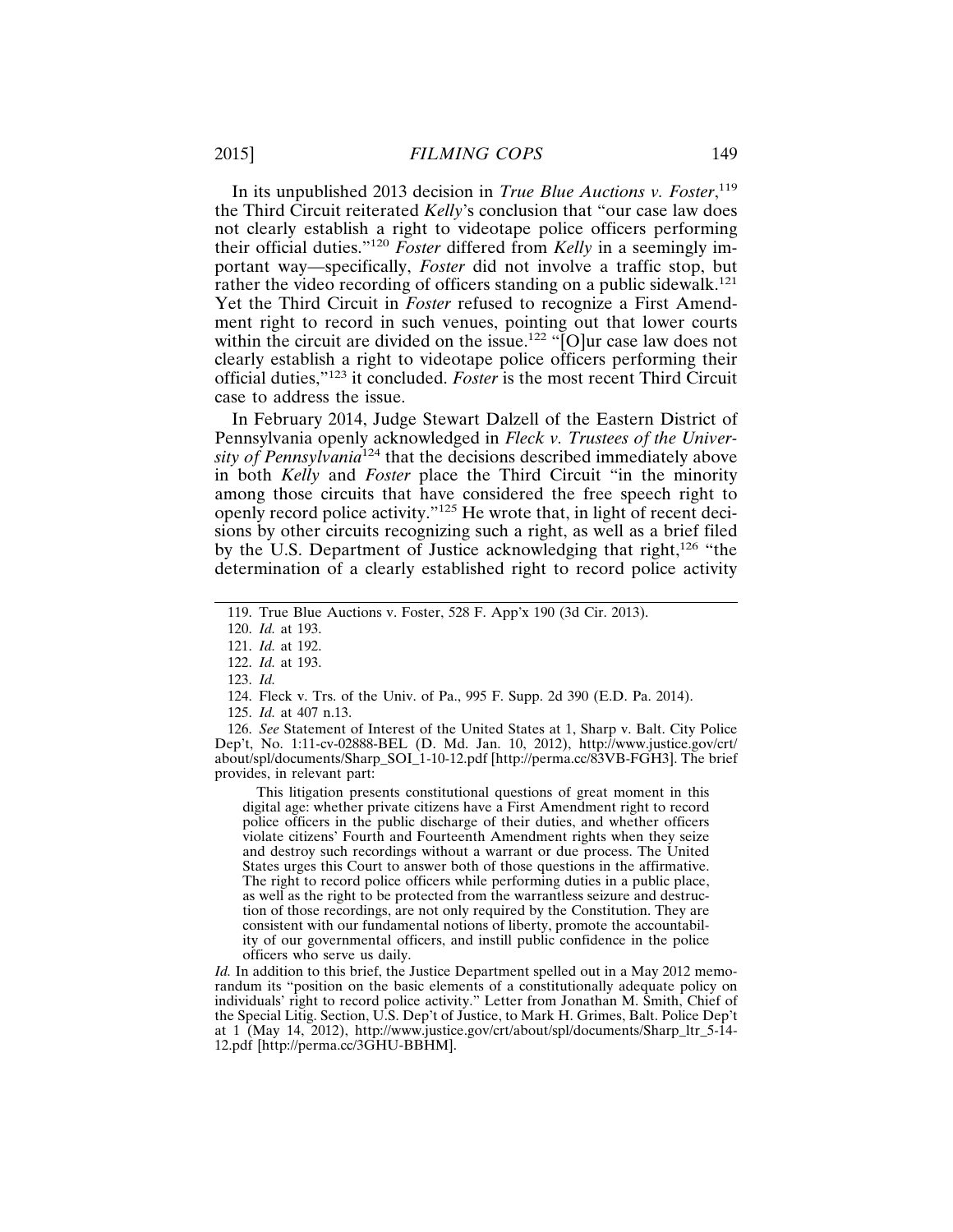may be ripe for reconsideration in our Circuit."127 For now, however, the Third Circuit remains in the minority of federal appellate court circuits that have directly considered the existence of a right to record police in public places.

#### 3. U.S. Court of Appeals for the Fourth Circuit

In 2009, the Fourth Circuit issued a very short per curiam and unpublished opinion in *Szymecki v. Houck*. 128 There, the Fourth Circuit agreed with a lower court that a "First Amendment right to record police activities on public property was not clearly established in this circuit at the time of the alleged conduct."129 That conduct arose in 2007,130 but the appellate court opinion fails to address any specific facts regarding the recording.

As discussed later, some courts have dismissed the importance of *Szymecki*, given both its unpublished status and the exceedingly curscymecki, given cour in angles and the *Szymecki* is, in fact, judicially jettisoned as unpublished and superficial, then the Third Circuit in *Kelly* is left standing as the lone federal appellate court to squarely reject the recognition of a clearly established First Amendment right to record police in public places.

*Kelly*, in turn, is now five years old, and the facts upon which it is based arose eight years ago. In brief, *Kelly*'s relevance may be fading fast in the legal rearview mirror.

#### 4. U.S. Court of Appeals for the Fifth Circuit

Although the Fifth Circuit has not directly addressed whether there is a First Amendment right to record police doing their jobs in public venues, U.S. Magistrate Mark Lane of the Western District of Texas, which falls within that circuit, recognized such a right in February 2015 in *Buehler v. City of Austin*.<sup>132</sup> As noted earlier,<sup>133</sup> Lane sweepingly held that "[t]he First Amendment protects a private citizen's right to assemble in a public forum, receive information on a matter of public concern—such as police officers performing their official duties—and to record that information for the purpose of conveying that information."<sup>134</sup>

<sup>127.</sup> *Fleck*, 995 F. Supp. 2d at 408 n.13.

<sup>128.</sup> Szymecki v. Houck, 353 F. App'x 852 (4th Cir. 2009) (per curiam).

<sup>129.</sup> *Id.* at 853.

<sup>130.</sup> Szymecki v. City of Norfolk, No. 2:08cv142, 2008 U.S. Dist. LEXIS 86437, at \*1 (E.D. Va. Sept. 8, 2008), *aff'd sub nom.* Szymecki v. Houck, 353 F. App'x 852 (4th Cir. 2009) (per curiam).

<sup>131.</sup> *See infra* notes 167–70 and accompanying text.

<sup>132.</sup> Buehler v. City of Austin, No. A-13-CV-1100-ML, 2015 U.S. Dist. LEXIS 20878 (W.D. Tex. Feb. 20, 2015).

<sup>133.</sup> *See supra* notes 50–52 and accompanying text.

<sup>134.</sup> *Buehler*, 2015 U.S. Dist. LEXIS 20878, at \*21.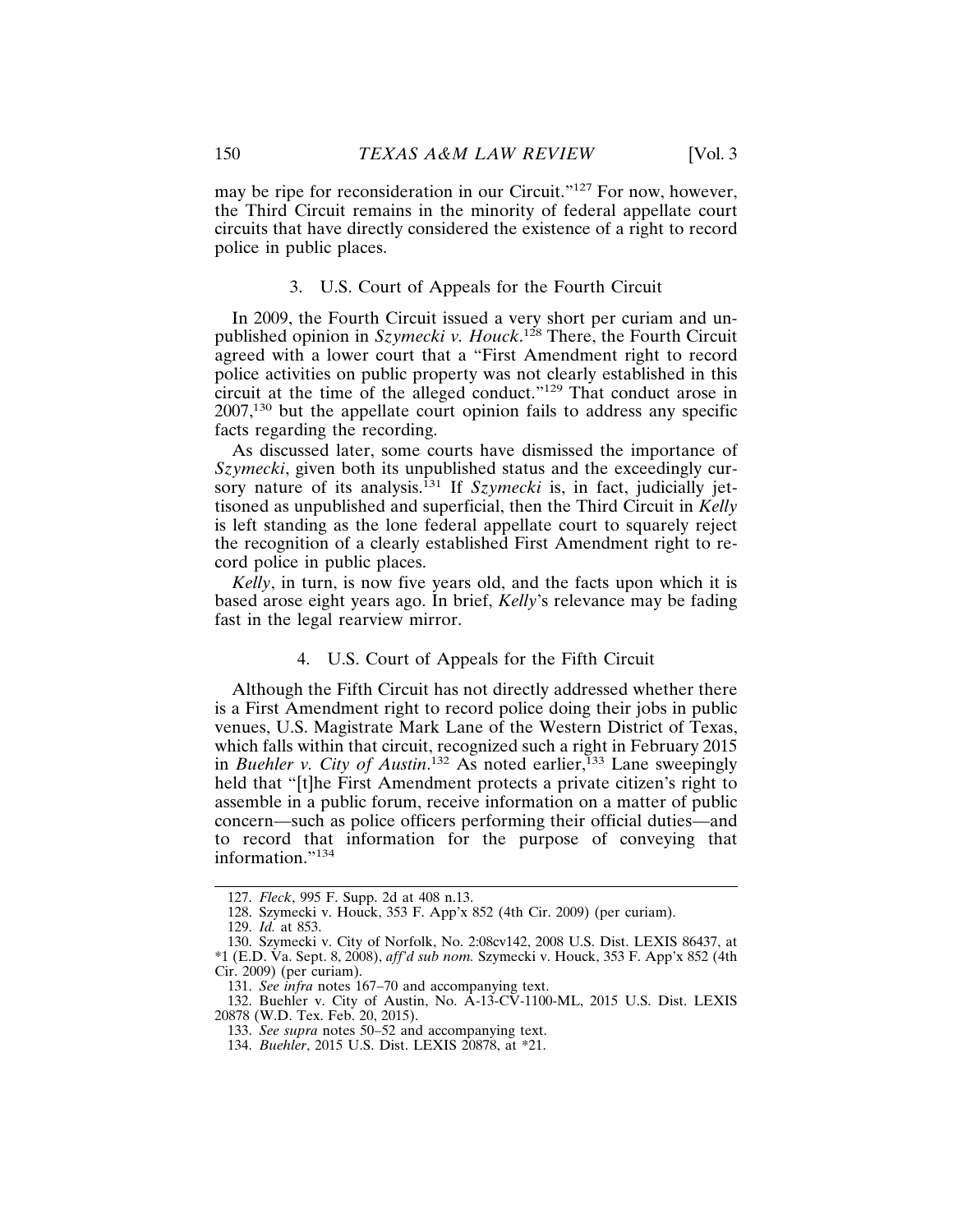Lane next turned to the qualified immunity issue of whether such a right was clearly established during the initial recording by Plaintiff Antonio Buehler,<sup>135</sup> which took place on January 1, 2012, during a traffic stop of another individual, in front of a gas station, for driving while intoxicated.136 Magistrate Lane found a "robust consensus among circuit courts of appeals" on the date of the stop that "the right to photograph and videotape police officers as they perform their official duties was clearly established."<sup>137</sup>

In recognizing this consensus, Lane failed to mention either the Third Circuit's decision in *Kelly* or the Fourth Circuit's ruling in *Szymecki*. Those are conspicuous omissions because they both were cited by both Judge Oetken of the Southern District of New York and Judge Bryant of Connecticut, as described above, to support the proposition that there is, in fact, a split of authority among the circuits.<sup>138</sup>

Magistrate Lane acknowledged that the right to record police is qualified, rather than absolute. Specifically, he opined that it is subject to reasonable time, place, and manner restrictions.139 In holding that the right is qualified, Lane identified competing interests that must be balanced:

An obvious tension exists between a police officer and an individual observing and recording that police officer. As previously stated in the Court's order on the motion to dismiss, an individual has a constitutional right to assemble in a public place so as to observe and acquire information related to the police as they perform their official duties. At the same time, a police officer must be free to perform his official duties without undue interference so as to protect the officer and everyone in the vicinity.<sup>140</sup>

Finally, Magistrate Lane drew support for a First Amendment right to record police in public places from a 1981 Fifth Circuit opinion, Shillingford v. Holmes,<sup>141</sup> that did not squarely address the issue but involved analogous facts.142 That case involved Charles Shillingford, a tourist in New Orleans who photographed police "apprehending a boy on the street during a Mardi Gras parade."143 In response, a police officer "struck the camera and Shillingford with his nightstick, destroying the camera, smashing it into Shillingford's face and lacerating

<sup>135.</sup> Buehler was arrested a second time—on August 26, 2012—for recording police. *Id.* at \*14–15. Because this arrest occurred after the January 1, 2012, arrest described above in the text of the Article, it is not discussed here, as the earlier arrest is more relevant for determining when the right to record was first clearly established.

<sup>136.</sup> *Id.* at \*5–6.

<sup>137.</sup> *Id.* at \*25.

<sup>138.</sup> *See supra* notes 83–89, 94–103 and accompanying text.

<sup>139.</sup> *Buehler*, 2015 U.S. Dist. LEXIS 20878, at \*23.

<sup>140.</sup> *Id.* at \*24.

<sup>141.</sup> Shillingford v. Holmes, 634 F.2d 263 (5th Cir. 1981), *abrogated on other grounds by* Valencia v. Wiggins, 981 F.2d 1440 (5th Cir. 1993).

<sup>142.</sup> *Buehler*, 2015 U.S. Dist. LEXIS 20878, at \*21–22.

<sup>143.</sup> *Shillingford*, 634 F.2d at 264.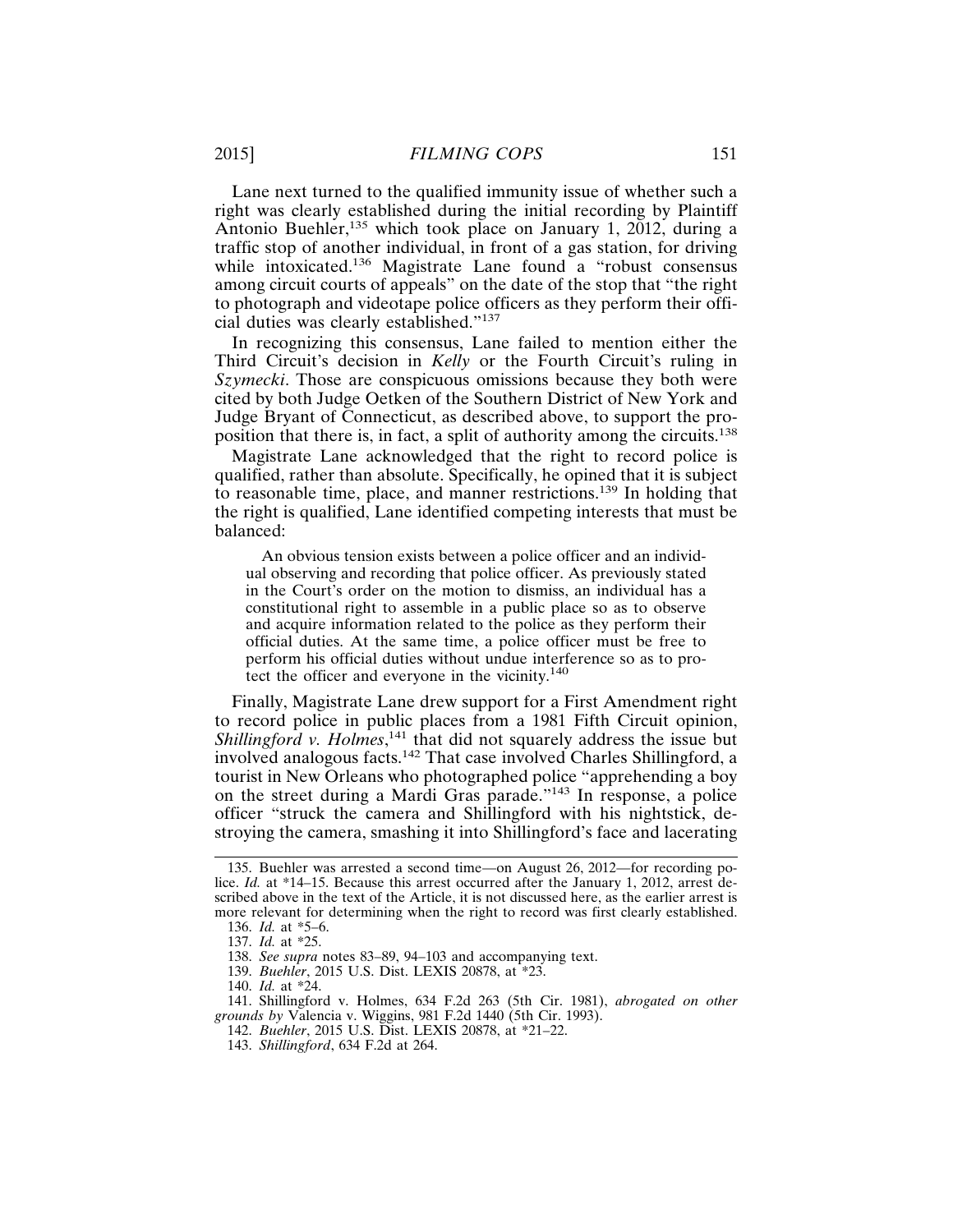his forehead. Mr. Shillingford was not involved in the arrest incident and did not interfere with the police in any fashion."<sup>144</sup>

Although Shillingford's § 1983 action focused on the physical and personal injuries he sustained due to a government official's alleged use of excessive force, $145$  the Fifth Circuit noted that "the assault by the policeman was unprovoked and unjustified. It was patently taken because, as a bystander on the public streets, Shillingford was photographing what the policeman did not want to be memorialized."146 Magistrate Lane cited this language to suggest that *Shillingford*, in fact, recognized a First Amendment right to record police, although the Fifth Circuit never reached that conclusion.<sup>147</sup>

No other federal court in the nation, be it trial or appellate, has cited *Shillingford* when considering whether there is a First Amendment right to record police performing duties in public places. Its relevance thus might be considered somewhat suspect, especially since the Fifth Circuit in *Shillingford* did not directly address the First Amendment issue.

#### 5. U.S. Court of Appeals for the Sixth Circuit

Although the Sixth Circuit has not squarely addressed the First Amendment right to record police working in public venues, two district courts in two states within the circuit—one in Kentucky and one in Ohio—examined the question in 2014 and reached very different answers.

In February 2014, U.S. District Judge Danny Reeves of Kentucky observed in *Williams v. Boggs*148 that "there is no authority from the Sixth Circuit clearly establishing any right to film a police officer, during a traffic stop or otherwise."149 Judge Reeves seemed particularly skeptical of recognizing such a right within the context of a traffic stop, noting that "[w]hile there is *some precedent* from other jurisdictions indicating a right exists under the First Amendment to videotape police *in certain contexts*, it is not uniform and not clearly-established, *especially in the context of traffic stops*."150 Each of the italicized phrases above indicates apparent judicial hedging of bets against acknowledging a First Amendment right to record traffic stops.

Judge Reeves further noted that the Third Circuit's decision in *Kelly*151 was "the only out-of-circuit case involving the video-record-

<sup>144.</sup> *Id.*

<sup>145.</sup> *Id.* at 265.

<sup>146.</sup> *Id.* at 266.

<sup>147.</sup> *Buehler*, 2015 U.S. Dist. LEXIS 20878, at \*21–22.

<sup>148.</sup> Williams v. Boggs, No. 6:13-65-DCR, 2014 U.S. Dist. LEXIS 18328 (E.D. Ky. Feb. 13, 2014).

<sup>149.</sup> *Id.* at \*14.

<sup>150.</sup> *Id.* at \*13 (emphasis added).

<sup>151.</sup> *See supra* Part II, Section B, Subsection 2 (discussing *Kelly*).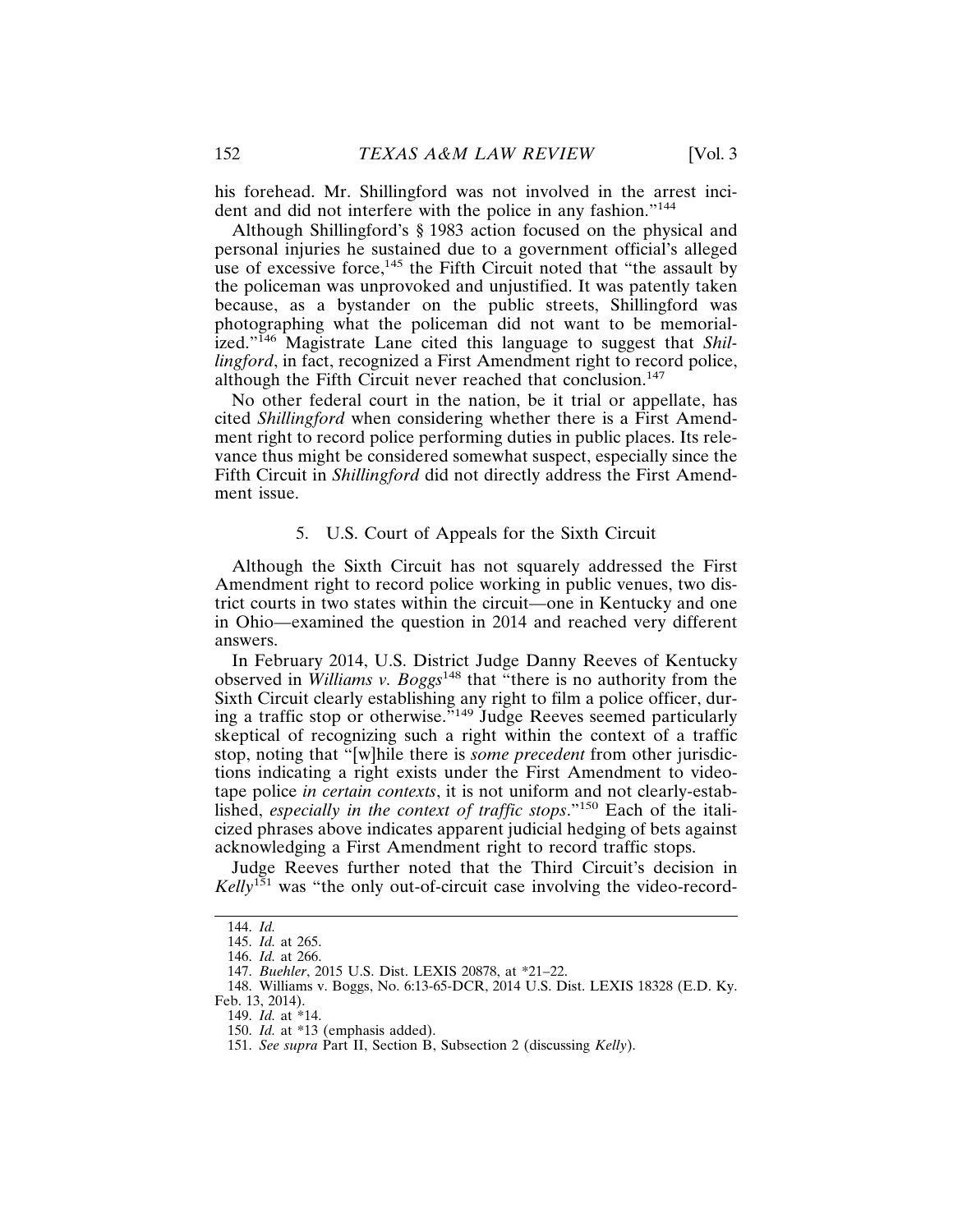ing of a police officer during a traffic stop,"152 and that *Kelly* "held that such a right is not clearly established."153 Thus, while Magistrate Lane omitted any reference to *Kelly* in *Buehler*, and while Judge Castel in *Higginbotham* found *Kelly* completely irrelevant, Judge Reeves in *Williams* squarely relied upon *Kelly*.

In refusing to recognize a more general, clearly established right to record police, Judge Reeves pointed to a split of authority among the other federal appellate circuits. Specifically, he noted that "while three circuits have held that a right to film police officers *in some circumstances* is clearly established, two others have held that it is not."154 The "two others" Judge Reeves cited were the Third Circuit in *Kelly* and the Fourth Circuit in *Szymecki*, 155 both of which are described earlier in this part of the Article.<sup>156</sup> Finally, he added that "even if the alleged right were clearly established, it would not be absolute but subject to reasonable restrictions regarding time, manner and place."157 But Judge Reeves's decision in *Williams* was not the only one by a district court within the Sixth Circuit in 2014 to address the right to record.

In *Crawford v. Geiger*, 158 which like *Williams* was decided in February 2014, Senior U.S. District Judge James Carr of Ohio found "there is a First Amendment right to *openly film* police officers carrying out their duties."159 Carr was clear, as the italicized part of the quotation above indicates, that he was not going to "rule one way or the other on the First Amendment right to record police officers surreptitiously. That is not at issue in this case."<sup>160</sup>

The notion of open-versus-surreptitious recording may be a point of future division among courts when it comes to limiting the right to record police. It will be recalled that Judge Castel in *Higginbotham* noted that the right to record may not apply "if it is surreptitious."<sup>161</sup> Whether other courts focus on this point remains to be seen.

155. *Id.* at \*13.

158. Crawford v. Geiger, 996 F. Supp. 2d 603 (N.D. Ohio 2014).

<sup>152.</sup> *Williams*, 2014 U.S. Dist. LEXIS 18328, at \*15.

<sup>153.</sup> *Id.*

<sup>154.</sup> *Id.* at \*14. Specifically, Judge Reeves pointed to the decisions described earlier in this part of the Article by the Third and Fourth Circuits in *Kelly* and *Szymecki*, respectively, for failing to recognize a clearly established right to record police officers performing their duties in public places. *Id.* at \*13–14. In contrast, he found that the First, Seventh, and Eleventh Circuits had recognized some variation of such a clearly established right. *Id.* at \*11–12. The decisions referenced by Judge Reeves from these latter three circuits are described later in Part II, Section C of this Article.

<sup>156.</sup> *See supra* notes 112–18 (addressing *Kelly*) and 128–31 (addressing *Szymecki*) and accompanying text.

<sup>157.</sup> *Williams*, 2014 U.S. Dist. LEXIS 18328, at \*15.

<sup>159.</sup> *Id.* at 615 (emphasis added).

<sup>160.</sup> *Id.* at 615 n.9.

<sup>161.</sup> Higginbotham v. City of New York, No. 14-cv-8549 (PKC)(RLE), 2015 U.S. Dist. LEXIS 62227, at \*25–26 (S.D.N.Y. May 12, 2015).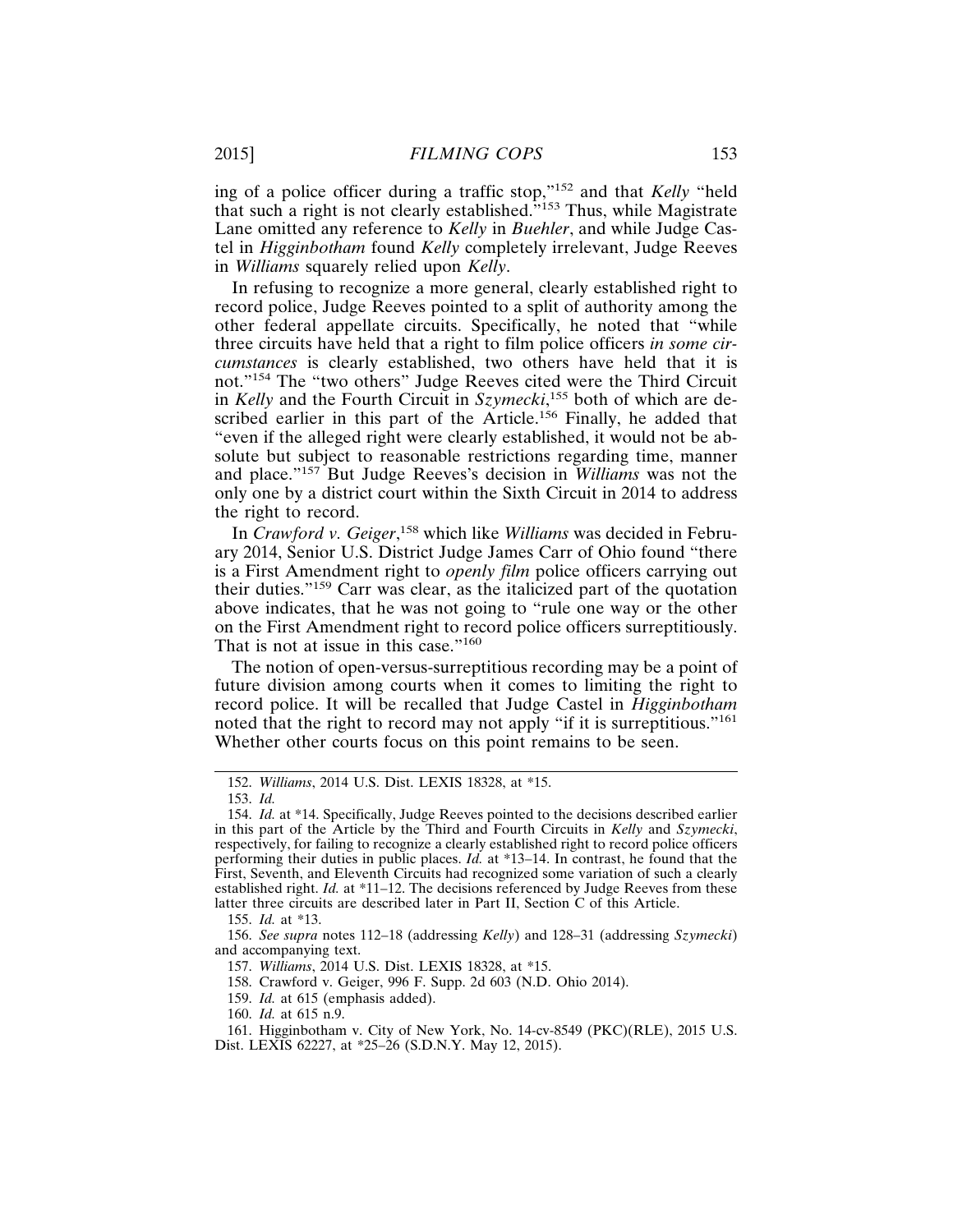A blanket surreptitious-recording exception to a general First Amendment right to record police in public places, however, would be particularly damaging to investigative journalists.162 Imagine, for instance, investigative journalists (or simply inquisitive and concerned neighborhood citizens) who, while sitting in a vehicle parked on a public street, use video cameras, pointed from behind dark-tinted windows, to record police confronting homeless individuals in a public park adjacent to the street. This certainly seems to be surreptitious recording of police in a public place; the police would not know they are being watched or recorded. Yet such recording also seems in no way to interfere with the actions of the police in the park. In brief, then, a blanket "no surreptitious recording" exception seems to make little sense; it simply goes too far.

Judge Carr concluded on the qualified immunity question in *Crawford* that "as of August 26, 2012, the right of a citizen to film police activity in a public setting where there was no present danger of harm to officers or others was clearly established."163 Although he noted that "[t]he Sixth Circuit has not ruled specifically on the right of the public openly to film police officers and their actions in a public setting,"164 Carr stressed that the First, Seventh, Ninth, and Eleventh Circuits "have found the right unquestionably exists under the First Amendment."<sup>165</sup> Carr wrote that at the time of the August 2012 encounter in the case before him, "the First, Seventh, Ninth, and Eleventh Circuits had issued clear and consistent opinions finding that the First Amendment right to openly record police activity existed. There was no indistinguishable circuit opinion to the contrary."<sup>166</sup>

Notably, on this last observation, Judge Carr denigrated the importance of the Fourth Circuit's decision in *Szymecki*167 in terms of it supposedly contradicting the views of the First, Seventh, Ninth, and Eleventh Circuits. Specifically, Carr pointed to "the complete absence of substantive analysis or discussion"168 by the Fourth Circuit in *Szymecki* in suggesting why the right to record police in public places was not clearly established. He wrote that the Fourth Circuit reached its conclusion "without discussing facts or law."169 He also emphasized

<sup>162.</sup> *See generally* JAMES S. ETTEMA & THEODORE L. GLASSER, CUSTODIANS OF CONSCIENCE: INVESTIGATIVE JOURNALISM AND PUBLIC VIRTUE 3 (1998) (contending that the work of investigative journalists "calls us, as a society, to decide what is, and what is not, an outrage to our sense of moral order and to consider our expectations for our officials, our institutions, and ultimately ourselves," and asserting that "their stories implicitly demand the response of public officials").

<sup>163.</sup> *Crawford*, 996 F. Supp. 2d at 616.

<sup>164.</sup> *Id.* at 614.

<sup>165.</sup> *Id.* at 614–15.

<sup>166.</sup> *Id.* at 617.

<sup>167.</sup> *See supra* Part II, Section B, Subsection 3 (discussing *Szymecki*).

<sup>168.</sup> *Crawford*, 996 F. Supp. 2d at 616.

<sup>169.</sup> *Id.*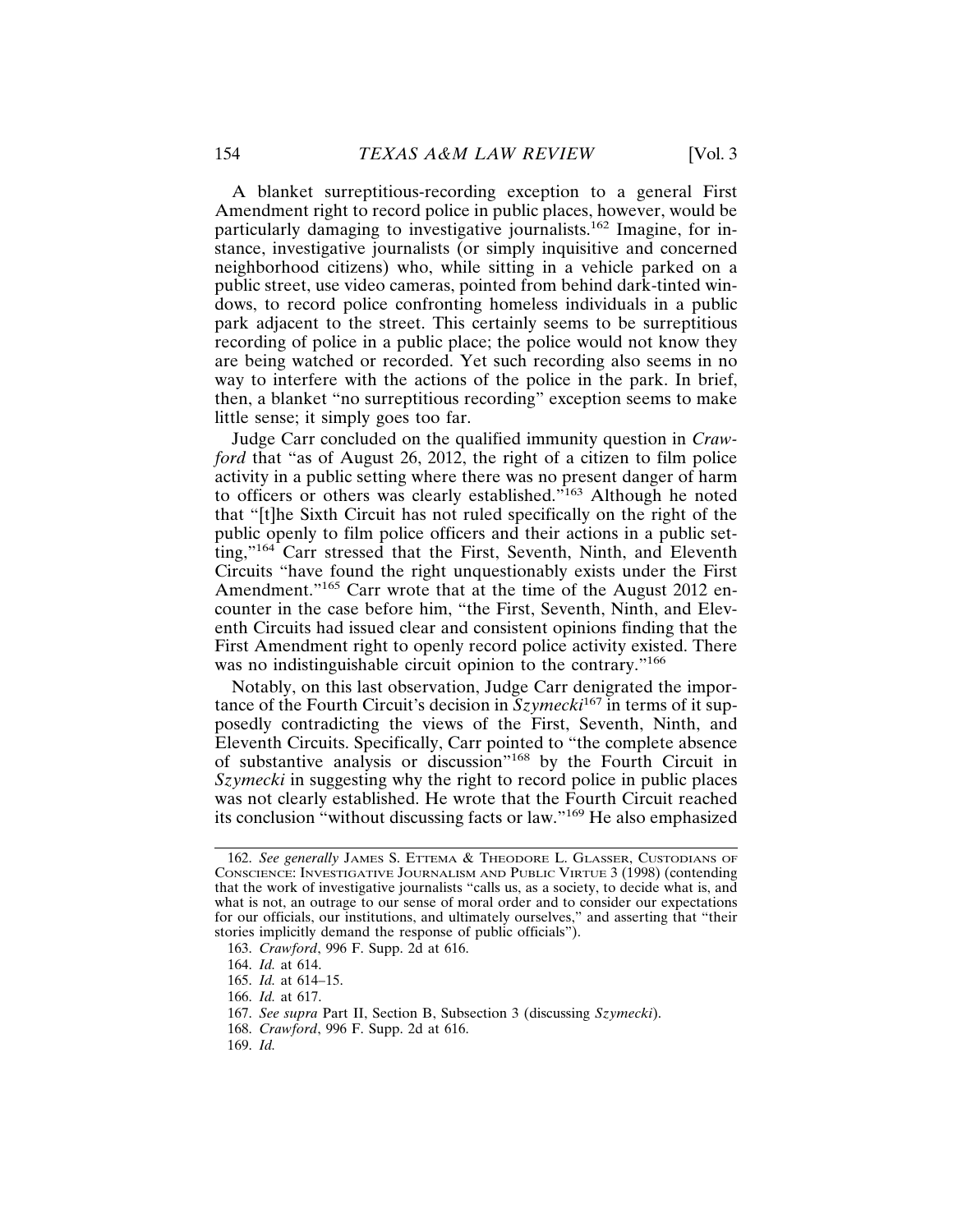that *Szymecki* lacks any precedential effect as an unreported decision.<sup>170</sup>

Judge Carr also distinguished the Third Circuit's decision in *Kelly*. 171 Specifically, he observed that while *Kelly* dealt with a traffic stop, the case before him centered on plaintiffs who "were outside on their own property"172 and used cellphones to record their own confrontation with police regarding a possible break-in on the property.<sup>173</sup>

*Crawford* thus suggests that, in contrast to Judge Reeves's decision in *Williams*, there is some traction, at least within one sector of the Sixth Circuit, for that appellate court to recognize in the near future a First Amendment right to record police in public venues.

#### 6. U.S. Court of Appeals for the Tenth Circuit

In February 2014, U.S. District Judge James Browning of New Mexico observed that the Tenth Circuit has not "directly addressed a right—constitutional or otherwise—to record police or law enforcement activity in public."<sup>174</sup> He noted that the circuits that have recognized such a right had qualified it, such that the right is subject to the imposition of reasonable time, place, and manner restrictions.175 Unfortunately, Judge Browning's decision in *Mocek v. City of Albuquerque* represents the only judicial guidance on the right-to-record issue within the Tenth Circuit as of June 1, 2015.

# C. *Recognizing a First Amendment Right to Record Police Performing Duties in Public Places*

Four federal circuits—the First, Seventh, Ninth, and Eleventh—now recognize, in some form, a qualified First Amendment right to record police performing their jobs in public venues. The most recent federal appellate court to address the right-to-record issue was the First Circuit in May 2014 in *Gericke v. Begin*. 176 There, the First Circuit squarely recognized a First Amendment right of citizens to film government officials, including police officers, performing their duties in public places.177 Specifically, the appellate court concluded that, when Carla Gericke attempted to film an officer conducting a late-night traffic stop in Weare, Massachusetts, in March 2010, "she was exercis-

<sup>170.</sup> *Id.*

<sup>171.</sup> *Id.* at 615–16.

<sup>172.</sup> *Id.* at 615.

<sup>173.</sup> *Id.* at 608.

<sup>174.</sup> Mocek v. City of Albuquerque, 3 F. Supp. 3d 1002, 1057 (D.N.M. 2014).

<sup>175.</sup> *Id.* at 1057–58.

<sup>176.</sup> Gericke v. Begin, 753 F.3d 1 (1st Cir. 2014).

<sup>177.</sup> *Id.* at 7–10.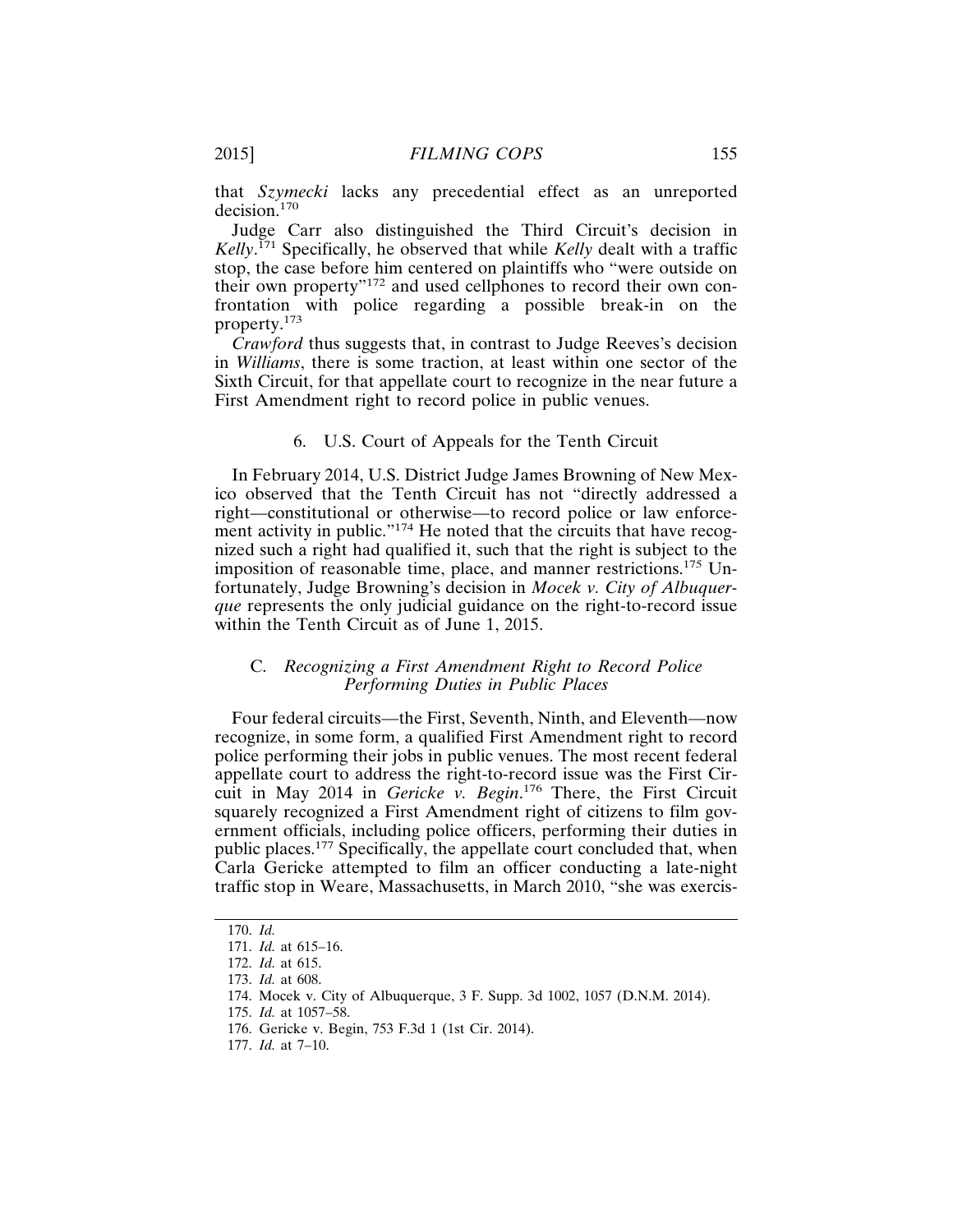ing a clearly established First Amendment right . . . in the absence of a police order to stop filming or leave the area."<sup>178</sup>

The First Circuit observed in *Gericke* that First Amendment principles regarding gathering information about government officials "apply equally to the filming of a traffic stop and the filming of an arrest in a public park."<sup>179</sup> The court emphasized that "[a] traffic stop, no matter the additional circumstances, is inescapably a police duty carried out in public. Hence, a traffic stop does not extinguish an individual's right to film."180 In June 2014, the town of Weare paid \$57,500 to settle Carla Gericke's lawsuit.<sup>181</sup>

*Gericke*, in turn, sprang largely from the First Circuit's decision only three years prior in *Glik v. Cunniffe*. 182 That case arose after Simon Glik was arrested on October 1, 2007, for using his cellphone to capture video of three police officers arresting another individual in Boston Common.183 In *Glik*, the First Circuit found that "a citizen's right to film government officials, including law enforcement officers, in the discharge of their duties in a public space is a basic, vital, and wellestablished liberty safeguarded by the First Amendment."<sup>184</sup> *Glik*, in fact, went so far as to recognize a sweeping "First Amendment right to gather news"185 that extends well beyond members of traditional, professional, and legacy news media to encompass "bystanders with a ready cell phone or digital camera."<sup>186</sup>

The First Circuit in *Glik* drew seemingly significant support for its finding from the following logic: if police officers, as the Supreme Court has held, must put up with "a significant amount of verbal criticism and challenge directed at"<sup>187</sup> them, then surely they must be expected to exercise similar restraint "when they are merely the subject

*Id.*

<sup>178.</sup> *Id.* at 3.

<sup>179.</sup> *Id.* at 7.

<sup>180.</sup> *Id.*

<sup>181.</sup> Doug Alden, *Weare Settles Police Lawsuit over Arrest for Video Recording*, N.H. UNION LEADER (Manchester) (June 6, 2014), http://www.unionleader.com/apps/ pbcs.dll/article?AID=/20140607/NEWS07/140609237/1022/newhampshire0301.

<sup>182.</sup> Glik v. Cunniffe, 655 F.3d 78 (1st Cir. 2011).

<sup>183.</sup> *Id.* at 79–80.

<sup>184.</sup> *Id.* at 85.

<sup>185.</sup> *Id.* at 83.

<sup>186.</sup> *Id.* at 84. The First Circuit emphasized, regarding this point, that:

changes in technology and society have made the lines between private citizen and journalist exceedingly difficult to draw. The proliferation of electronic devices with video-recording capability means that many of our images of current events come from bystanders with a ready cell phone or digital camera rather than a traditional film crew, and news stories are now just as likely to be broken by a blogger at her computer as a reporter at a major newspaper. Such developments make clear why the news-gathering protections of the First Amendment cannot turn on professional credentials or status.

<sup>187.</sup> City of Houston v. Hill, 482 U.S. 451, 461 (1987).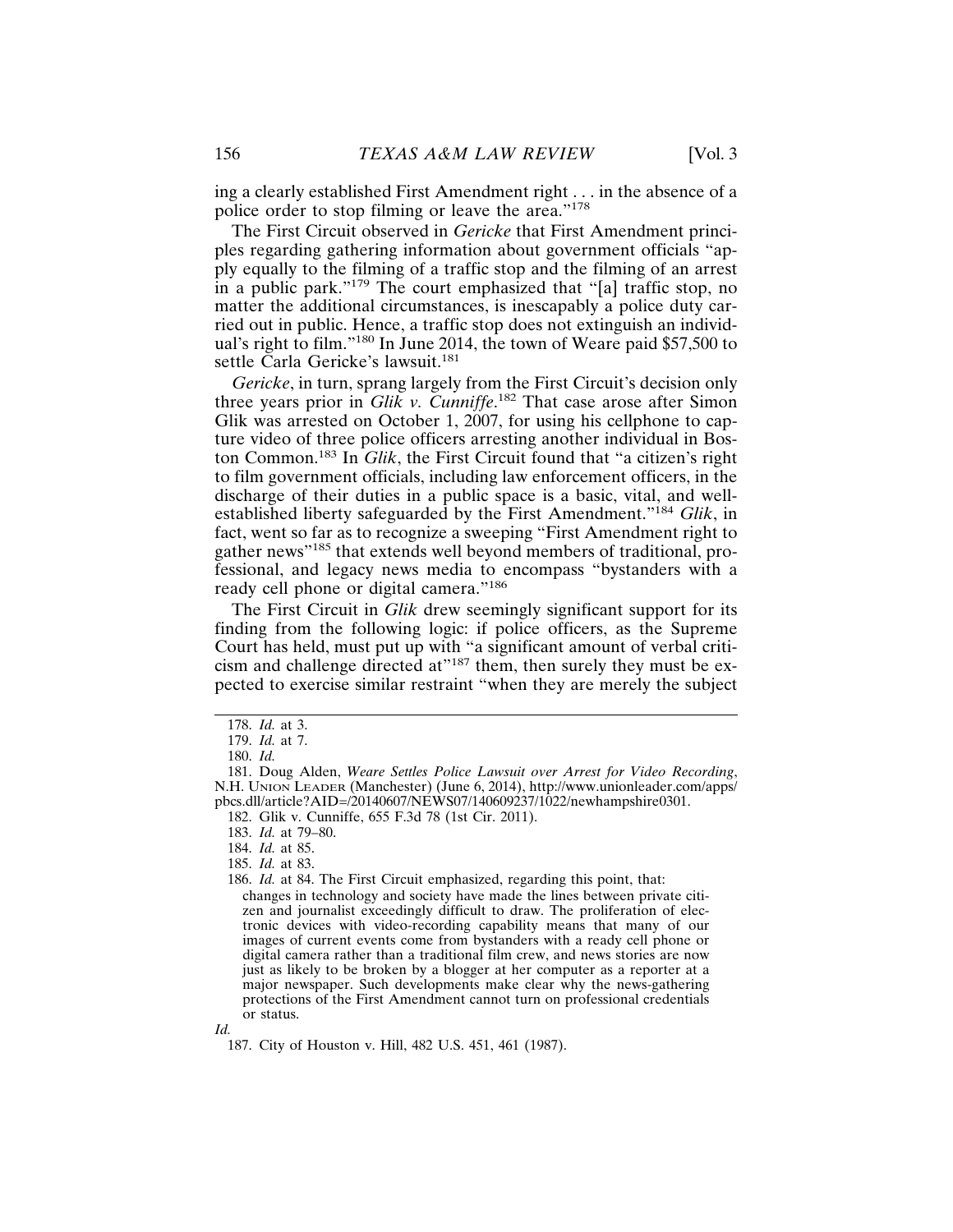of videotaping that memorializes, without impairing, their work in public spaces."188 Put more bluntly, if the First Amendment protects a good amount of yelling and name-calling directed at police, then it certainly must also protect a good amount of camera pointing. Simon Glik, who did no more than point a phone camera, ultimately received a \$170,000 settlement.<sup>189</sup>

In summary, the First Amendment right to record police that *Glik* initially recognized in filming an arrest in a public park was later extended to the realm of traffic stops in *Gericke*. Recall that, in contrast to *Gericke*, the Third Circuit in *Kelly* refused to recognize a right to record in a traffic stop case, pointing out that the nation's high court considers traffic stops to be inherently dangerous.<sup>190</sup>

The First Circuit's decisions in *Gericke* and *Glik* follow more than a full decade on the heels of those in two other federal circuits. In 2000, the Eleventh Circuit recognized in *Smith v. City of Cumming*191 "a First Amendment right, subject to reasonable time, manner and place restrictions, to photograph or videotape police conduct. The First Amendment protects the right to gather information about what public officials do on public property, and specifically, a right to record matters of public interest."192 Five years prior to *Smith*, the Ninth Circuit acknowledged a general and broad "First Amendment right to film matters of public interest."<sup>193</sup> That decision involved the use of a video camera to film police in the context of a public march in Seattle in 1990.194 It was handed down in 1995, long before the advent of the smartphones now used to capture video like that in North Charleston, South Carolina. An unpublished 2013 ruling by the Ninth Circuit, however, involving the use of a cellphone to take pictures of police at an accident scene, suggests the existence of such a clearly established right in that circuit.<sup>195</sup>

More recently, a federal district court in California, which falls within the Ninth Circuit, recognized in 2014 that "under the law of this circuit there is and was on December 7, 2012, a clearly established right to record police officers carrying out their official duties."196 In that case, a citizen recorded police officers using her laptop while they

<sup>188.</sup> *Glik*, 655 F.3d at 84.

<sup>189.</sup> Eric Ernst, *It's Police Lights, Camera, Payout*, SARASOTA HERALD-TRIB. (Fla.), Apr. 13, 2012, at B1.

<sup>190.</sup> Kelly v. Borough of Carlisle, 622 F.3d 248, 262 (3d Cir. 2010).

<sup>191.</sup> Smith v. City of Cumming, 212 F.3d 1332 (11th Cir. 2000).

<sup>192.</sup> *Id.* at 1333.

<sup>193.</sup> Fordyce v. City of Seattle, 55 F.3d 436, 439 (9th Cir. 1995).

<sup>194.</sup> *Id.* at 438.

<sup>195.</sup> Adkins v. Limtiaco, 537 Fed. App'x 721, 721–22 (9th Cir. 2013).

<sup>196.</sup> Crago v. Leonard, No. 2:13-cv-531-TLN-EFB PS, 2014 U.S. Dist. LEXIS 107578, at \*12 (E.D. Cal. Aug. 5, 2014).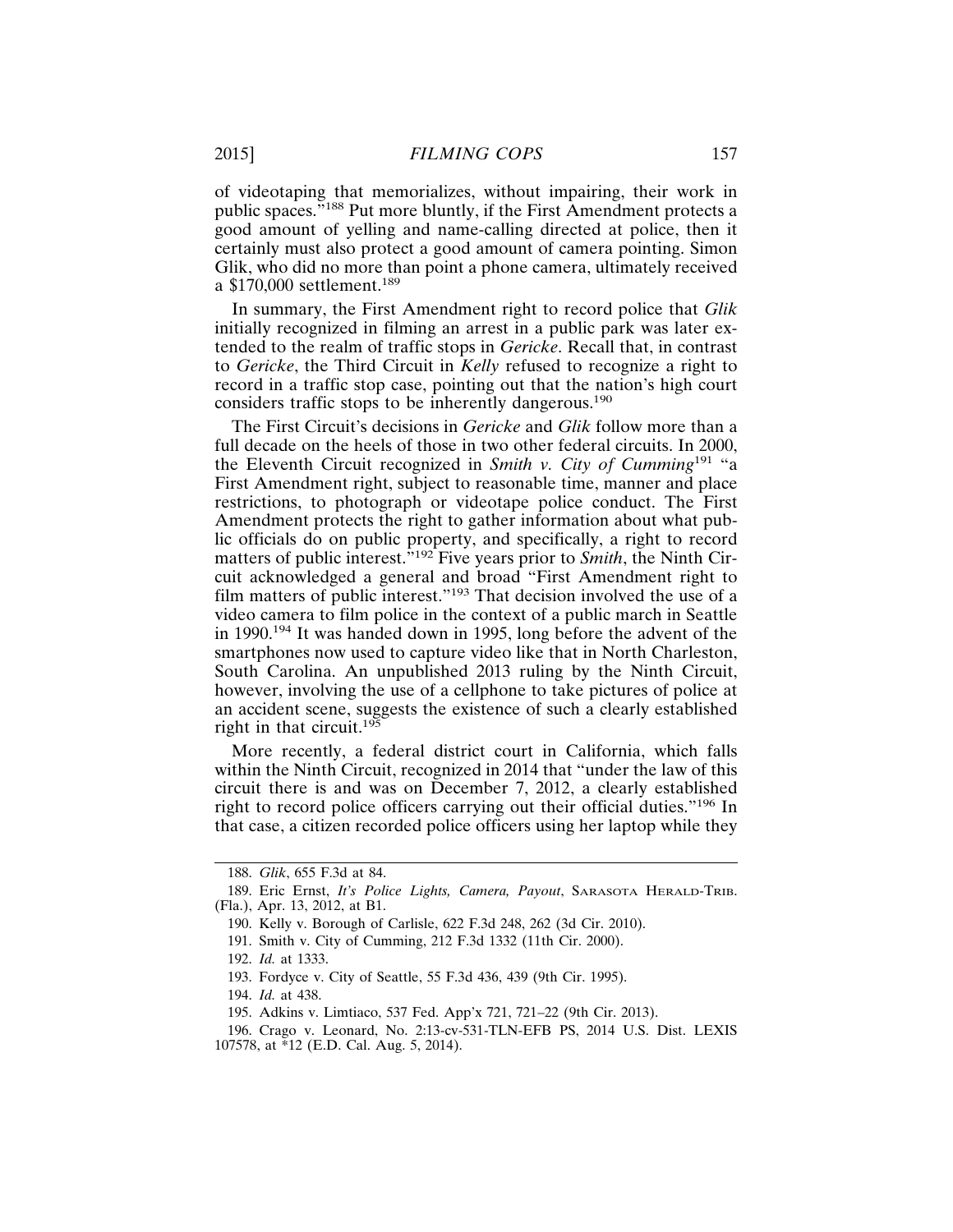searched her private residence.<sup>197</sup> Magistrate Edmund Brennan concluded that:

[t]here simply is no principled basis upon which to find that although the right to record officers conducting their official duties only extends to duties performed in public, the right does not extend to those performed in a private residence. The public's interest in ensuring that police officers properly carry out their duties and do not abuse the authority bestowed on them by society does not cease once they enter the private residence of a citizen.<sup>198</sup>

Another California federal district court in 2014 also concluded that "videotaping of police officers carrying out their duties in a public place is an exercise of First Amendment liberties."<sup>199</sup>

In 2012, the U.S. Court of Appeals for the Seventh Circuit in *American Civil Liberties Union of Illinois v. Alvarez*<sup>200</sup> became the fourth circuit to recognize the right to record police in public. In doing so, it emphasized that both the right to *record* and the right to *disseminate* a recording are protected by the First Amendment. Writing for a twojudge majority, Judge Diane Sykes opined:

The act of *making* an audio or audiovisual recording is necessarily included within the First Amendment's guarantee of speech and press rights as a corollary of the right to disseminate the resulting recording. The right to publish or broadcast an audio or audiovisual recording would be insecure, or largely ineffective, if the antecedent act of *making* the recording is wholly unprotected . . . .<sup>201</sup>

In *Alvarez*, the Seventh Circuit considered the constitutionality of a state eavesdropping statute<sup>202</sup> as applied "against people who openly record police officers performing their official duties in public."203 The majority reasoned the statute "interferes with the gathering and dissemination of information about government officials performing their duties in public. Any way you look at it, the eavesdropping statute burdens speech and press rights and is subject to heightened First Amendment scrutiny."<sup>204</sup> In reaching this decision, the Seventh Circuit majority favorably cited the First Circuit's ruling in *Glik*. 205 It also found that *Glik* aligned with the Eleventh Circuit's ruling in *Smith*. 206

<sup>197.</sup> *Id.* at \*2.

<sup>198.</sup> *Id.* at \*13.

<sup>199.</sup> Rouzan v. Dorta, No. EDCV 12-1361-BRO (JPR), 2014 U.S. Dist. LEXIS 61012, at \*34 (C.D. Cal. Mar. 12, 2014).

<sup>200.</sup> Am. Civil Liberties Union of Ill. v. Alvarez, 679 F.3d 583 (7th Cir. 2012). 201. *Id.* at 595.

<sup>202. 720</sup> ILL. COMP. STAT. 5/14-2(a)(1) (2012).

<sup>203.</sup> *Alvarez*, 679 F.3d at 586.

<sup>204.</sup> *Id.* at 600.

<sup>205.</sup> *Id.* at 600–01.

<sup>206.</sup> *Id.* at 601 n.10.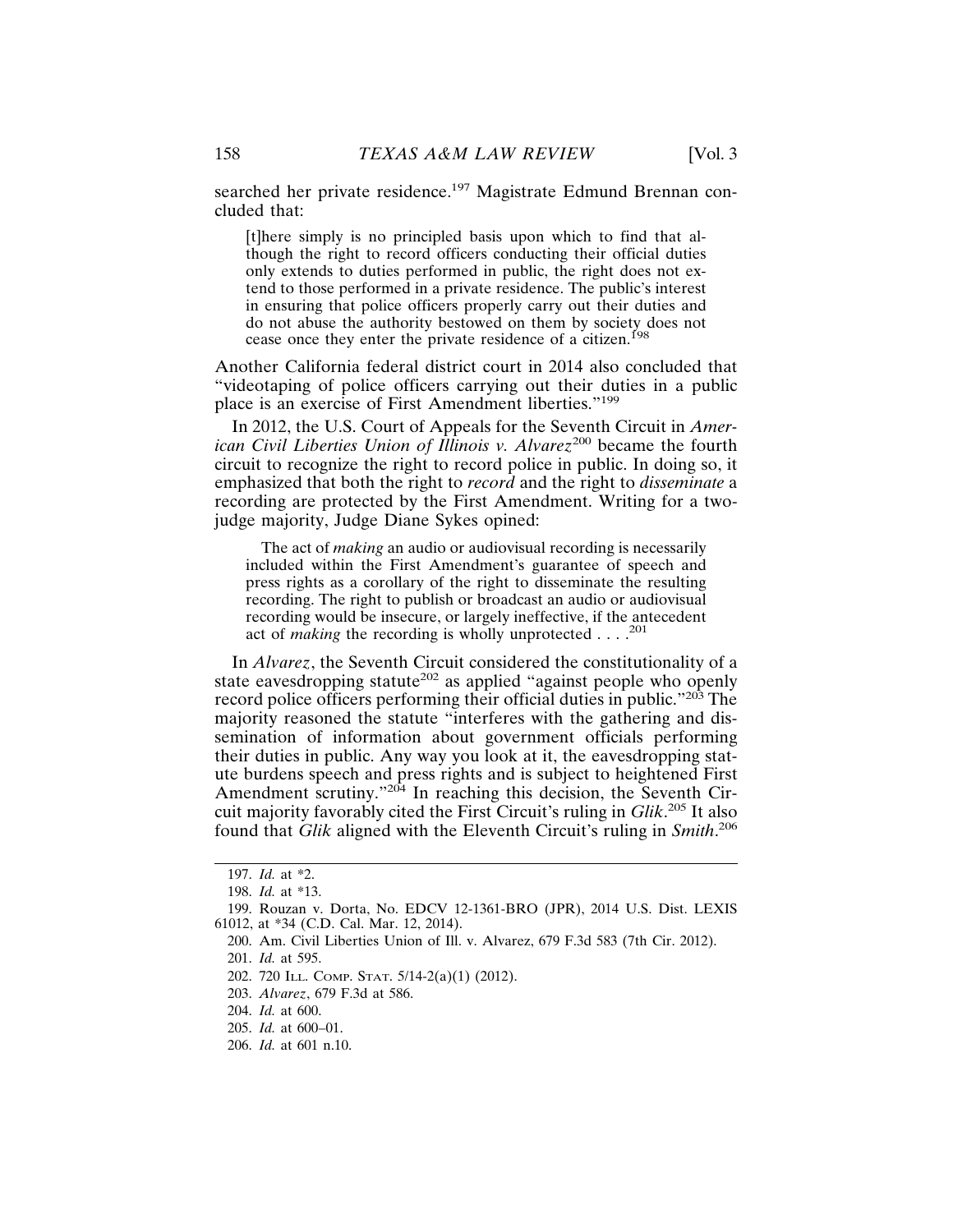#### D. *Qualifying the First Amendment Right to Record Police: The Reasonableness Approach to Restrictions*

The First Circuit in both *Gericke* and *Glik*, as well as the Eleventh Circuit in *Smith* and several of the district court decisions discussed above,<sup>207</sup> each qualified the First Amendment right to record police in public places, making clear it is not absolute. The fact that it is a qualified right, however, is not, at least standing alone, what is troubling.

After all, the Supreme Court long has recognized that, despite the First Amendment's seemingly absolutist language of "no law,"208 there are multiple categories of speech that simply receive no constitutional protection.209 Furthermore, even content-based restrictions on speech are permissible if they satisfy the strict scrutiny standard of judicial review.<sup>210</sup> Additionally, the First Amendment right of access to certain criminal proceedings is qualified, not absolute.211 In brief, then, the mere fact that a nascent First Amendment right to film police officers carrying out their jobs in public places is not absolute comes as little surprise.

208. *See supra* note 27 (setting forth the relevant portion of the First Amendment, including the phrase "no law").

209. *See* United States v. Alvarez, 132 S. Ct. 2537, 2544 (2012) (identifying true threats, incitement of imminent lawless action, obscenity, defamation, speech integral to criminal conduct, fighting words, child pornography, and fraud as unprotected categories of expression); United States v. Stevens, 559 U.S. 460, 468–69 (2010) (identifying obscenity, defamation, fraud, incitement, and speech integral to criminal conduct as types of speech not protected by the First Amendment); Ashcroft v. Free Speech Coal., 535 U.S. 234, 245–46 (2002) (noting that the First Amendment does "not embrace certain categories of speech, including defamation, incitement, obscenity, and pornography produced with real children").

210. *See* Brown v. Entm't Merchs. Ass'n, 131 S. Ct. 2729, 2738 (2011) (asserting that because a California law limiting minors' access to violent video games "imposes a restriction on the content of protected speech, it is invalid unless California can demonstrate that it passes strict scrutiny—that is, unless it is justified by a compelling government interest and is narrowly drawn to serve that interest"); United States v. Playboy Entm't Grp., 529 U.S. 803, 813 (2000) (asserting that a content-based speech restriction can only stand judicial review "if it satisfies strict scrutiny," opining that "[i]f a statute regulates speech based on its content, it must be narrowly tailored to promote a compelling Government interest," and adding that "if a less restrictive alternative would serve the Government's purpose, the legislature must use that alternative").

211. Press-Enter. Co. v. Superior Court, 478 U.S. 1, 9 (1986) (asserting that "even when a right of access attaches, it is not absolute").

<sup>207.</sup> *See* Buehler v. City of Austin, No. A-13-CV-1100-ML, 2015 U.S. Dist. LEXIS 20878, at \*23 (W.D. Tex. Feb. 20, 2015) (noting that the First Amendment right to record police is "subject to reasonable time, place and manner restrictions"); Higginbotham v. City of New York, No. 14-cv-8549 (PKC)(RLE), 2015 U.S. Dist. LEXIS 62227, at \*25–26 (S.D.N.Y. May 12, 2015) (observing that "the right to record police activity in a public space is not without limits, and some uncertainty may exist on its outer bounds," and stating that "it may not apply in particularly dangerous situations, if the recording interferes with the police activity, if it is surreptitious, if it is done by the subject of the police activity, or if the police activity is part of an undercover investigation").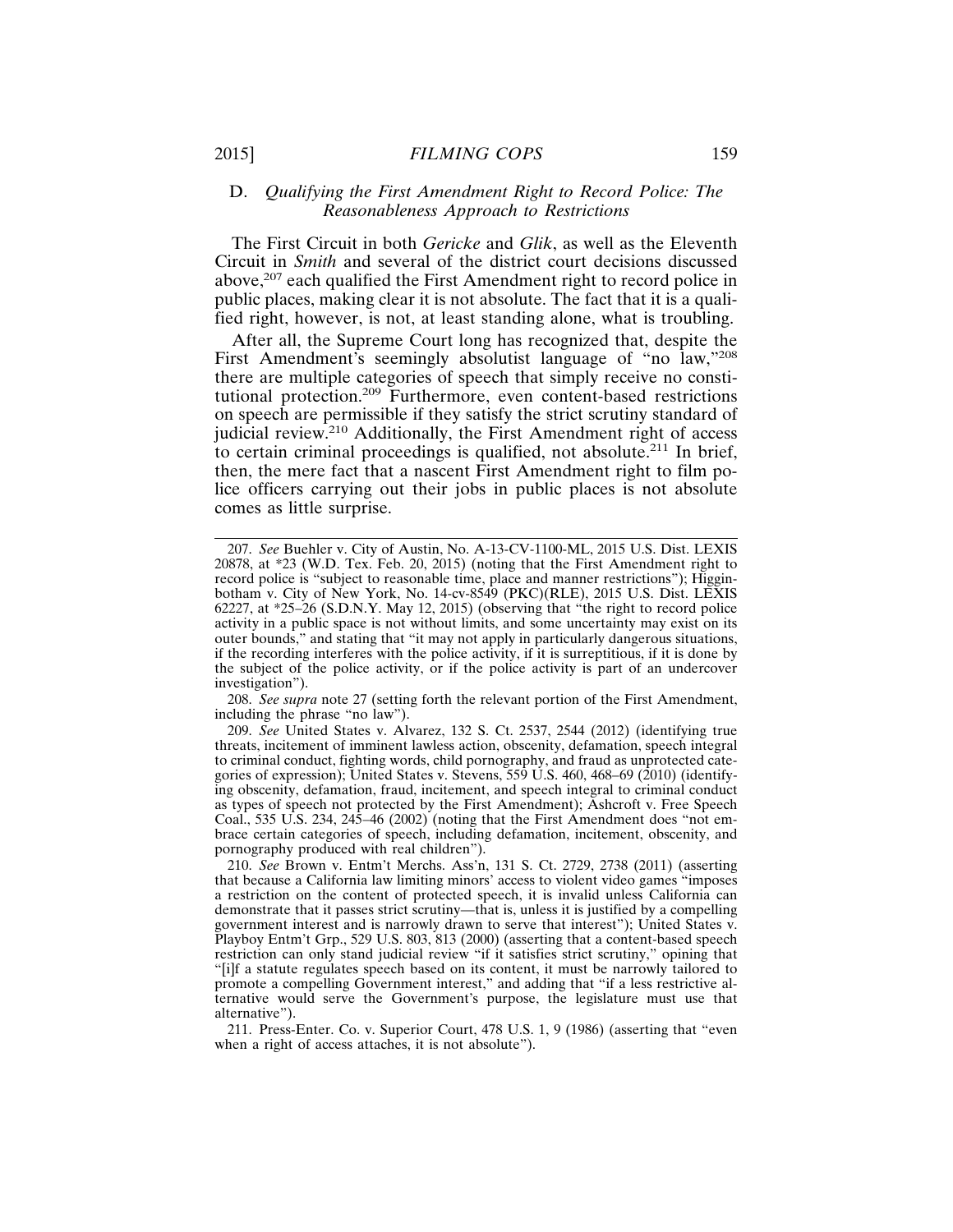What is highly problematic, however, is the extremely flexible and malleable test adopted in *Gericke*, *Glik*, and *Smith* for determining when the right to record may permissibly be extinguished. "*Reasonable restrictions* on the exercise of the right to film may be imposed when the circumstances justify them,"<sup>212</sup> the First Circuit wrote in *Gericke*. It added that "a police order that is specifically directed at the First Amendment right to film police performing their duties in public may be constitutionally imposed only if the officer can *reasonably conclude* that the filming itself is interfering, or is about to interfere, with his duties."213 The appellate court pounded home its nebulous reasonableness standard in *Gericke*, opining that "an individual's exercise of her First Amendment right to film police activity carried out in public, including a traffic stop, necessarily remains unfettered unless and until a *reasonable restriction* is imposed or in place."214

In *Glik*, the First Circuit wrote that the right to record "may be subject to reasonable time, place, and manner restrictions."<sup>215</sup> Unfortunately, it also found "no occasion to explore those limitations here,"<sup>216</sup> thus leaving them in legal limbo. Similarly, the Eleventh Circuit in *Smith v. City of Cumming*217 wrote that the First Amendment right to photograph or videotape police conduct was "subject to reasonable time, manner and place restrictions,"<sup>218</sup> but it failed to elaborate on that point.

The trouble, of course, is fathoming the reasonableness of a recording restriction in any given situation. Furthermore, the challenge, at least from a pro-First Amendment perspective, is compounded due to the judicial deference likely to be granted to law enforcement personnel.219 As Professor L. Song Richardson observes, "courts repeatedly defer to the judgments of *all* officers, with no inquiry into the particular officer's training, experience, and skill."<sup>220</sup>

Ultimately, what a police officer claims constitutes a reasonable restriction on the right be filmed is not likely to be the same as what a citizen-journalist or First Amendment advocate believes is reasonable.

216. *Id.*

218. *Id.* at 1333.

<sup>212.</sup> Gericke v. Begin, 753 F.3d 1, 7 (1st Cir. 2014) (emphasis added).

<sup>213.</sup> *Id.* at 8 (emphasis added).

<sup>214.</sup> *Id.* (emphasis added).

<sup>215.</sup> Glik v. Cunniffe, 655 F.3d 78, 84 (1st Cir. 2011).

<sup>217.</sup> Smith v. City of Cumming, 212 F.3d 1332 (11th Cir. 2000).

<sup>219.</sup> *See* Town of Castle Rock v. Gonzales, 545 U.S. 748, 773 (2005) (Stevens, J., dissenting) (noting "the importance of according proper deference to law enforcement professionals"); *see also* Craig Hemmens & Daniel Levin, *"Not a Law at All": A Call for a Return to the Common Law Right to Resist Unlawful Arrest*, 29 Sw. U. L. Rev. 1, 7 (1999) (contending there is "increased deference given to police authority by contemporary courts").

<sup>220.</sup> L. Song Richardson, *Police Efficiency and the Fourth Amendment*, 87 IND. L.J. 1143, 1155 (2012).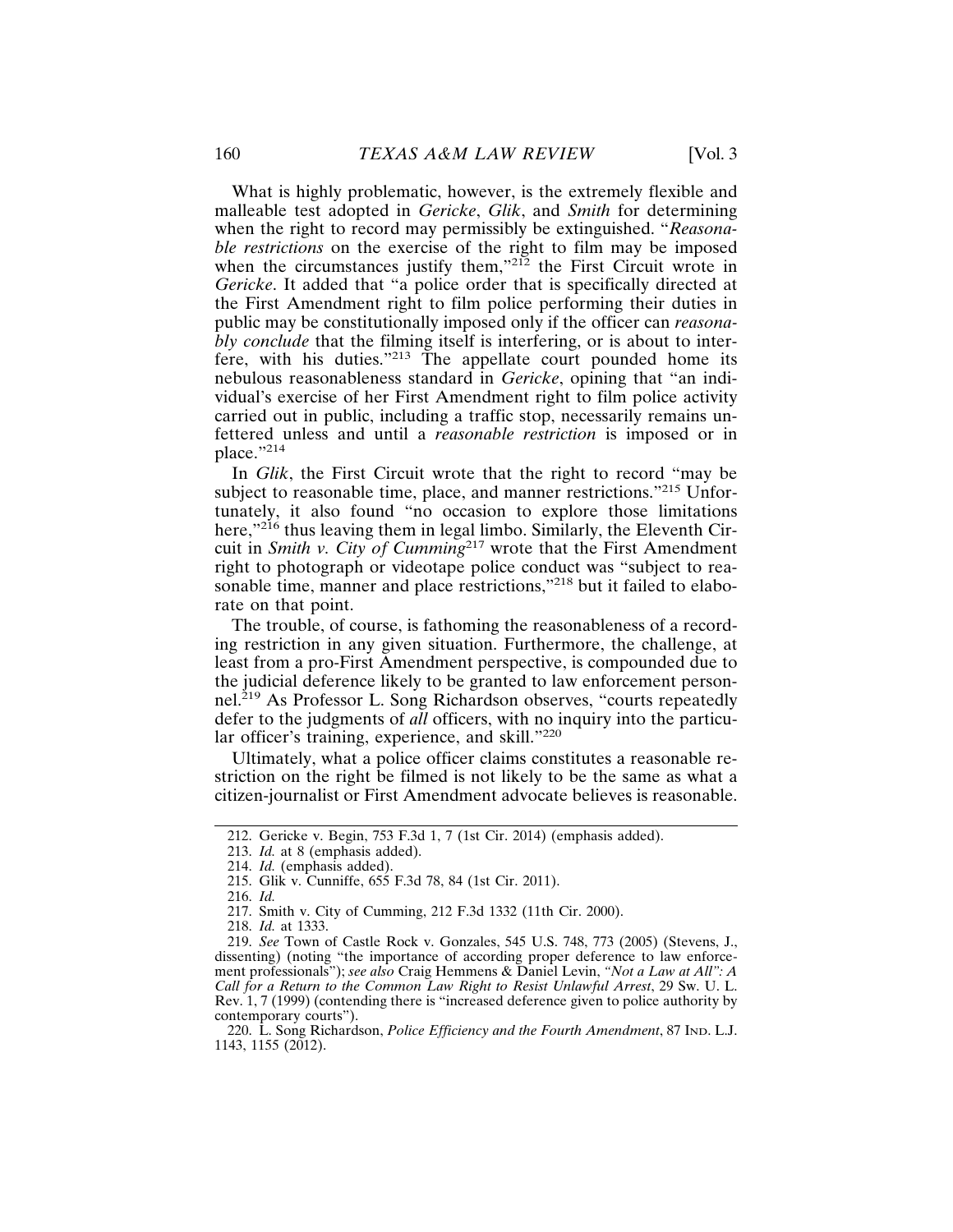The police officer and the citizen-journalist inevitably approach the same situation from very different perspectives and with very disparate objectives. While an officer speaking with a driver during a traffic stop is rightfully concerned about both her own safety and that of the public, as well as following Fourth Amendment-derived protocol, a citizen-journalist recording the same encounter is centered on documenting the officer-driver interaction with sufficient clarity and definition that it can accurately and impartially reveal to the public what transpires.

The use of reasonableness, however, as the key concept in *Gericke*, *Glik*, and *Smith* is not surprising. It squarely comports with what Professor Eric Miller describes as "the Supreme Court's expansion of 'reasonableness' as a post hoc standard by which to evaluate police conduct."<sup>221</sup> Indeed, the "reasonableness inquiry . . . lies at the heart of contemporary Fourth Amendment doctrine."222

This is particularly true in the realm of Fourth Amendment searches and seizures since the Court's ruling nearly fifty years ago in *Terry v. Ohio*. 223 In *Terry*, the Court wrote that "the central inquiry under the Fourth Amendment [is] the *reasonableness* in all the circumstances of the particular governmental invasion of a citizen's personal security."<sup>224</sup> Chief Justice Earl Warren wrote for the Court that:

[t]he scheme of the Fourth Amendment becomes meaningful only when it is assured that at some point the conduct of those charged with enforcing the laws can be subjected to the more detached, neutral scrutiny of a judge who must evaluate *the reasonableness* of a particular search or seizure in light of the particular circumstances.225

As Professors Jeffrey Fagan and Amanda Geller wrote in the *University of Chicago Law Review* in 2015, "*Terry*'s rules formed the reasonableness core of a new regime governing what police can do and when."<sup>226</sup> Professor Wayne Logan elaborates that a "principal area for police mistakes in the constitutional law realm concerns Fourth Amendment procedural doctrine. Here, the constitutional reasonableness of police behavior, and potential application of the good-faith exception to the exclusionary rule, is measured by how the behavior sizes up against court-made standards."<sup>227</sup>

<sup>221.</sup> Eric J. Miller, *Role-Based Policing: Restraining Police Conduct "Outside the Legitimate Investigative Sphere*,*"* 94 CALIF. L. REV. 617, 622 (2006).

<sup>222.</sup> David Gray & Danielle Citron, *The Right to Quantitative Privacy*, 98 MINN. L. REV. 62, 130 (2013).

<sup>223.</sup> Terry v. Ohio, 392 U.S. 1 (1968).

<sup>224.</sup> *Id.* at 19 (emphasis added).

<sup>225.</sup> *Id.* at 21 (emphasis added).

<sup>226.</sup> Jeffrey Fagan & Amanda Geller, *Following the Script: Narratives of Suspicion in* Terry *Stops in Street Policing*, 82 U. CHI. L. REV. 51, 53 (2015).

<sup>227.</sup> Wayne A. Logan, *Police Mistakes of Law*, 61 EMORY L.J. 69, 77 (2011).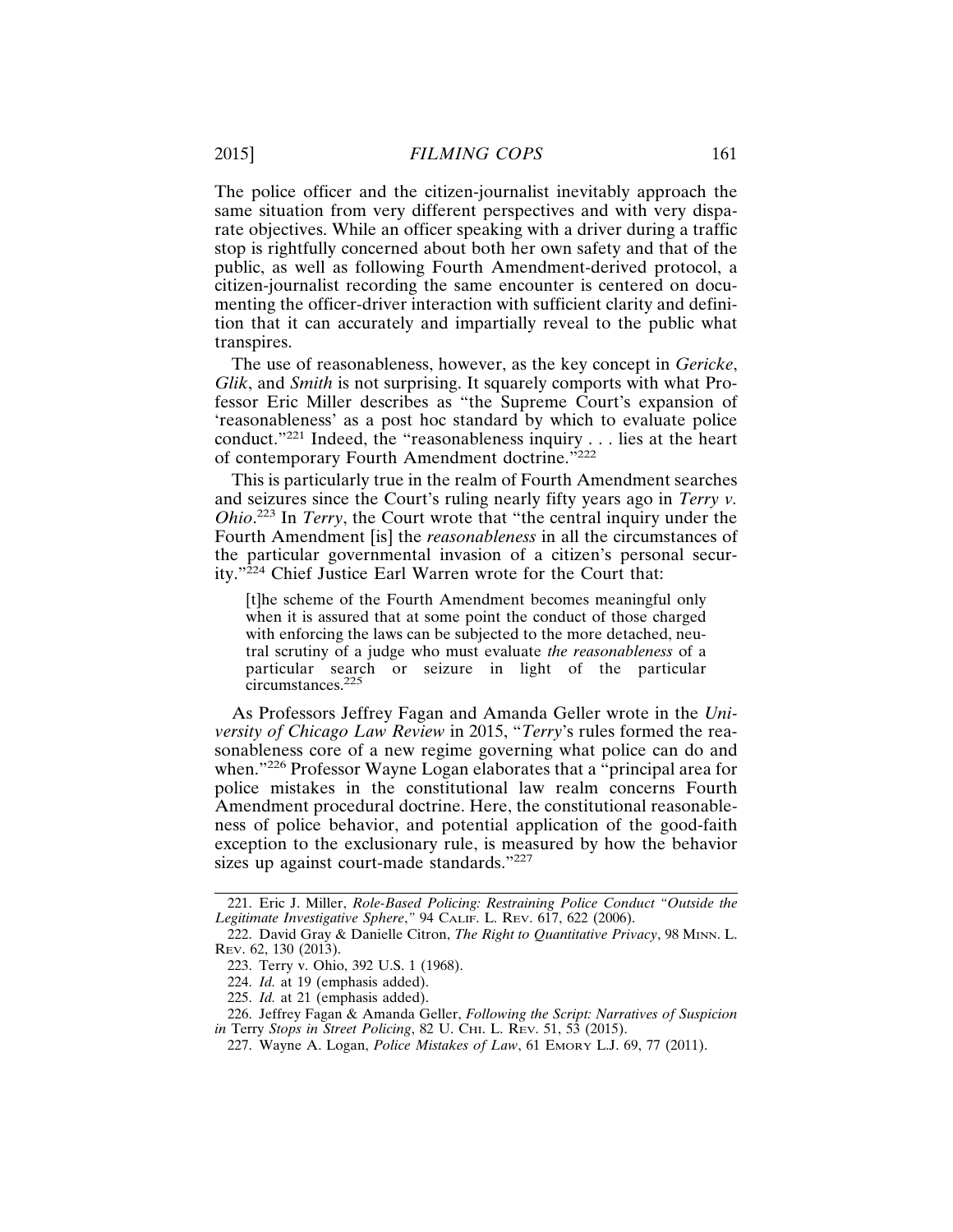The ultimate problem is, as Professor Daniel Solove asserts, that under the Fourth Amendment, "[t]he standard of 'reasonableness' is a rather toothless one."228 Reasonableness simply provides too much discretion to police to censor the First Amendment rights of citizens to capture videos and photographs, especially because courts view discretion "as a desirable feature of law enforcement professionalism."<sup>229</sup> Reasonableness "is not a bright-line rule, but instead a flexible approach that the Court adopted because of its elasticity in the face of widely varying situations implicating the Fourth Amendment."<sup>230</sup> Although controlling police discretion is "a goal that lies at the very heart of Fourth Amendment reasonableness,"<sup>231</sup> something more rigorous is needed to cabin discretion when competing First Amendment interests are at stake.

Indeed, the next Part argues that multiple First Amendment interests mandate a more precise and heightened form of judicial review than mere reasonableness in right-to-record cases.

# III. DISCOVERING THE TRUTH ABOUT POLICE CONDUCT AND THE NEED TO ACCOUNT FOR FIRST AMENDMENT INTERESTS: WHY REASONABLENESS FAILS AS THE LEGAL **STANDARD**

In *Branzburg v. Hayes*,<sup>232</sup> the Supreme Court observed that "without some protection for seeking out the news, freedom of the press could be eviscerated."<sup>233</sup> The case of Feidin Santana illustrates<sup>234</sup> that newsgathering interests unabashedly are at stake when citizens play a press-like function and record police performing their official duties.

Indeed, if news is defined as "the material that people use to learn and think about the world beyond themselves,"235<sup>+</sup> then Santana definitely gathered news. As columnist Tony Norman of the *Pittsburgh Post-Gazette* contends, Santana's video "opened the eyes of millions of Americans who previously doubted that a police officer would be capable of shooting anyone who didn't truly deserve it. It takes away their certainty (until the next unrecorded shooting) that it is always

232. Branzburg v. Hayes, 408 U.S. 665 (1972).

233. *Id.* at 681.

<sup>228.</sup> Daniel J. Solove, *Reconstructing Electronic Surveillance Law*, 72 GEO. WASH. L. REV. 1264, 1302 (2004).

<sup>229.</sup> Hadar Aviram & Daniel L. Portman, *Inequitable Enforcement: Introducing the Concept of Equity into Constitutional Review of Law Enforcement*, 61 HASTINGS L.J. 413, 423 (2009).

<sup>230.</sup> *Id.* at 447.

<sup>231.</sup> Bernard E. Harcourt & Tracey L. Meares, *Randomization and the Fourth Amendment*, 78 U. CHI. L. REV. 809, 811 (2011).

<sup>234.</sup> *See supra* notes 1–15 and accompanying text.

<sup>235.</sup> BILL KOVACH & TOM ROSENSTIEL, THE ELEMENTS OF JOURNALISM 37–38 (2001).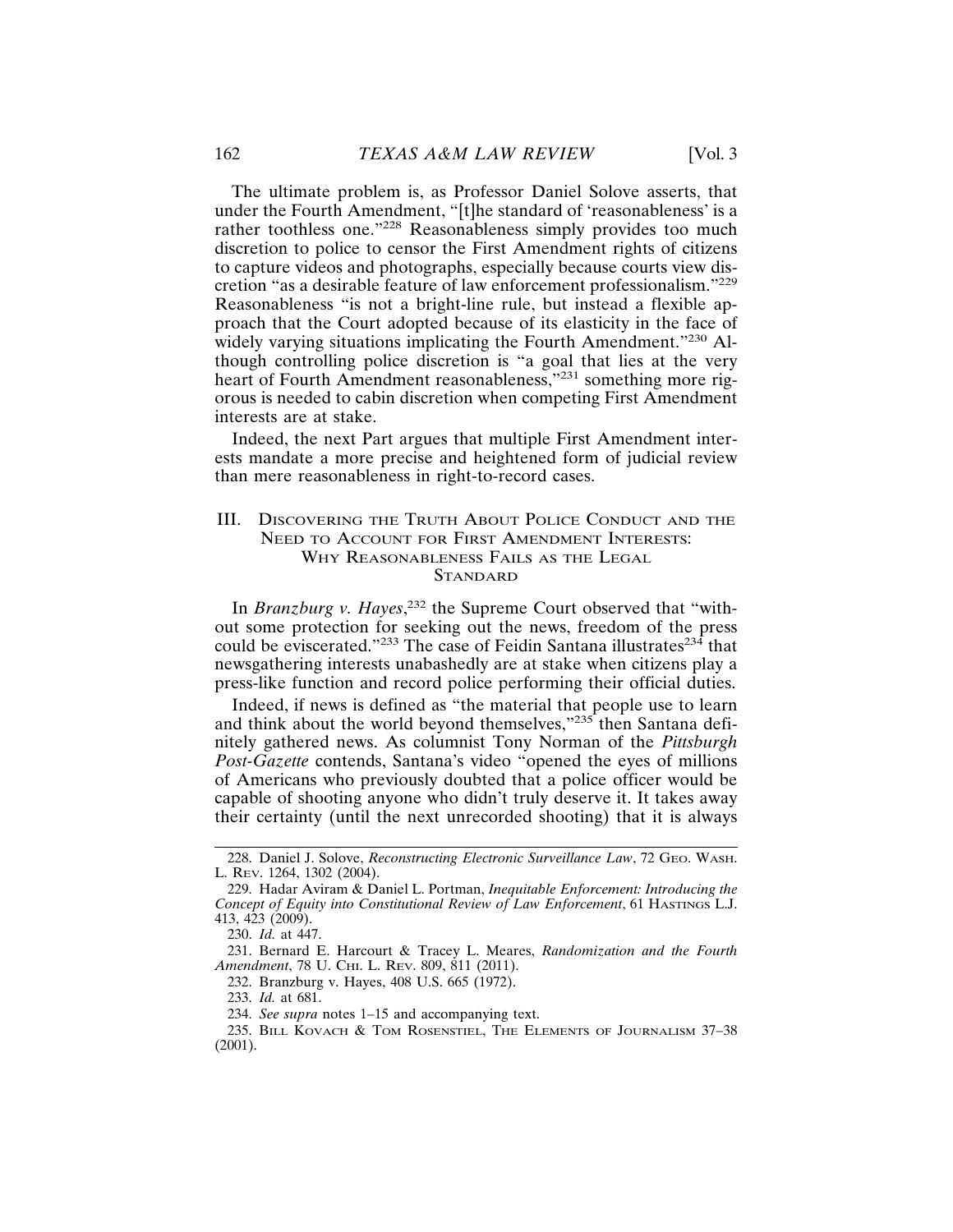the victim's fault."236 Parsed differently, citizen-recorded videos of police can serve as startling wake-up calls to an undesirable reality—a first step toward discovering the truth about the ways and means of policing among, perhaps, a few rogue officers.

Capturing images itself is a First Amendment-protected activity. As Texas's highest criminal court crisply reasoned in 2014:

The camera is essentially the photographer's pen or paintbrush. Using a camera to create a photograph or video is like applying pen to paper to create a writing or applying brush to canvas to create a painting. In all of these situations, the process of creating the end product cannot reasonably be separated from the end product for First Amendment purposes.<sup>237</sup>

In journalistic terms, as Professor Marc Jonathan Blitz observed in 2013, "using an iPhone to snap a photograph of one's surroundings is, in many respects, simply a modern form of note taking."<sup>238</sup> Those iPhone notes, as it were, can expose police abuses of authority. The Supreme Court, in turn, recognizes the role of the press "as a watchdog of government activity."<sup>239</sup> As the late First Amendment scholar C. Edwin Baker wrote, "the press receives constitutional protection to be a voice independent of the government (or, at least, independent of the other three 'estates') in order to perform the crucial democratic tasks of providing an independent source of vision and information, including performance of a watchdog role."<sup>240</sup>

Today, citizen-journalists wielding smartphones may perform this same watchdog function. This is increasingly important because, as Professor Seth Kreimer asserts, "[s]erendipitous amateur image capture can fill some of the lacunae left by the decimation of salaried news staffs."241 Indeed, a September 2010 article in *American Journalism Review* contended that:

investigative reporters are a vanishing species in the forests of dead tree media and missing in action on Action News. I-Teams are shrinking or, more often, disappearing altogether. Assigned to cover multiple beats, multitasking backpacking reporters no longer have time to sniff out hidden stories, much less write them. In Washing-

<sup>236.</sup> Tony Norman, *Video for Once Allows Police No Excuses*, PITTSBURGH POST-GAZETTE, Apr. 10, 2015, at A-2.

<sup>237.</sup> *Ex parte* Thompson, 442 S.W.3d 325, 337 (Tex. Crim. App. 2014).

<sup>238.</sup> Marc Jonathan Blitz, *The Fourth Amendment Future of Public Surveillance: Remote Recording and Other Searches in Public Space*, 63 AM. U. L. REV. 21, 76 (2013).

<sup>239.</sup> Leathers v. Medlock, 499 U.S. 439, 447 (1991).

<sup>240.</sup> C. Edwin Baker, *The Independent Significance of the Press Clause Under Existing Law*, 35 HOFSTRA L. REV. 955, 968 (2007).

<sup>241.</sup> Seth F. Kreimer, *Pervasive Image Capture and the First Amendment: Memory, Discourse, and the Right to Record*, 159 U. PA. L. REV. 335, 350 (2011).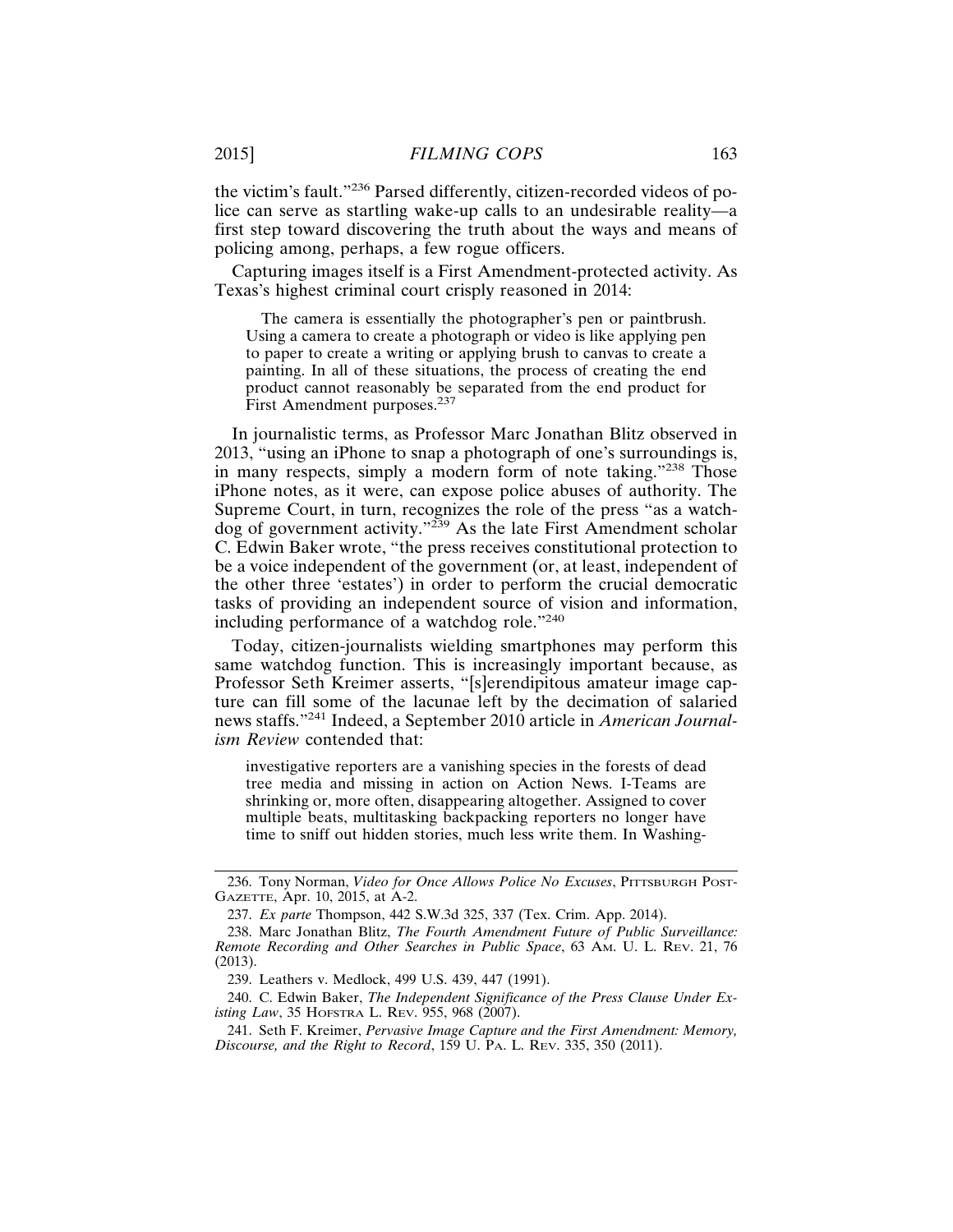ton, bureaus that once did probes have shrunk, closed and consolidated.242

In a 2010 article, Professor Stephen Lacy and his colleagues noted that "some academics and industry analysts have suggested that online citizen journalism might evolve and develop to the point of compensating for declining community coverage resulting from decreased newspaper reporting resources."243 A year earlier, Professor Claire Serant witnessed "a growing trend that has citizen journalists working with non-profit organizations to become frontline communicators in towns that lost newspapers recently."244 The bottom line is that citizen-journalists, in light of economic factors plaguing the institutional press and professional journalism today, are increasingly called upon to play the role of watchdog.

Efforts, in turn, to distinguish citizen-journalists from the institutional press are constitutionally flawed in this particular arena. Professor William Lee keenly observes that "[b]ecause the value of expression does not depend upon the identity of its source, efforts to separate the citizen journalists from the press are constitutionally flawed. Stated differently, the constitutional value and protection of expression does not depend upon whether it emanates from an institution recognized as the press."245 In a similar vein, Professor Erik Ugland called on the Supreme Court in 2008 to "abandon any suggestion that 'freedom of the press' implies anything other than the *freedom of all citizens* to seek out the news and to communicate it through media."246

Indeed, two years later the Supreme Court recognized in *Citizens United v. Federal Election Commission*<sup>247</sup> that "[w]ith the advent of the Internet and the decline of print and broadcast media, moreover, the line between the media and others who wish to comment on political and social issues becomes far more blurred."248 Justice Anthony Kennedy wrote for the majority that "restrictions distinguishing among different speakers"<sup>249</sup> are prohibited by the First Amendment. Furthermore, the *Citizens United* majority quoted favorably Justice Antonin Scalia's observation from an earlier case that the Court has

<sup>242.</sup> Mary Walton, *Investigative Shortfall*, AM. JOURNALISM REV. (Sept. 2010), http://www.ajr.org/Article.asp?id=4904 [http://perma.cc/2MZF-SLTT].

<sup>243.</sup> Stephen Lacy et al., *Citizen Journalism Web Sites Complement Newspapers*, 31 NEWSPAPER RES. J. 34, 34–35 (2010).

<sup>244.</sup> Claire Serant, *Citizen Journalists Starting Newspapers in Towns That Have Lost Their Weeklies*, GRASSROOTS EDITOR, Fall 2009, at 13, 13.

<sup>245.</sup> William E. Lee, *Citizen-Critics, Citizen Journalists, and the Perils of Defining the Press*, 48 GA. L. REV. 757, 771 (2014) (footnote omitted).

<sup>246.</sup> Erik Ugland, *Demarcating the Right to Gather News: A Sequential Interpretation of the First Amendment*, 3 DUKE J. CONST. L. & PUB. POL'Y 113, 189 (2008) (emphasis added).

<sup>247.</sup> Citizens United v. Federal Election Comm'n, 558 U.S. 310 (2010).

<sup>248.</sup> *Id.* at 352.

<sup>249.</sup> *Id.* at 340.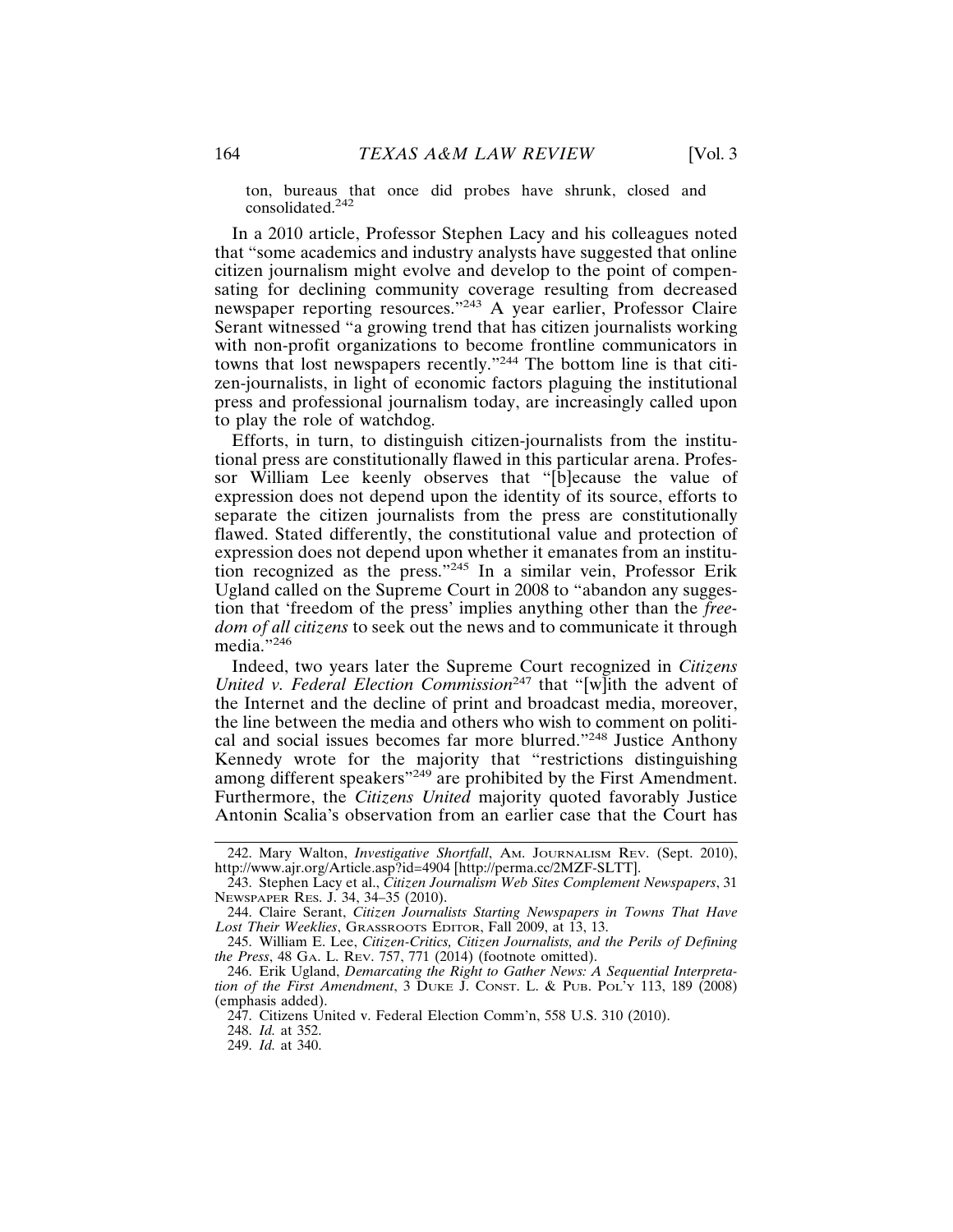"consistently rejected the proposition that the institutional press has any constitutional privilege beyond that of other speakers."<sup>250</sup>

Building from this logic, the U.S. Court of Appeals for the Ninth Circuit in 2014 concluded in a defamation case involving a defendantblogger that:

[t]he protections of the First Amendment do not turn on whether the defendant was a trained journalist, formally affiliated with traditional news entities, engaged in conflict-of-interest disclosure, went beyond just assembling others' writings, or tried to get both sides of a story. As the Supreme Court has accurately warned, a First Amendment distinction between the institutional press and other speakers is unworkable . . . .<sup>251</sup>

Finally, as Senior U.S. District Court Judge James Carr pointed out in the right-to-record case of *Crawford v. Geiger*, 252 which was addressed earlier in this Article,<sup>253</sup> "[t]he First Amendment protects not just the right of the press to gather news—it affords that right to the general public as well."<sup>254</sup> Carr emphasized that:

[t]echnology has put the ability to gather and disseminate newsworthy information literally in the hands of anyone who has a cell phone. With increasingly frequency, events of local, regional, national, and even international significance first and frequently most vividly come to public attention because a bystander saw, recorded, and, often as those events were underway, transmitted what was happening.255

Ultimately, then, any argument that the watchdog role played by citizen-journalists when they take images of police performing duties should somehow be devalued in First Amendment jurisprudence, as compared to the mainstream or institutional press, simply does not hold water. Beyond the watchdog role played by citizens when they record police in action, a more fundamental benefit of capturing such images is the effort to determine the truth regarding what really transpires during interactions between police officers and suspects/ detainees.

For instance, the truth about such encounters is often contested. A police officer, such as Officer Slager in the North Charleston shooting, may claim one version of events.256 The person he questions or arrests, however, may assert a very different account of the same interaction. More troubling, as in North Charleston, a citizen may be killed

<sup>250.</sup> *Id.* at 352 (quoting Austin v. Michigan State Chamber of Commerce, 494 U.S. 652, 691 (Scalia, J., dissenting)).

<sup>251.</sup> Obsidian Fin. Grp. v. Cox, 740 F.3d 1284, 1291 (9th Cir. 2014).

<sup>252.</sup> Crawford v. Geiger, 996 F. Supp. 2d 603 (N.D. Ohio 2014).

<sup>253.</sup> *See supra* notes 158–73 and accompanying text.

<sup>254.</sup> *Crawford*, 996 F. Supp. 2d at 614.

<sup>255.</sup> *Id.*

<sup>256.</sup> *See supra* notes 11–12 and accompanying text.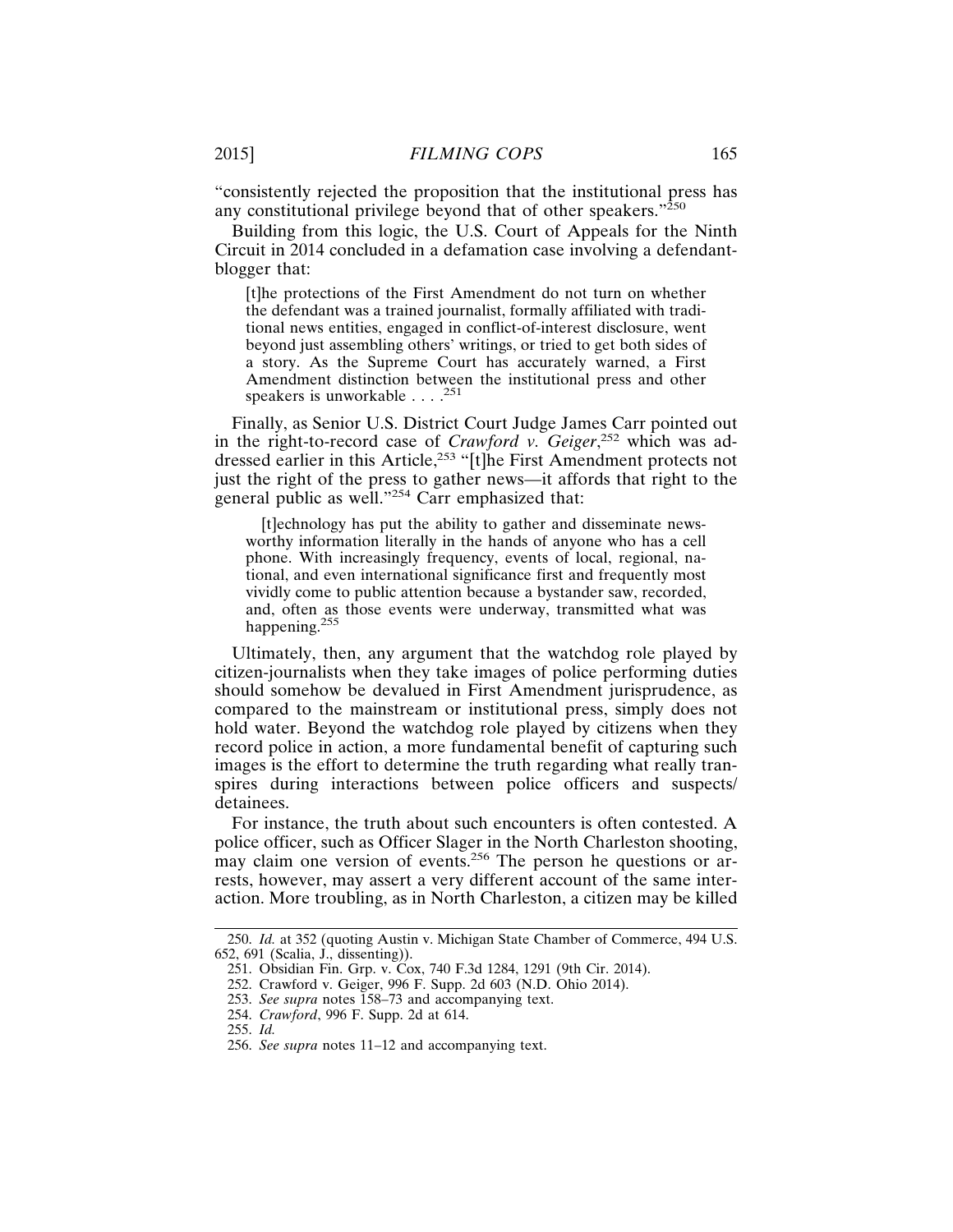by the officer and not even have the opportunity to provide his or her version of the truth. Thus, protecting a third-party citizen's right to record police-citizen interactions can help to shed light on the truth regarding what transpires.

Searching for the truth, of course, is at the core of First Amendment values. As scholar and theorist Thomas Emerson wrote, "freedom of expression is an essential process for advancing knowledge and discovering truth."257 Indeed, the marketplace of ideas theory, which Professor Matthew Bunker succinctly describes as "one of the most powerful images of free speech, both for legal thinkers and for laypersons,"<sup>258</sup> pivots on the notion that free speech "contributes to the promotion of truth."<sup>259</sup>

The marketplace of ideas theory was initially incorporated into First Amendment jurisprudence<sup>260</sup> nearly a century ago in *Abrams v*. *United States*. 261 That is when Justice Oliver Wendell Holmes, Jr. famously reasoned in dissent that:

the ultimate good desired is better reached by free trade in ideas that the best test of truth is the power of the thought to get itself accepted in the competition of the market, and that truth is the only ground upon which their wishes safely can be carried out. That at any rate is the theory of our Constitution. It is an experiment, as all life is an experiment. $262$ 

As Professor Robert Post encapsulates it, "in *Abrams* Holmes explicitly oriented his theory of the First Amendment toward the value of truth."263 The Supreme Court in *Hustler Magazine v. Falwell*264 reiterated decades later the importance of what it called "the truth-seeking function of the marketplace of ideas."<sup>265</sup>

Images, in turn, can be powerful in ferreting out the truth. Professor Barbie Zelizer, for example, asserts that in journalism "the image's capacity to be seen as true and accurate has come to uphold journalism's broader role in accounting for the real world."266 Similarly, Pro-

264. Hustler Magazine v. Falwell, 485 U.S. 46 (1988).

<sup>257.</sup> THOMAS I. EMERSON, THE SYSTEM OF FREEDOM OF EXPRESSION 6 (1970).

<sup>258.</sup> MATTHEW D. BUNKER, CRITIQUING FREE SPEECH: FIRST AMENDMENT THE-ORY AND THE CHALLENGE OF INTERDISCIPLINARITY 2 (2001).

<sup>259.</sup> Daniel J. Solove, *The Virtues of Knowing Less: Justifying Privacy Protections Against Disclosure*, 53 DUKE L.J. 967, 998 (2003).

<sup>260.</sup> *See* Stanley Ingber, *The Marketplace of Ideas: A Legitimizing Myth*, 1984 DUKE L.J. 1, 3 (asserting that Holmes first introduced the marketplace of ideas "concept into American jurisprudence in his 1919 dissent to *Abrams v. United States*").

<sup>261.</sup> Abrams v. United States, 250 U.S. 616 (1919).

<sup>262.</sup> *Id.* at 630 (Holmes, J., dissenting).

<sup>263.</sup> Robert Post, *Reconciling Theory and Doctrine in First Amendment Jurisprudence*, *in* ETERNALLY VIGILANT: FREE SPEECH IN THE MODERN ERA 153, 158 (Lee C. Bollinger & Geoffrey R. Stone eds., 2002).

<sup>265.</sup> *Id.* at 52.

<sup>266.</sup> Barbie Zelizer, *What's Untransportable About the Transport of Photographic Images?*, 4 POPULAR COMM. 3, 14 (2006).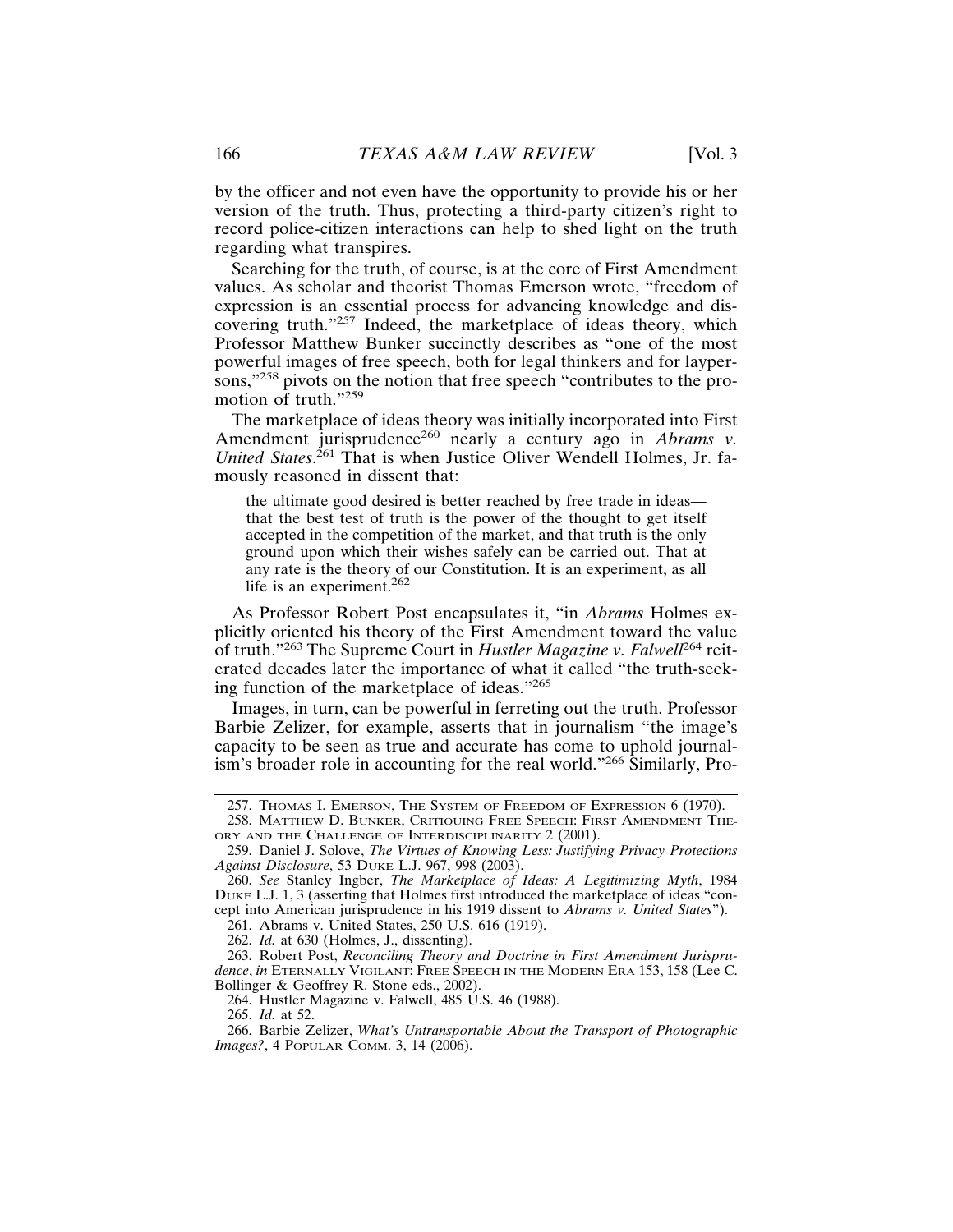fessor Peter Hamilton observes that journalistic photos are "assumed to have some 'truth-value' in the sense that they allow the viewer privileged insight into the events they depict."267 This is relevant here as citizens, armed with smartphones, may play the role of journalists when they record images of police interacting in public spaces with other citizens. Ultimately, and in accord with Chief Justice John Roberts' point in 2012, "[a]s every schoolchild knows, a picture is worth a thousand words."268

Indeed, it is particularly useful to recall here how George Holliday's video, taken from his apartment balcony more than two decades ago, "purported to capture the truth or reality of the beating, a reality subject to interpretation,"269 of African American Rodney King by several Los Angeles police officers. As columnist Jan Ransom of the *Philadelphia Daily News* astutely queries, "had it not been for the infamous video shot by George Holliday . . . would anyone have believed King's story?"<sup>270</sup> In the case of Rodney King, as perhaps today the shooting of Walter Scott in North Charleston, "the camera becomes perfect witness and transparent medium, empowering those who were not at the crime scene to become witnesses too."271

In summary, because of the unambiguous importance of the First Amendment and criminal justice interests involved in the recording and dissemination of videos such as that captured by Feidin Santana, the reasonable-restrictions standard adopted by courts for squelching the right to record simply is insufficient to safeguard the watchdog and truth-seeking functions performed today by citizen-journalists. A possible precedential hurdle, however, standing in the way of ramping up the reasonableness test to a more stringent one in the name of First Amendment interests is the Supreme Court's 1978 decision in *Zurcher v. Stanford Daily*. 272

In *Zurcher*, the Court rejected the free-press argument that innocent third-party searches of news organizations conducted under Fourth Amendment strictures required special consideration of the First Amendment interests at stake. As Justice Byron White wrote for the *Zurcher* Court:

[P]rior cases do no more than insist that the courts apply the warrant requirements with particular exactitude when First Amend-

<sup>267.</sup> Peter Hamilton, *Representing the Social: France and Frenchness in Post-War Humanist Photography*, *in* REPRESENTATION: CULTURAL REPRESENTATIONS AND SIGNIFYING PRACTICES 75, 85 (Stuart Hall ed., 1997).

<sup>268.</sup> FCC v. CBS Corp., 132 S. Ct. 2677, 2678 (2012).

<sup>269.</sup> CLAY CALVERT, VOYEUR NATION: MEDIA, PRIVACY, AND PEERING IN MOD-ERN CULTURE 5 (2000).

<sup>270.</sup> Jan Ransom, *Around the Country, Power of Video v. Power of Police*, PHILA. DAILY NEWS, Sept. 3, 2011, at 6.

<sup>271.</sup> Harley Erdman, *Caught in the "Eye of the Eternal": Justice, Race, and the Camera, from* The Octoroon *to Rodney King*, 45 THEATRE J. 333, 347 (1993).

<sup>272.</sup> Zurcher v. Stanford Daily, 436 U.S. 547 (1978).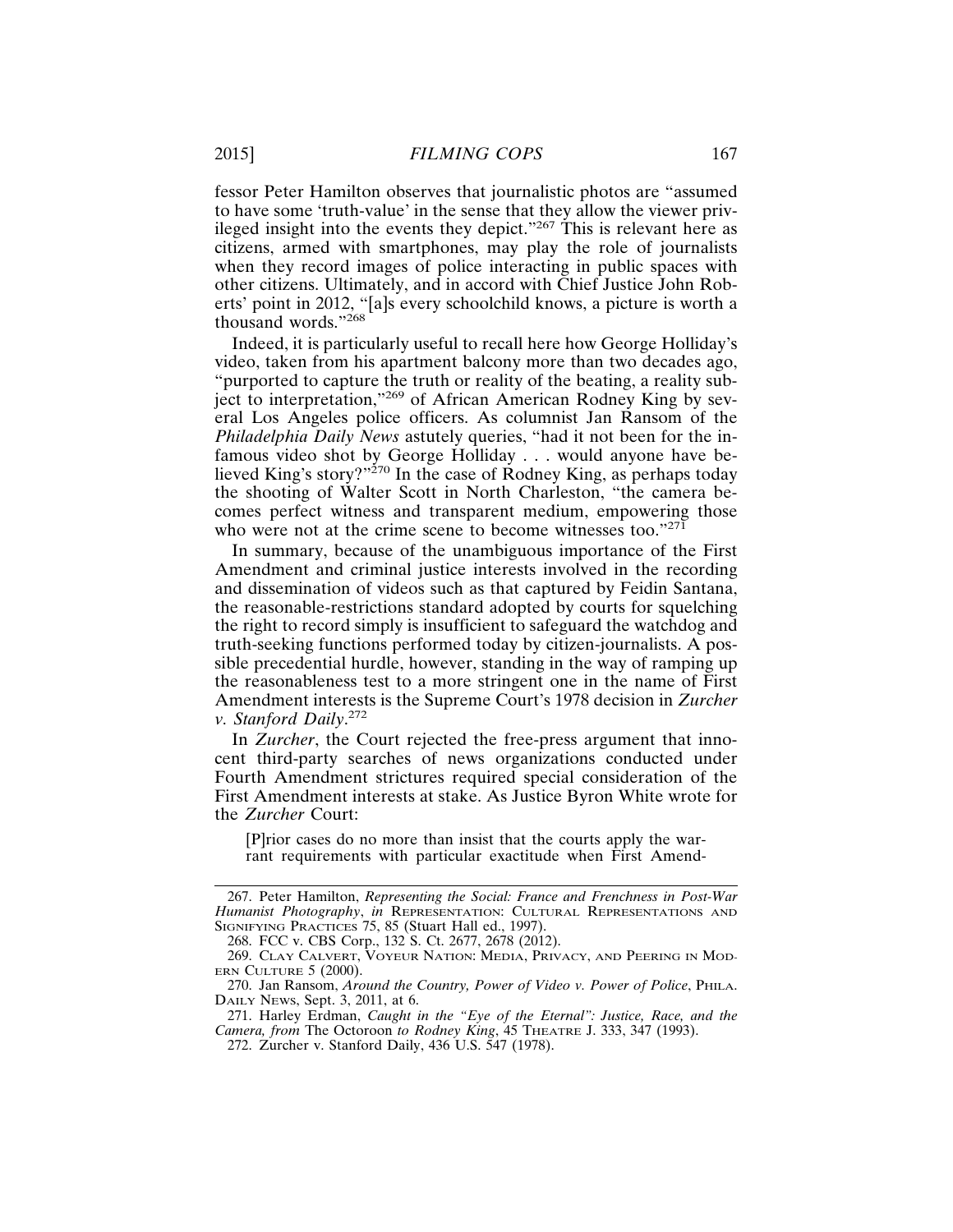ment interests would be endangered by the search. As we see it, no more than this is required where the warrant requested is for the seizure of criminal evidence reasonably believed to be on the premises occupied by a newspaper. $273$ 

Justice White added that "[t]here is no reason to believe . . . that magistrates cannot guard against searches of the type, scope, and intrusiveness that would actually interfere with the timely publication of a newspaper."<sup>274</sup>

A key difference, however, between *Zurcher* and the right-to-record cases at the heart of this Article is the involvement, prior to any law enforcement action, of a neutral judge or magistrate in the former, but not in the latter. To this point, Justice White reasoned in *Zurcher* that "[t]he hazards of such warrants can be avoided by a neutral magistrate carrying out his responsibilities under the Fourth Amendment, for he has ample tools at his disposal to confine warrants to search within reasonable limits."<sup>275</sup> In other words, a judge or magistrate stands as an intermediary between police and newsroom searches, attempting to cabin and confine the search scope of law enforcement personnel in advance of a search.

In the right-to-record cases, however, no judge or magistrate is consulted in advance of a police officer's on-duty decision to halt a citizen's filming of his or her actions. As Magistrate Mark Lane wrote in 2015, "the officer on the scene of an arrest or investigation will be the arbiter of what constitutes a reasonable time, place, and manner for the exercise of the individual's First Amendment right to record."<sup>276</sup> The officer thus acts free of interference by a judge or magistrate. It is only after the officer thwarts a citizen's recording that a judge or magistrate steps into the picture to determine, post hoc, if the quashing of recording was reasonable.

If, in turn, the judge or magistrate decides that stopping the filming was unreasonable, then there is no suitable remedy for the infringed upon First Amendment interests. That is because the recording was stopped, either before it could begin or before it was allowed to finish. This is tantamount to a prior restraint on protected expression, causing irreparable injury to the First Amendment and to the public's right to know. As the Supreme Court has observed, "[t]he loss of First Amendment freedoms, for even minimal periods of time, unquestionably constitutes irreparable injury."277 Just as restrictions on exit polling in public places prevent gathering information from voters and

<sup>273.</sup> *Id.* at 565.

<sup>274.</sup> *Id.* at 566.

<sup>275.</sup> *Id.* at 567.

<sup>276.</sup> Buehler v. City of Austin, A-13-CV-1100-ML, 2015 U.S. Dist. LEXIS 20878, at \*24 (W.D. Tex. Feb. 20, 2015).

<sup>277.</sup> Elrod v. Burns, 427 U.S. 347, 373 (1976).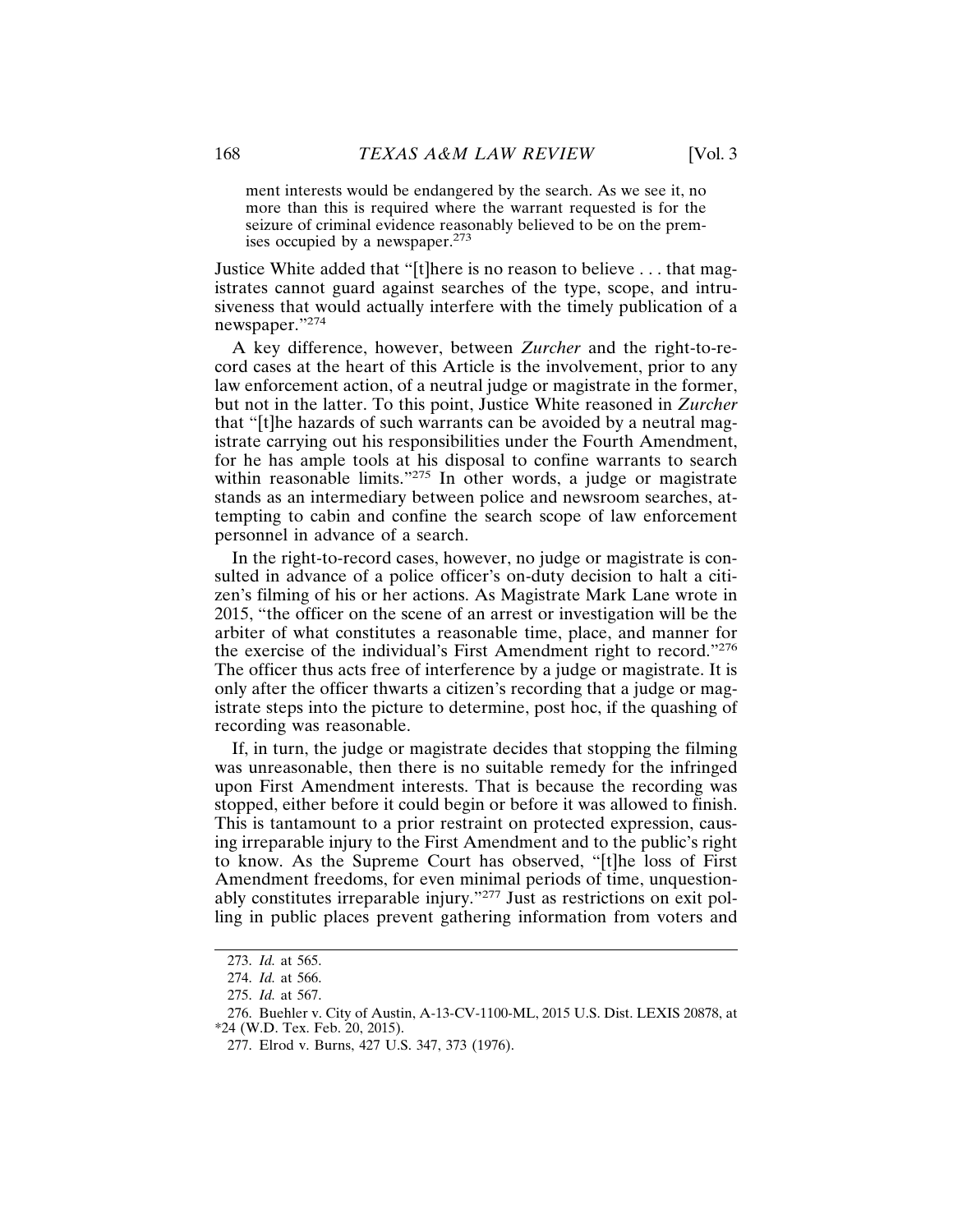thereby cause irreparable injury to First Amendment interests, $278$  so too do restrictions on filming police in public venues.

Whatever images might have been captured on video, had not an officer stopped it, can never be recaptured. They are gone forever. That is highly problematic because, as investigative reporter Thomas Peele asserts, "the best chance here of learning about police abuse is for it to be captured live."<sup>279</sup>

A second major difference between *Zurcher* and the right-to-record cases is that the *Zurcher* Court considered the alleged danger to First Amendment interests to be purely speculative. In contrast, the multiple examples of apparent abuse in the right-to-record disputes described in the Introduction<sup>280</sup> suggest the harms are very real. Remarking on the unproven and abstract nature of the harm to the press in *Zurcher*, Justice White wrote that the *Stanford Daily* and its supporting friends of the court:

pointed to only a very few instances in the entire United States since 1971 involving the issuance of warrants for searching newspaper premises. This reality hardly suggests abuse; and if abuse occurs, there will be time enough to deal with it. Furthermore, the press is not only an important, critical, and valuable asset to society, but it is not easily intimidated—nor should it be.<sup>281</sup>

Two facets of this logic do not hold up when applied to the right-torecord cases. First, examples of police abuse of power in right-to-record cases are numerous, as the instances from April 2015 alone that are described in the Introduction indicate.282 And the troubles keep on coming: in May 2015, a Tempe, Arizona police officer was suspended "for seizing cellphones from a man who was recording an encounter with the officer."<sup>283</sup>

Second, Justice White's assumption in *Zurcher* that the press "is not easily intimidated"284 was directed at the institutional press, not average citizens who now use smartphones to capture news. One can easily imagine citizens being deterred from recording police if not assured of First Amendment protection. Although mainstream news organizations may have money and insurance to fight legal disputes in

<sup>278.</sup> ABC v. Heller, 2:06-CV-01268-PMP-RJJ, 2006 U.S. Dist. LEXIS 80030, at \*38–39 (D. Nev. Nov. 1, 2006).

<sup>279.</sup> Thomas Peele, Opinion, *The Best Chance Here of Learning About Police Abuse is for It to be Captured Live*, CONTRA COSTA TIMES (Cal.) (May 2, 2015), http:/ /www.contracostatimes.com/endorsements/ci\_28026676/thomas-peele-recording-po lice-action-is-often-only [http://perma.cc/U7F6-UERX].

<sup>280.</sup> *See supra* notes 17–21 and accompanying text.

<sup>281.</sup> Zurcher v. Stanford Daily, 436 U.S. 547, 566 (1978).

<sup>282.</sup> *See supra* notes 17–21 and accompanying text.

<sup>283.</sup> Associated Press, *Tempe Officer Suspended for Seizing Man's Cellphones*, AL-BUQUERQUE J. (May 28, 2015), http://www.abqjournal.com/591240/news-around-theregion/tempe-officer-suspended-for-seizing-mans-cellphones.html [http://perma.cc/ N92J-JZEZ].

<sup>284.</sup> *Zurcher*, 436 U.S. at 566.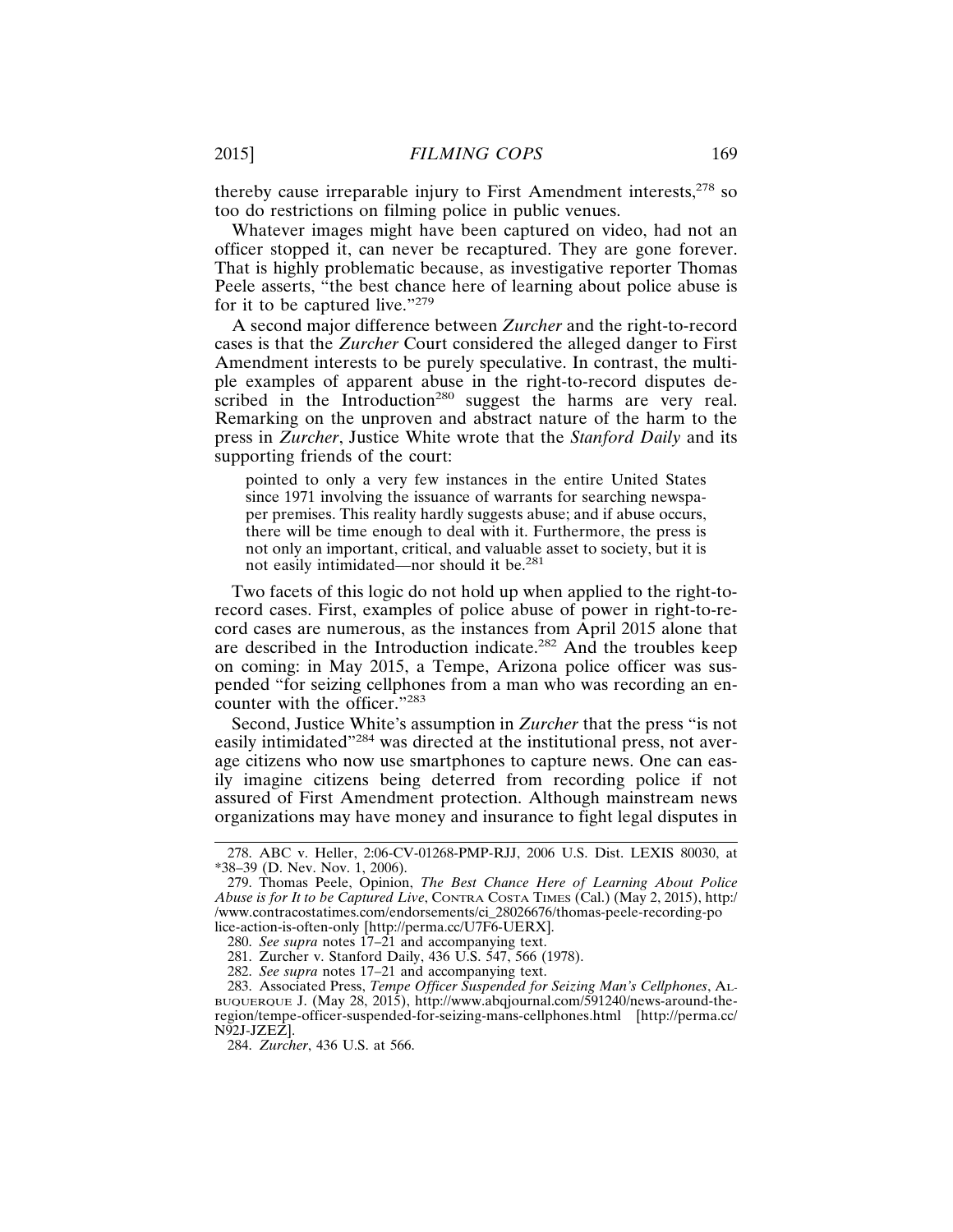court, the average citizen likely lacks that same financial power and might, in turn, censor his or her recording activities in order not to risk arrest at the hands of officers upset they are being recorded.

Ultimately, then, the First Amendment interests at stake in right-torecord police cases demand that any restrictions imposed on the right be subject to a much more stringent standard of judicial review than mere reasonableness. The next Part thus argues that the appropriate standard of review tracks that of strict scrutiny and, in particular, that any restriction on the right to record must be so narrowly tailored as to be necessary to serve a compelling law enforcement interest.

# IV. TOWARD A STRICT SCRUTINY STANDARD OF REVIEW FOR CENSORING THE RIGHT TO RECORD POLICE IN PUBLIC VENUES: FROM REASONABLE RESTRICTIONS TO NECESSARY RESTRICTIONS AND THE CREATION OF A CONTINUUM OF NECESSITY

A fundamental dichotomy in First Amendment speech jurisprudence separates content-based restrictions from content-neutral regulations.<sup>285</sup> The former typically are subject to the rigorous strict scrutiny standard of judicial review, while the latter are analyzed under a more lenient and government-friendly intermediate scrutiny test.286

Under strict scrutiny, a restriction on speech will be upheld only if it "is narrowly tailored to serve a compelling interest."287 The Supreme Court observed in 2011 that this "is a demanding standard."288 That is partly because the concept of narrow tailoring in strict scrutiny demands that the restriction on speech "be the least restrictive means"289 of serving the alleged compelling interest. This necessitates that "[i]f a less restrictive alternative would serve the Government's purpose, the legislature must use that alternative."<sup>290</sup>

In contrast, under intermediate scrutiny the means "need not be the least restrictive or least intrusive means."291 Instead, and in accord with the Fourth Amendment analysis described above in Section D of

<sup>285.</sup> Clay Calvert, *Content-Based Confusion and Panhandling: Muddling a Weathered First Amendment Doctrine Takes Its Toll on Society's Less Fortunate*, 18 RICH-MOND J. L. & PUB. INT. 249, 250 (2015).

<sup>286.</sup> *Id.* at 250–51; *see also* Patrick M. Garry, *A New First Amendment Model for Evaluating Content-Based Regulation of Internet Pornography: Revising the Strict Scrutiny Model to Better Reflect the Realities of the Modern Media Age*, 2007 BYU L. REV. 1595, 1600–01 (observing that "in order to sustain various speech restrictions under a more permissive review than strict scrutiny, an intermediate level of scrutiny has been used for time, place, and manner regulations found to be content-neutral").

<sup>287.</sup> Williams-Yulee v. Florida Bar, 135 S. Ct. 1656, 1665 (2015).

<sup>288.</sup> Brown v. Entm't Merchs. Ass'n, 131 S. Ct. 2729, 2738 (2011).

<sup>289.</sup> McCullen v. Coakley, 134 S. Ct. 2518, 2530 (2014).

<sup>290.</sup> United States v. Playboy Entm't Grp., Inc., 529 U.S. 803, 813 (2000).

<sup>291.</sup> Ward v. Rock Against Racism, 491 U.S. 781, 798 (1989).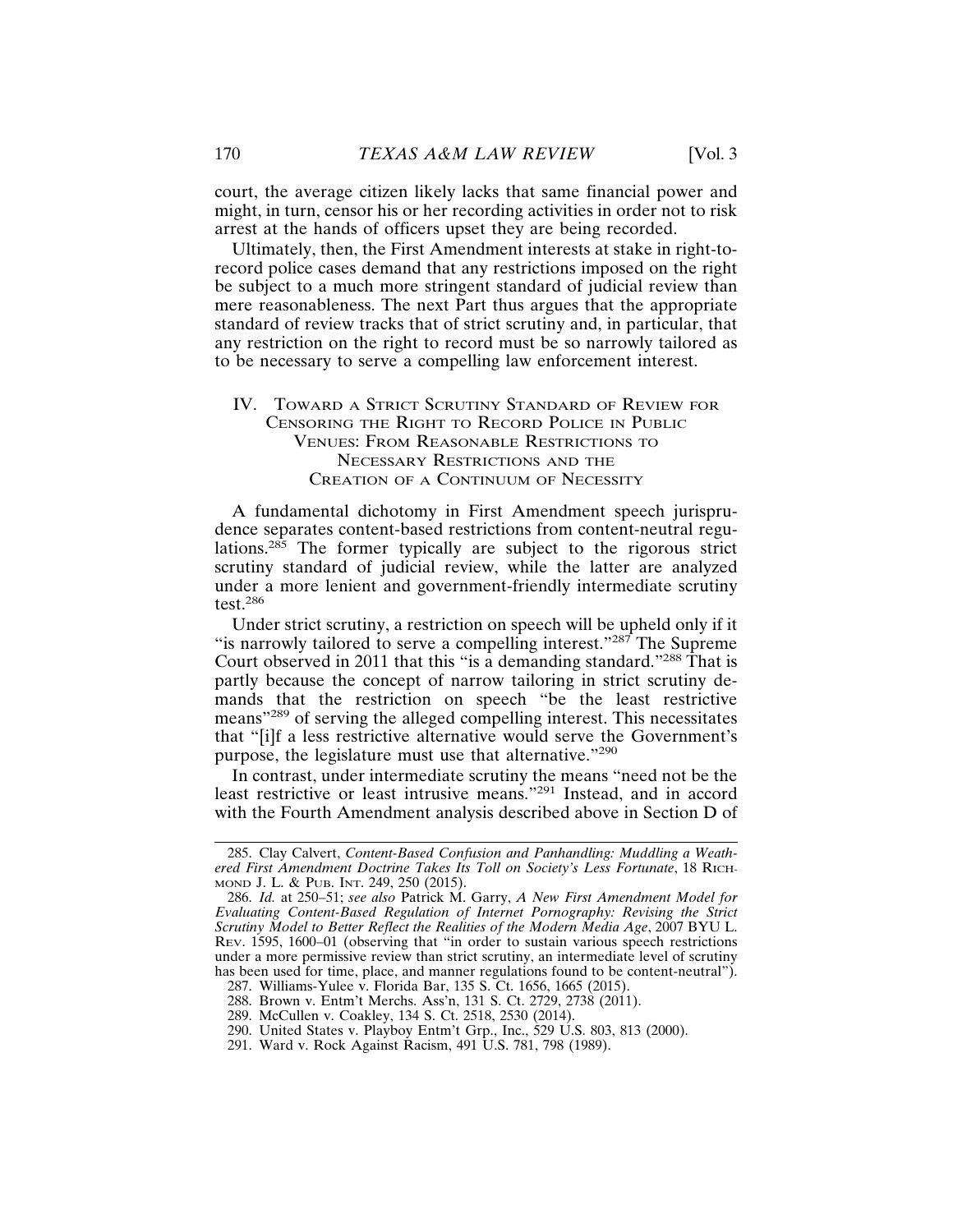Part II, "*reasonable restrictions* on the time, place, or manner of engaging in protected speech"292 are allowed. Additionally, the interest needed to support a speech restriction under intermediate scrutiny need only be significant or important, rather than compelling.<sup>293</sup>

The Supreme Court has observed that "[d]eciding whether a particular regulation is content based or content neutral is not always a simple task."294 Despite this fact, several strong arguments exist that restrictions on the First Amendment right to record police in public places are content based and, thus, should be subject to strict scrutiny review.

First, the scope of the right to record police itself applies only to a particular type of content—namely, images and recordings depicting government officials and, specifically, police performing their official duties in public venues. If content-based restrictions are those that require examination of the content of a message to know if a violation occurs,295 then this right can only be violated if the images in question are those of specific people (law enforcement personnel) doing specific tasks (carrying out their jobs). For a violation to occur, then, a judge needs to examine the censored images to see if law enforcement personnel are portrayed in them or, if the recording was thwarted before it could even begin, needs to examine the testimony of the citizen-recorder to determine what she was attempting to record.

Second, such restrictions are content based because they are "concerned with undesirable effects that arise from 'the direct impact of speech on its audience' or '[l]isteners' reactions to speech.'"<sup>296</sup> Specifically, police officers are concerned about the direct impact—the undesirable effects, as it were—of citizens' cameras pointed toward them when they squelch those citizens' right to record them. It is the reaction of the officers to the act of recording that directly leads to censorship. Police fear the speech-recording process will somehow negatively impact either their actions or those of the suspects/detainees.

In summary, only a very particular, specific type of content or subject matter is being censored—images of police in action—in cases like *Glik*. 297 Put differently, Simon Glik's recording in Boston Common would not have been censored by police had the subject matter

296. *Id.* at 2531–32 (alteration in original) (quoting Boos v. Barry, 485 U.S. 312, 321 (1988)).

<sup>292.</sup> City of Cincinnati v. Discovery Network, Inc., 507 U.S. 410, 428 (1993) (emphasis added).

<sup>293.</sup> *See* Turner Broad. Sys., Inc. v. FCC, 520 U.S. 180, 189 (1997) (asserting that "[a] content-neutral regulation will be sustained under the First Amendment if it advances important governmental interests unrelated to the suppression of free speech and does not burden substantially more speech than necessary to further those interests"); *Rock Against Racism*, 491 U.S. at 791 (noting that there must be "a significant governmental interest" under intermediate scrutiny).

<sup>294.</sup> Turner Broad. Sys., Inc. v. FCC, 512 U.S. 622, 642 (1994).

<sup>295.</sup> McCullen v. Coakley, 134 S. Ct. 2518, 2531 (2014).

<sup>297.</sup> *See supra* notes 182–89 and accompanying text.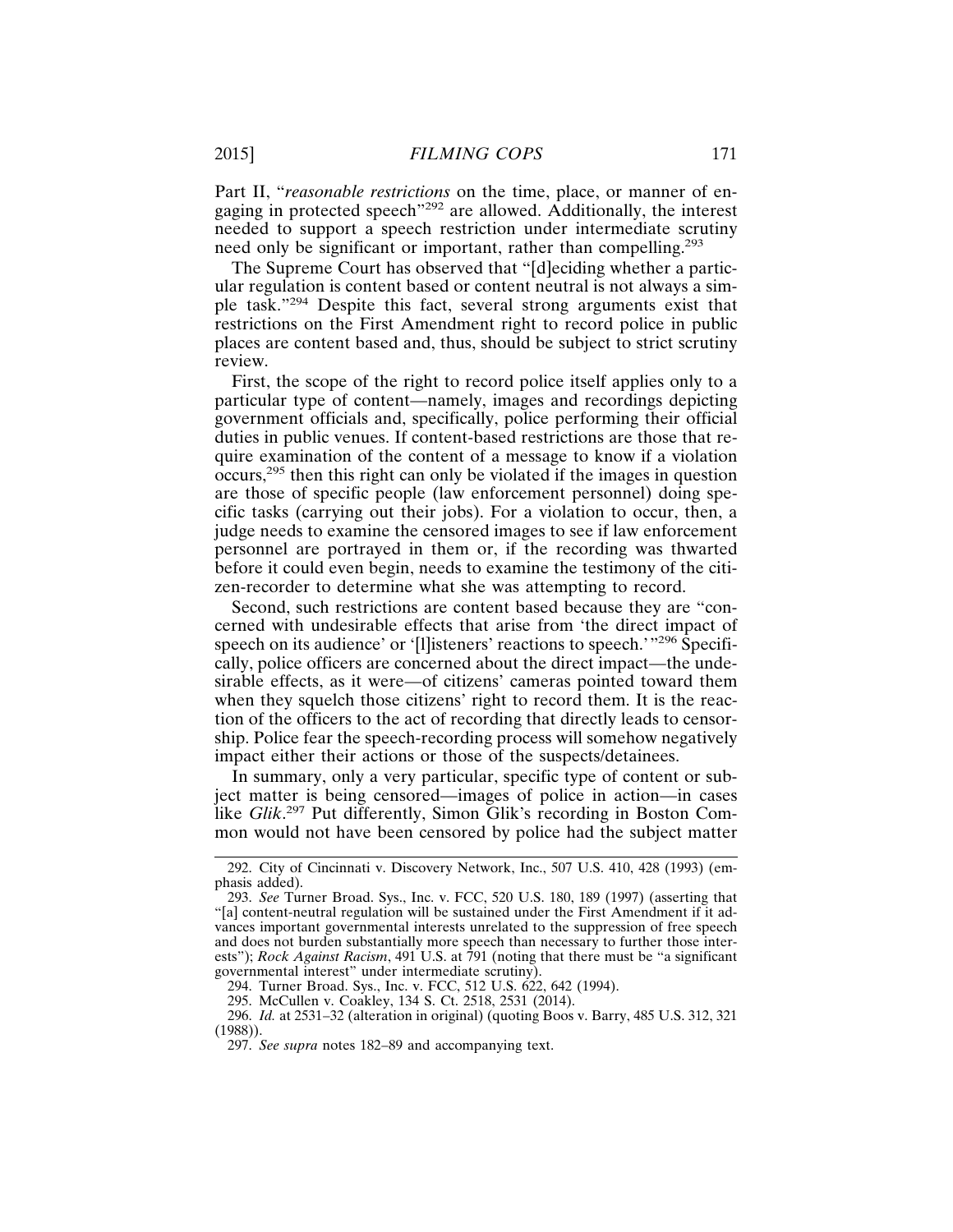of his cellphone images been tourists strolling through the park, a couple holding hands, or people frolicking on a summer day in the Frog Pond Spray Pool.<sup>298</sup> Glik was in a public space and could shoot any of those images without fear of arrest. It was only because the images were of police in action that he was arrested.

Because of the content-based nature of restrictions imposed on photographing police in public places, those restrictions should be required to comport with strict scrutiny review. Specifically, they must be justified by a compelling interest and be narrowly tailored in scope such that they cannot be served as effectively by "a less restrictive alternative." $2^{99}$  In other words, a restriction must be more than just reasonable to serve the compelling interest; it must, in fact, be "carefully tailored<sup>"300</sup> as "the least restrictive means<sup>"301</sup> of serving it.

It boils down to requiring a much tighter fit between law enforcement interests and the restrictions ostensibly designed to serve them. This is important because it requires police to more carefully and precisely craft restrictions on citizen-recorders than are permitted under the more relaxed standard of reasonableness. In blunt terms, citizenrecorders can only be made to stand back from police no more than is absolutely necessary to serve compelling law enforcement interests.

Assuming that the collective safety of officers, suspects/detainees, and the public, as well as preserving evidence at public crime and accident scenes, are compelling interests when police interact with people on the job, the focus necessarily becomes whether a restriction on the right to film in any given case is truly necessary to serve any of those interests. The danger here, of course, is that the difference between a *reasonable* restriction and a *necessary* restriction becomes little more than meaningless semantics and a futile exercise in verbal gymnastics.

To add rigor and consistency to the reasonable-versus-necessary difference, there must be standardized criteria and variables for both police and courts to consider and evaluate in any given citizen-recorder case. What follows, then, are some possibilities to begin the process of adding legal flesh to this difference. They hopefully will spark a conversation—one among stakeholders, including First Amendment advocates, law enforcement leaders, members of the judiciary, and concerned citizens—about factors to be weighed, in a totality-of-thecircumstances approach, by courts to decide if a restriction truly was the least restrictive possible on the First Amendment right to record.

<sup>298.</sup> *See Warm Weather Programs*, BOS. COMMON FROG POND, http://bostonfrogpond.com/warm-weather-programs [http://perma.cc/QXR5-WRDN] (noting that "[t]he Frog Pond Spray Pool is a Boston family favorite for city dwellers and visitors alike. Sit back, relax, and enjoy the beauty and history of The Boston Common while your little tadpoles splash around and cool down on hot summer days").

<sup>299.</sup> United States v. Playboy Entm't Grp., Inc., 529 U.S. 803, 813 (2000).

<sup>300.</sup> Sable Commc'ns of Cal., Inc. v. FCC, 492 U.S. 115, 126 (1989). 301. *Id.*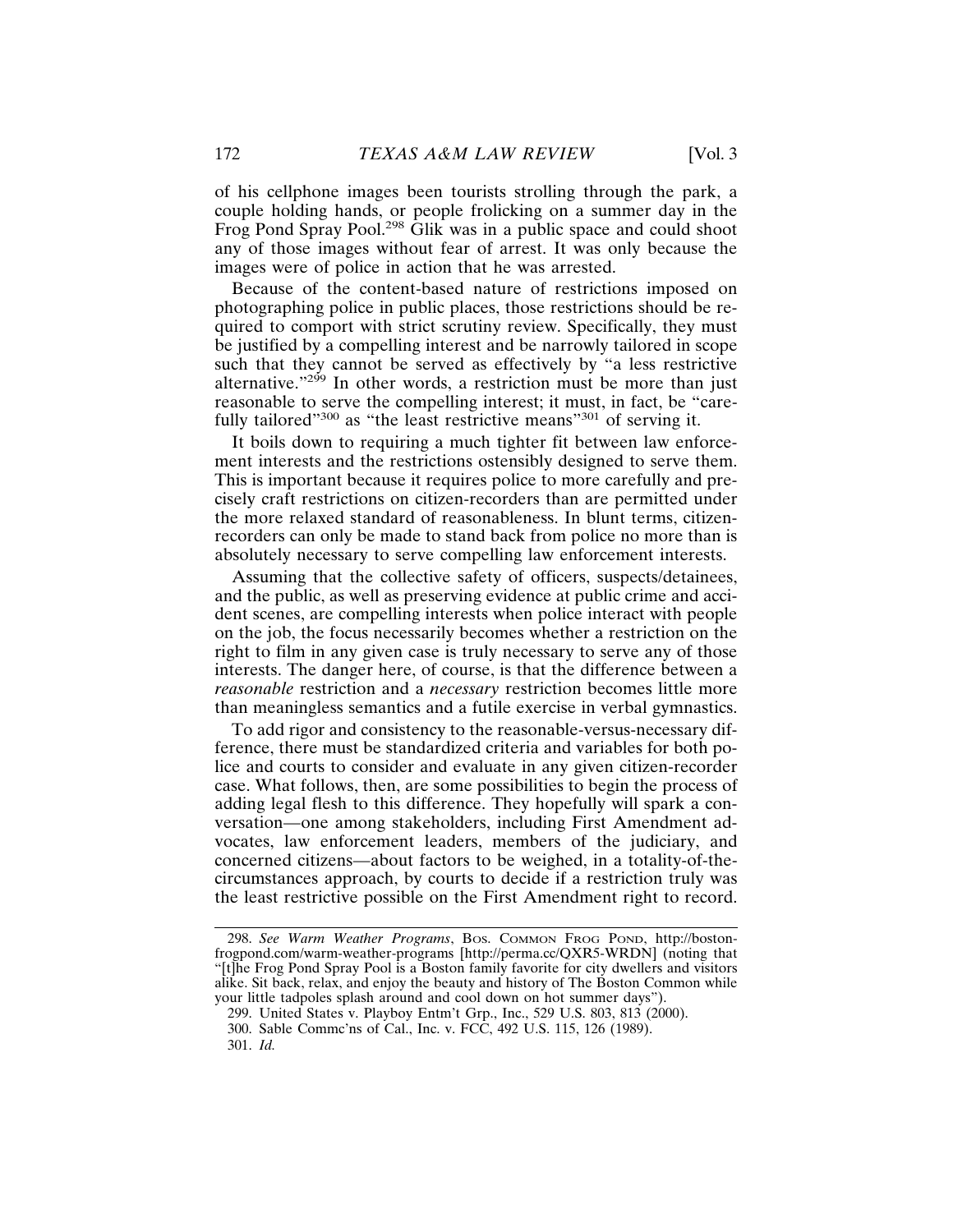The approach proposed below involves a continuum, dubbed here a *Continuum of Necessity*. On one end (the unconstitutional end) are police remedies—citizen arrest, camera seizure, and camera destruction—that invariably are overly repressive of First Amendment interests and thus are unconstitutional as applied to citizens who do no more than record police in public places. Arrest, seizure, and destruction are the *least* narrowly tailored of possible restrictions on the First Amendment right to record, as described below in Section A.

On the opposite end of the continuum (the presumptively constitutional end) are police orders for citizens to stand no more than five yards back from police-suspect/detainee encounters. This fifteen-foot buffer zone, as described below in Section B, strikes a balance between safety concerns and First Amendment interests. A citizen-recorder who claims that an order to stand five or fewer yards back would need to demonstrate why such distances are excessive under the factual circumstances.

In between these extremes are orders for citizen-recorders to stand *more than* five yards back. In all such cases, police must demonstrate why the order is the least restrictive possible—impinging absolutely no more than is necessary on First Amendment interests—to serve compelling safety interests and/or preservation of evidence/crime scene values. In these more-than-five-yards scenarios, as described later in Section C, courts should consider a list of factors to help decide the necessity of the restriction.

**Unconstitutional**

Arrest/ Seizure/ Destruction *Continuum of Necessity*

**Constitutional** 5 or Fewer Yards Back

# A. *Arrest, Camera Seizure, and Camera Destruction: The Least Narrowly Tailored Restrictions*

More Than 5 Yards Back

As a starting point, the *least narrowly tailored restriction*—the most sweeping constraint that would never survive strict scrutiny—is to arrest and/or seize or destroy the recording device of a citizen who, while situated in a public place, is doing nothing more than recording police on the job. Arrest and equipment seizure are extreme reactions—ones tantamount to imposing a prior restraint on the production of speech—to such potential news-gathering conduct and thus are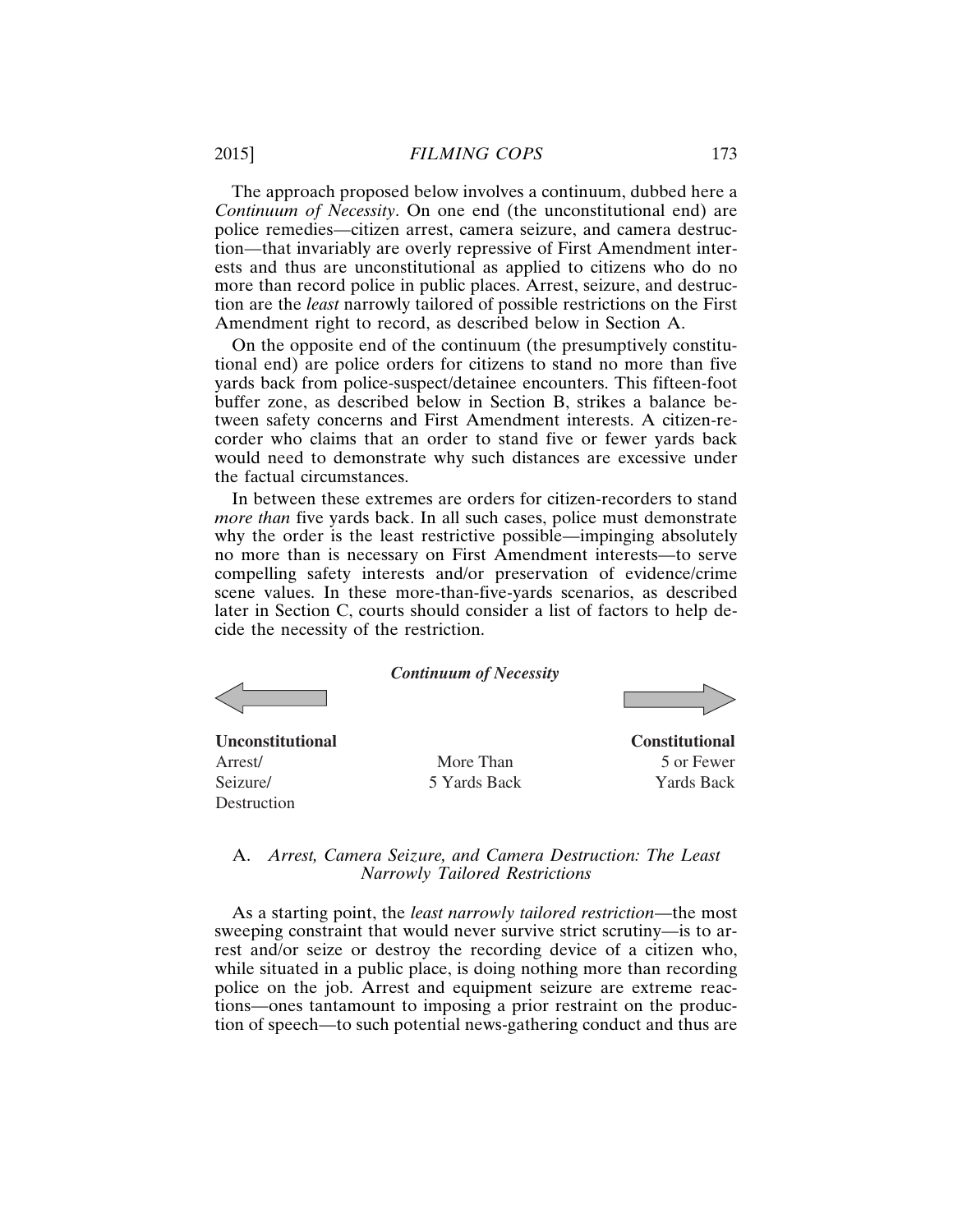an officer performing duties in public should never, standing alone, justify an arrest or camera seizure. There must be some conduct *in addition* to the recording act to justify this drastic restriction. This might be considered a *recording-plus* criterion.

An officer who arrests a citizen-recorder or who seizes her recording device should be required to prove that the citizen-recorder's overall conduct—*conduct in addition to the act of recording*—was either: (a) directly creating an imminent danger to the safety of the officer, suspect/detainee, and/or other members of the public located in close physical proximity to the officer; or (b) interfering with the preservation of evidence at the scene of an accident or crime. Such additional conduct might include: (1) physically trying to obstruct the officer in performing duties; (2) repeatedly trying to engage the officer in disruptive conversation while the officer is talking with the suspect/ detainee and after being told by the officer to remain quiet; $303$  or (3) verbally trying to incite others in the near vicinity to attack the officer.<sup>304</sup> These are the only circumstances in which such extreme remedies might be justified.

# B. *An Order to Stand Five or Fewer Yards Back: Presumptively Narrowly Tailored & Least Restrictive*

If the citizen-recorder is standing within the immediate physical reach of an officer performing his or her duties, the remedy should be one of distance to stand back, not one of arrest or camera seizure/ destruction. The concept of "immediate physical reach," for sake of consistency, is proposed here as standing within five yards of an officer who is interacting with a suspect/detainee or who is actively preserving/collecting evidence. An immediate physical reach buffer zone is necessary for officer safety, as well as the safety of the citizen-recorder, who might be injured if the officer-suspect/detainee interaction turns violent.

<sup>302.</sup> *See* Nebraska Press Ass'n v. Stuart, 427 U.S. 539, 556–59 (1976) (describing how prior restraints are presumptively unconstitutional and carry "an immediate and irreversible sanction").

<sup>303.</sup> *See* Colten v. Kentucky, 407 U.S. 104 (1972) (upholding a disorderly conduct conviction of a man who repeatedly verbally interfered with police). As the Kentucky appellate court in this case described it, the defendant "was not seeking to express a thought to any listener or to disseminate any idea. He simply was trying to irritate the police by his presence and by efforts at interruption." Colten v. Kentucky, 467 S.W.2d 374, 378 (Ky. Ct. App. 1971), *aff'd*, 407 U.S. 104 (1972).

<sup>304.</sup> Incitement of imminent violence that is likely to occur is not protected by the First Amendment. *See* Brandenburg v. Ohio, 395 U.S. 444, 447 (1969) (holding that "the constitutional guarantees of free speech and free press do not permit a State to forbid or proscribe advocacy of the use of force or of law violation except where such advocacy is directed to inciting or producing imminent lawless action and is likely to incite or produce such action").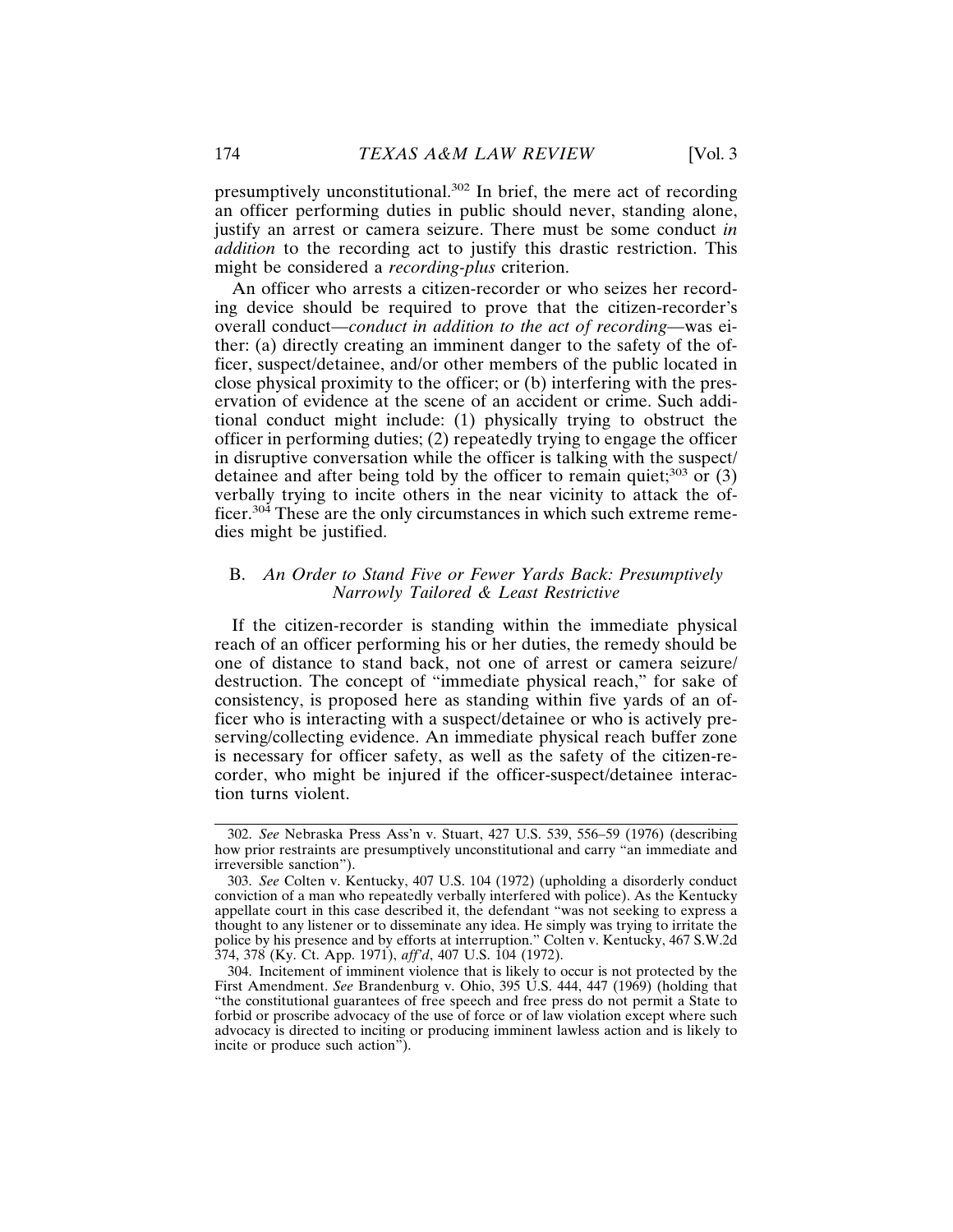Of course, there will be quibbles by First Amendment purists over whether an order to stand five yards back—fifteen feet—is too far away and unnecessarily hinders the recording of clear images. For example, a 2015 Texas bill that would have created a twenty-five-foot buffer zone was later dropped after being severely criticized.305 But a five-yard-back approach, with the clarity of today's smartphone cameras, is designed to strike a balance between First Amendment interests and law enforcement objectives, including safety concerns. Compromise seems a matter of necessity if progress is to be made on this issue.

An order to stand no more than five yards back thus would be presumptively narrowly tailored and no greater than necessary to protect compelling interests in safety and evidence preservation. A citizenrecorder challenging a five-yards-back order would need to demonstrate how it interfered with his or her ability to record the officer in action.

#### C. *More Than Five Yards Back: Presumptively Unconstitutional*

A police order for a citizen-recorder to stand more than five yards back of a police-suspect/detainee encounter should be presumptively unconstitutional. Such orders may be permitted and upheld by courts, however, if police can demonstrate they are necessary to serve compelling interests in safety or evidence/crime scene preservation.

The overarching principle here is simple: *The further back the police order to stand, the more difficult the police burden of proving its necessity*. In other words, there is a positive correlation—*the greater the restriction, the greater the burden*. This rule is the backbone of analysis for all distance-based restrictions of more than five yards under the framework proposed here as a starting point for discussion among stakeholders.

Factors for courts to consider in the evaluation process of five-plusyards pushbacks include, but are not limited to:

- (1) The number of police officers on the scene;
- (2) The number of suspects/detainees on the scene;
- (3) Whether the suspects/detainees are known to be armed and/or whether there is probable cause to believe they are armed;
- (4) The nature of the criminal record(s) of the suspect(s)/detainee(s) known to the officers at the scene and at the time when an order to push back a citizen-recorder more than five yards was made;
- (5) The lighting of the scene (daytime or nighttime, light or dark);

<sup>305.</sup> Allison Wisk, *Bill to Limit Filming of Police Activity is Dropped*, DALL. MORNING NEWS (Apr. 10, 2015), http://www.dallasnews.com/news/politics/state-politics/20150410-bill-to-limit-filming-of-police-activity-is-dropped.ece [http://perma.cc/ 27A7-G4NQ].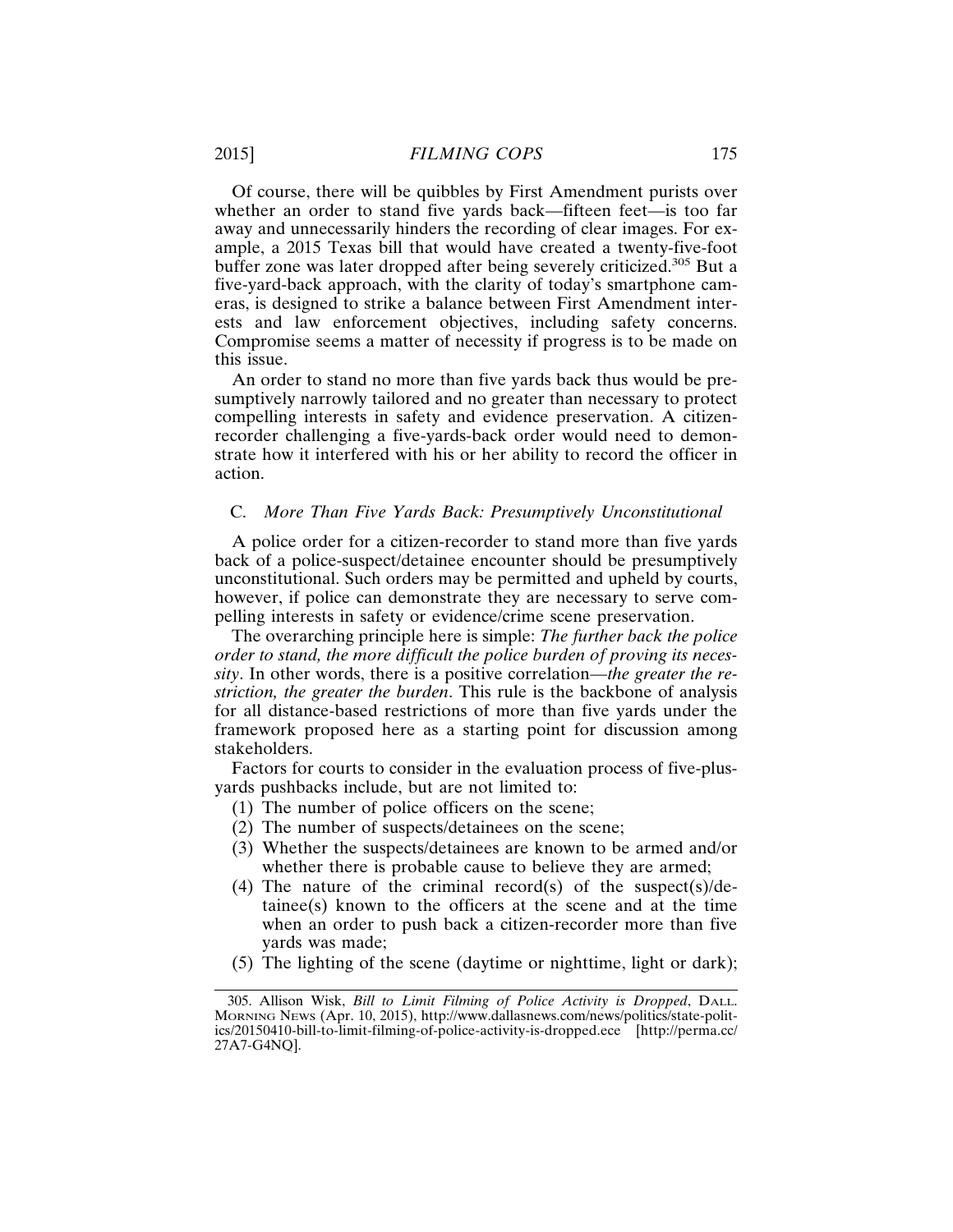- (6) The potential public concern of any images and video that might be captured at the scene, given the specific facts surrounding the police encounter with suspects/detainees;<sup>306</sup>
- (7) The number, if any, of clearly (based on their words and/or conduct) police-hostile members of the public located within the immediate physical proximity (five or fewer yards) of the officer(s) at the scene; and
- (8) Whether the citizen-recorder was, beyond the mere act of recording, engaged in any police-hostile conduct such as yelling at the police, encouraging others to attack the police, or physically trying to disrupt the actions of the police.

These eight factors are to be weighed by courts, considering the precise distance of a police pushback order of more than five yards and in light of the guiding rule that the further back the police's order to stand, the more difficult the police's burden of proving it is necessary. No one factor controls. Importantly, the sixth factor—the potential public concern of any images that might have been (or that were) captured at the scene—directly takes into account First Amendment interests into this judicial analysis.<sup>307</sup>

The bottom line is that the analysis proposed here is merely a starting point to foster discussion and dialogue among academics and, more importantly, stakeholders in right-to-record cases in which police restrictions were imposed on citizen-recorders. The factors, of course, are ripe for commentary and suggestions by other scholars and stakeholders.

#### V. CONCLUSION

In 2015, the First Amendment right of citizens to record police performing their duties in public places is in an unsettled phase of judicial ferment. Constitutional calm and stasis have yet to settle in over this evolving, hot-button right; some courts recognize it, some courts do

<sup>306.</sup> The guiding principle on this factor is that the more potential for the public concern of the images, the less distance of pushback should be afforded to the police. This, in other words, is an inverse or negative relationship—the greater the images may have public concern, the less is the distance allowed for their restriction.

The concept of "public concern" may be evaluated here under the test adopted by the Supreme Court in *Snyder v. Phelps*, 131 S. Ct. 1207 (2011). In *Snyder*, the high court held that speech regarding matters of public concern is privileged and at the core of First Amendment protection. *Id.* at 1215. The Court broadly defined public concern, disjunctively, as expression that might "be fairly considered as relating to any matter of political, social, or other concern to the community" *or* that relates to "a subject of legitimate news interest; that is, a subject of general interest and of value and concern to the public." *Id.* at 1216.

In defining public concern, the *Snyder* majority concentrated on a trio of variables—content, context, and form of the speech—and asserted that when evaluating them, "no factor is dispositive, and it is necessary to evaluate all the circumstances of the speech, including what was said, where it was said, and how it was said." *Id.*

<sup>307.</sup> *See supra* Part III.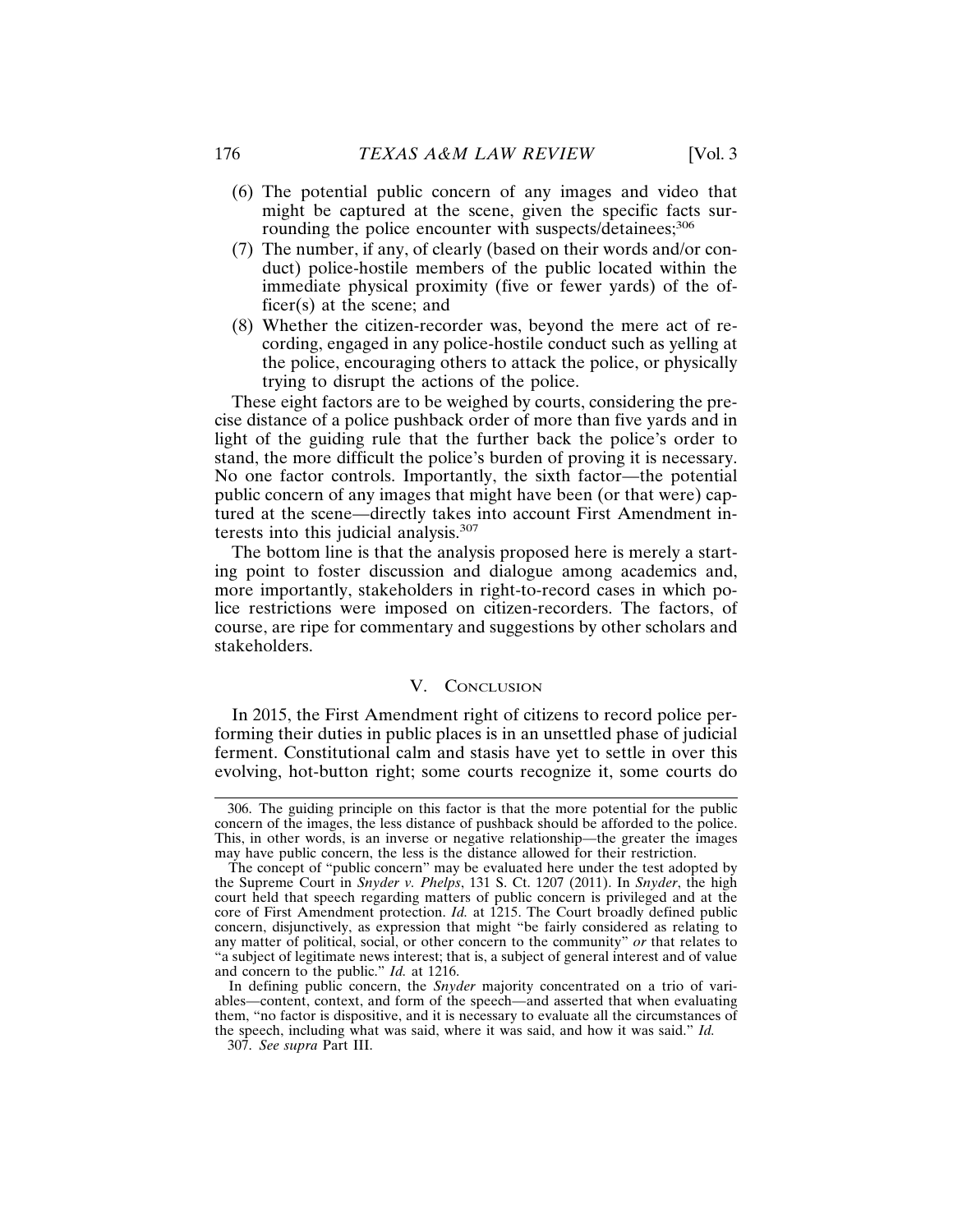not, and those that do, qualify it with a slippery reasonable-restrictions standard.

This Article illustrated that the most recent federal appellate court to consider the issue—the First Circuit, with its 2014 opinion in *Gericke v. Begin*—solidly recognized the existence of such a right, even when the incident recorded is a traffic stop.<sup>308</sup> On the other hand, district courts within other federal circuits fractured in 2015 on whether there is a consensus of appellate authority recognizing such a right or, instead, a split of authority.<sup>309</sup>

Significantly, a federal judge within the influential Southern District of New York, which includes New York City, acknowledged in May 2015 the existence of this right. That decision, in *Higginbotham v. City of New York*, paves the way for the Second Circuit to perhaps soon become the fifth federal circuit—along with the First, Seventh, Ninth, and Eleventh—to recognize a First Amendment right to record police performing their duties in public venues. Other federal circuits that have not squarely addressed the existence of such a First Amendment right might, in the meantime, offer their views in future cases.

As smartphone ownership now approaches nearly two-thirds of all American adults,<sup>310</sup> it seemingly increases the odds that cases will proliferate and percolate up through the judicial system in the near future. In fact, a 2014 study by Nielson found that among Millennials, which account for about 77 million people in the United States, 85% ranging in ages from eighteen through twenty-four years own smartphones, and 86% spanning ages twenty-five to thirty-four years own them.<sup>311</sup>

More troubling than the current split of authority, this Article argued, is the relaxed standard of reasonableness for restrictions that may be permissibly imposed on this nascent First Amendment right. A reasonable-restrictions standard, stemming from Fourth Amendment dictates, simply provides too much discretion and wiggle room for police to squelch First Amendment interests, including the unenumerated public's right to know about potential abuses of police power. The Article asserts that any restrictions on this emerging constitutional right, which can help lead directly to discovery of the truth

<sup>308.</sup> *See supra* notes 176–81 and accompanying text (addressing *Gericke*).

<sup>309.</sup> *See supra* Part II, Section B, Subsection 1 (addressing two seemingly diametrically opposed views on this issue by two different federal district courts in 2015).

<sup>310.</sup> *See* Aaron Smith, *U.S. Smartphone Use in 2015*, PEW RES. CTR. (Apr. 1, 2015), http://www.pewinternet.org/2015/04/01/us-smartphone-use-in-2015 [http://perma.cc/ 69LB-FKE2] (finding that "64% of American adults now own a smartphone of some kind, up from 35% in the spring of 2011. Smartphone ownership is especially high among younger Americans, as well as those with relatively high income and education levels").

<sup>311.</sup> *Mobile Millennials: Over 85% of Generation Y Owns Smartphones*, NIELSON (Sept. 5, 2014), http://www.nielsen.com/us/en/insights/news/2014/mobile-millennialsover-85-percent-of-generation-y-owns-smartphones.html [http://perma.cc/977R-MH79].